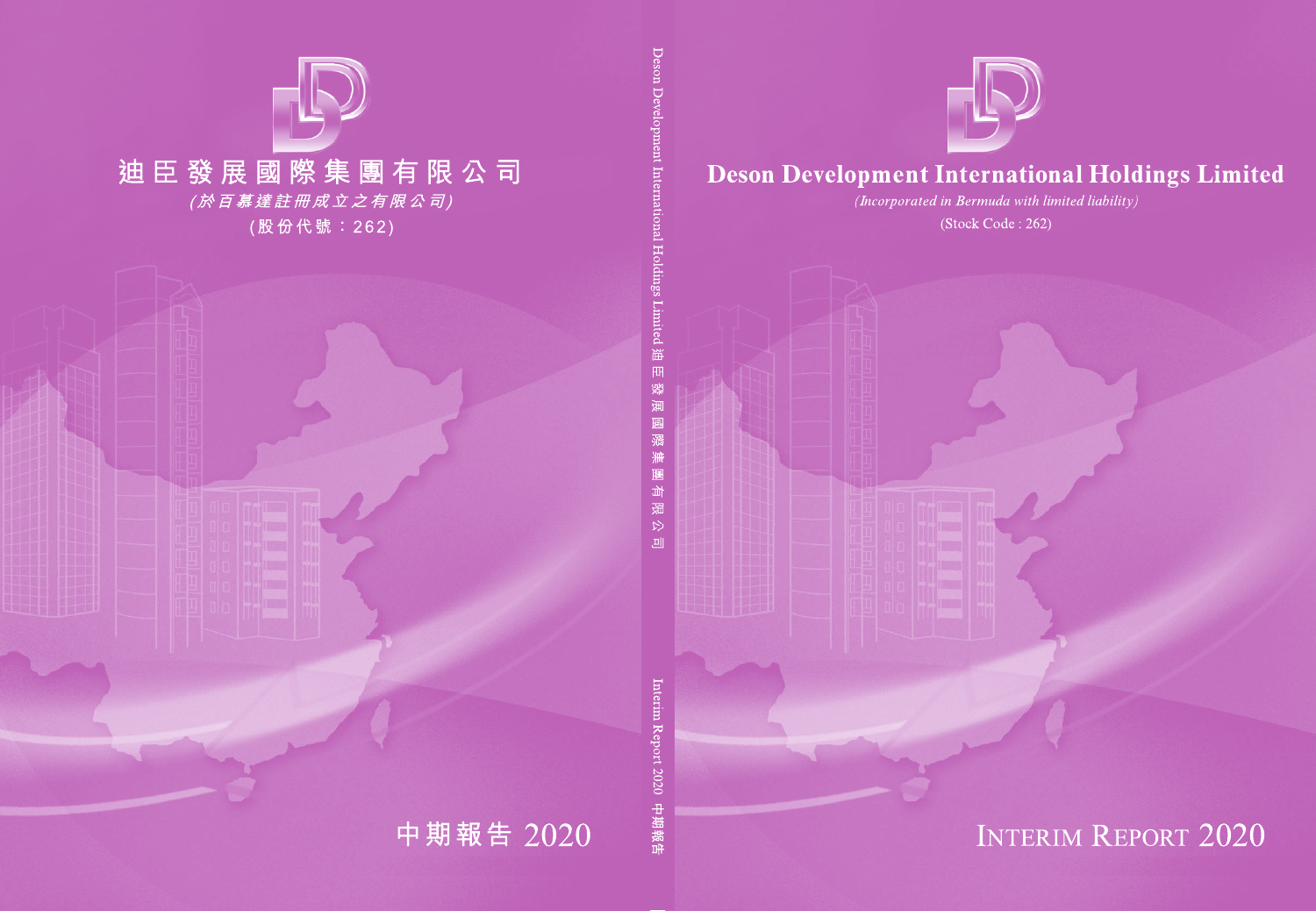The board of directors (the "**Board**") of Deson Development International Holdings Limited (the "**Company**") is pleased to announce the unaudited consolidated results of the Company and its subsidiaries (collectively the "**Group**") for the six months ended 30 September 2020 (the "**Reporting Period**"), together with the comparative figures for the six months ended 30 September 2019 as follows:

## **CONDENSED CONSOLIDATED STATEMENT OF PROFIT OR LOSS**

|                                                                                                             |                | 2020            | 2019          |
|-------------------------------------------------------------------------------------------------------------|----------------|-----------------|---------------|
|                                                                                                             | <b>Notes</b>   | <b>HK\$'000</b> | HK\$'000      |
| <b>REVENUE</b>                                                                                              | 3              | 46,783          | 224,108       |
| Cost of sales                                                                                               |                | (25,906)        | (182, 137)    |
| Gross profit                                                                                                |                | 20,877          | 41,971        |
| Other income and gains                                                                                      | 3              | 9,111           | 6,633         |
| Administrative expenses                                                                                     |                | (32, 635)       | (35, 281)     |
| Other operating expenses, net                                                                               |                | (1,949)         | (578)         |
| Finance costs                                                                                               | 5              | (3,877)         | (1,018)       |
| Share of profits and losses of associates                                                                   |                | 257             | (1,507)       |
| PROFIT/(LOSS) BEFORE TAX                                                                                    | $\overline{4}$ | (8, 216)        | 10,220        |
| Income tax expense                                                                                          | 6              | (1,673)         | (5,301)       |
| PROFIT/(LOSS) FOR THE PERIOD                                                                                |                | (9,889)         | 4,919         |
| Attributable to:                                                                                            |                |                 |               |
| Owners of the Company                                                                                       |                | (9, 394)        | 5,202         |
| Non-controlling interests                                                                                   |                | (495)           | (283)         |
|                                                                                                             |                | (9,889)         | 4,919         |
| <b>EARNINGS/(LOSS) PER SHARE</b><br><b>ATTRIBUTABLE TO ORDINARY EQUITY</b><br><b>HOLDERS OF THE COMPANY</b> |                |                 |               |
| Basic and diluted                                                                                           | 8              | $HK(0.96)$ cent | $HK0.53$ cent |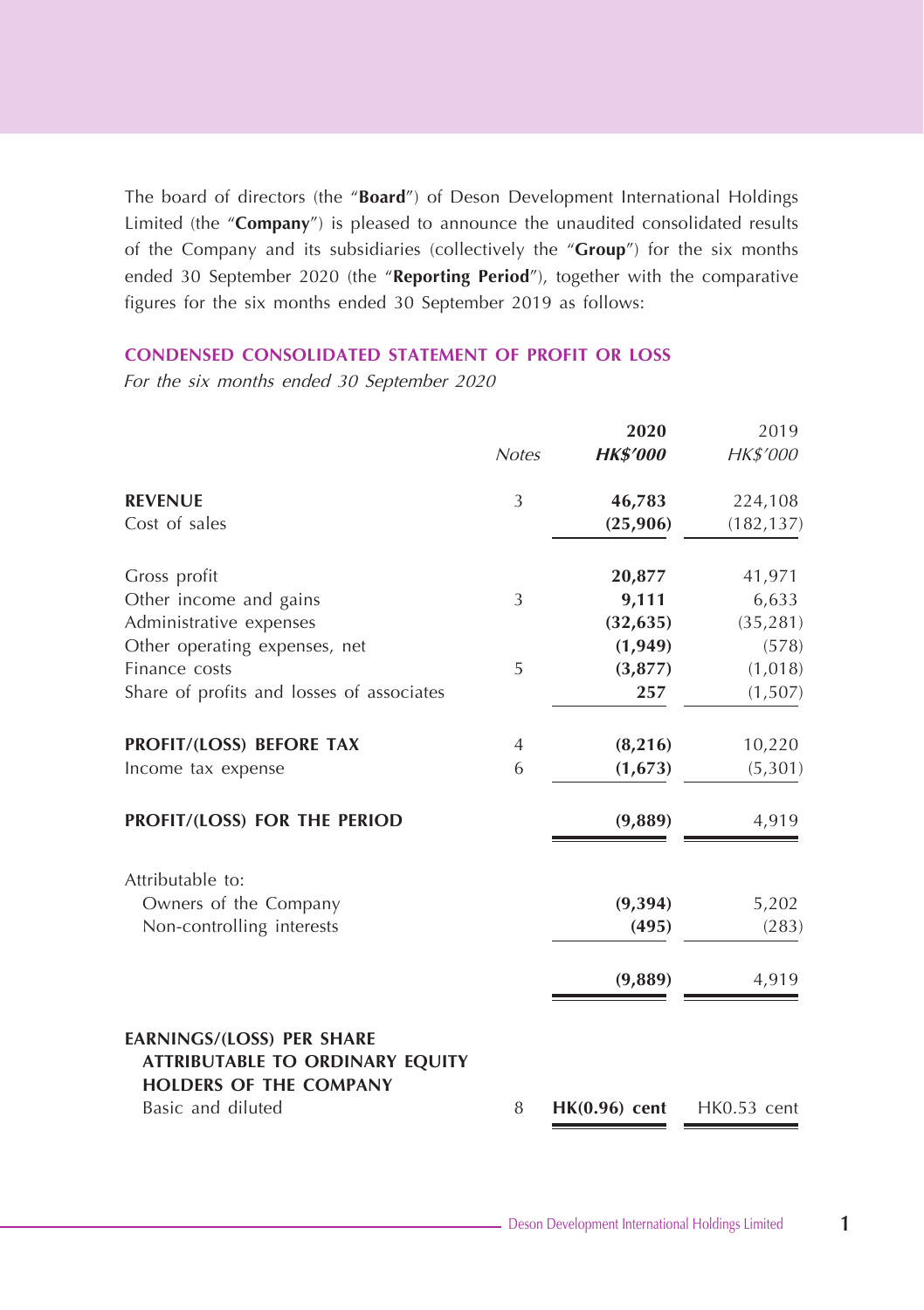## **CONDENSED CONSOLIDATED STATEMENT OF COMPREHENSIVE INCOME**

|                                                              | 2020            | 2019      |
|--------------------------------------------------------------|-----------------|-----------|
|                                                              | <b>HK\$'000</b> | HK\$'000  |
| PROFIT/(LOSS) FOR THE PERIOD                                 | (9,889)         | 4,919     |
| <b>OTHER COMPREHENSIVE INCOME/(LOSS)</b>                     |                 |           |
| Other comprehensive income/(loss) that may be                |                 |           |
| reclassified to profit or loss in subsequent periods:        |                 |           |
| Exchange differences:                                        |                 |           |
| Exchange differences on translation of<br>foreign operations | 48,593          | (76, 991) |
| Share of other comprehensive income/(loss) of                |                 |           |
| associates                                                   | 1,526           | (2,701)   |
| Reclassification adjustment of exchange differences          |                 |           |
| of associates disposed of during the period                  |                 | (726)     |
| Reclassification adjustment of exchange differences          |                 |           |
| of a subsidiary dissolved during the period                  |                 | (1, 184)  |
| Net other comprehensive income/(loss) that may be            |                 |           |
| reclassified to profit or loss in subsequent periods         | 50,119          | (81, 602) |
| <b>TOTAL COMPREHENSIVE INCOME/(LOSS)</b>                     |                 |           |
| <b>FOR THE PERIOD</b>                                        | 40,230          | (76, 683) |
| Attributable to:                                             |                 |           |
| Owners of the Company                                        | 40,677          | (76, 403) |
| Non-controlling interests                                    | (447)           | (280)     |
|                                                              | 40,230          | (76, 683) |
|                                                              |                 |           |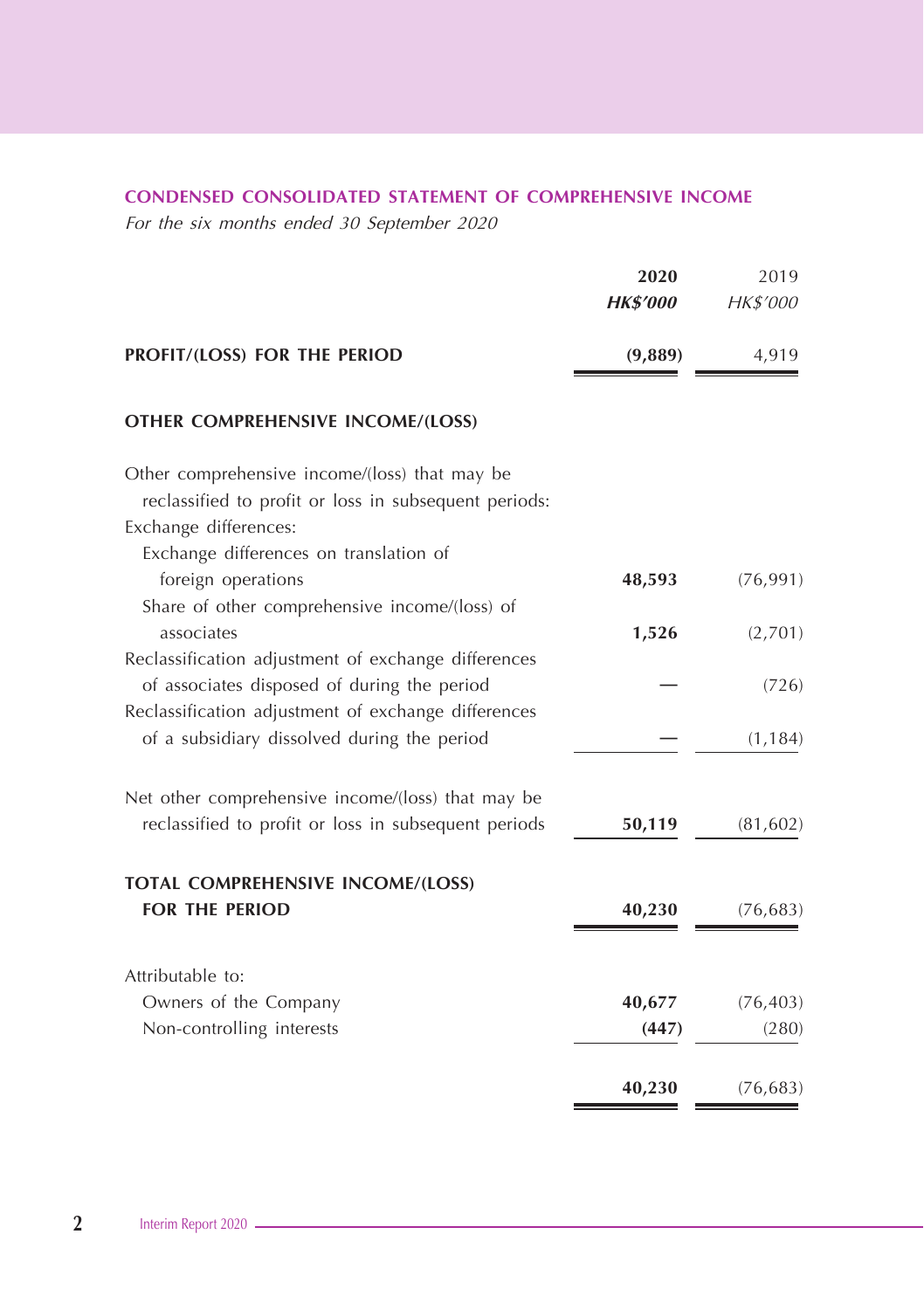## **CONDENSED CONSOLIDATED STATEMENT OF FINANCIAL POSITION**

As at 30 September 2020

|                                            |              | 30 September    | 31 March  |
|--------------------------------------------|--------------|-----------------|-----------|
|                                            |              | 2020            | 2020      |
|                                            | <b>Notes</b> | <b>HK\$'000</b> | HK\$'000  |
|                                            |              |                 | (Audited) |
| <b>NON-CURRENT ASSETS</b>                  |              |                 |           |
| Property, plant and equipment              |              | 355,675         | 352,089   |
| Investment properties                      | 9            | 981,540         | 947,100   |
| Investments in associates                  |              | 23,809          | 22,476    |
| Equity investments at fair value           |              |                 |           |
| through profit or loss                     | 10           | 128,568         | 124,931   |
| Total non-current assets                   |              | 1,489,592       | 1,446,596 |
| <b>CURRENT ASSETS</b>                      |              |                 |           |
| Due from associates                        |              | 5,370           | 5,242     |
| Due from related companies                 |              | 1,410           | 1,291     |
| Properties held for sale under development |              |                 |           |
| and properties held for sale               | 11           | 678,598         | 638,191   |
| Inventories                                |              | 15,858          | 12,729    |
| Accounts receivable                        | 12           | 30,852          | 34,442    |
| Prepayments, deposits and other            |              |                 |           |
| receivables                                |              | 51,646          | 43,030    |
| Tax recoverable                            |              | 22,094          | 22,108    |
| Pledged deposits                           |              | 3,500           | 3,500     |
| Cash and cash equivalents                  |              | 19,715          | 20,099    |
| Total current assets                       |              | 829,043         | 780,632   |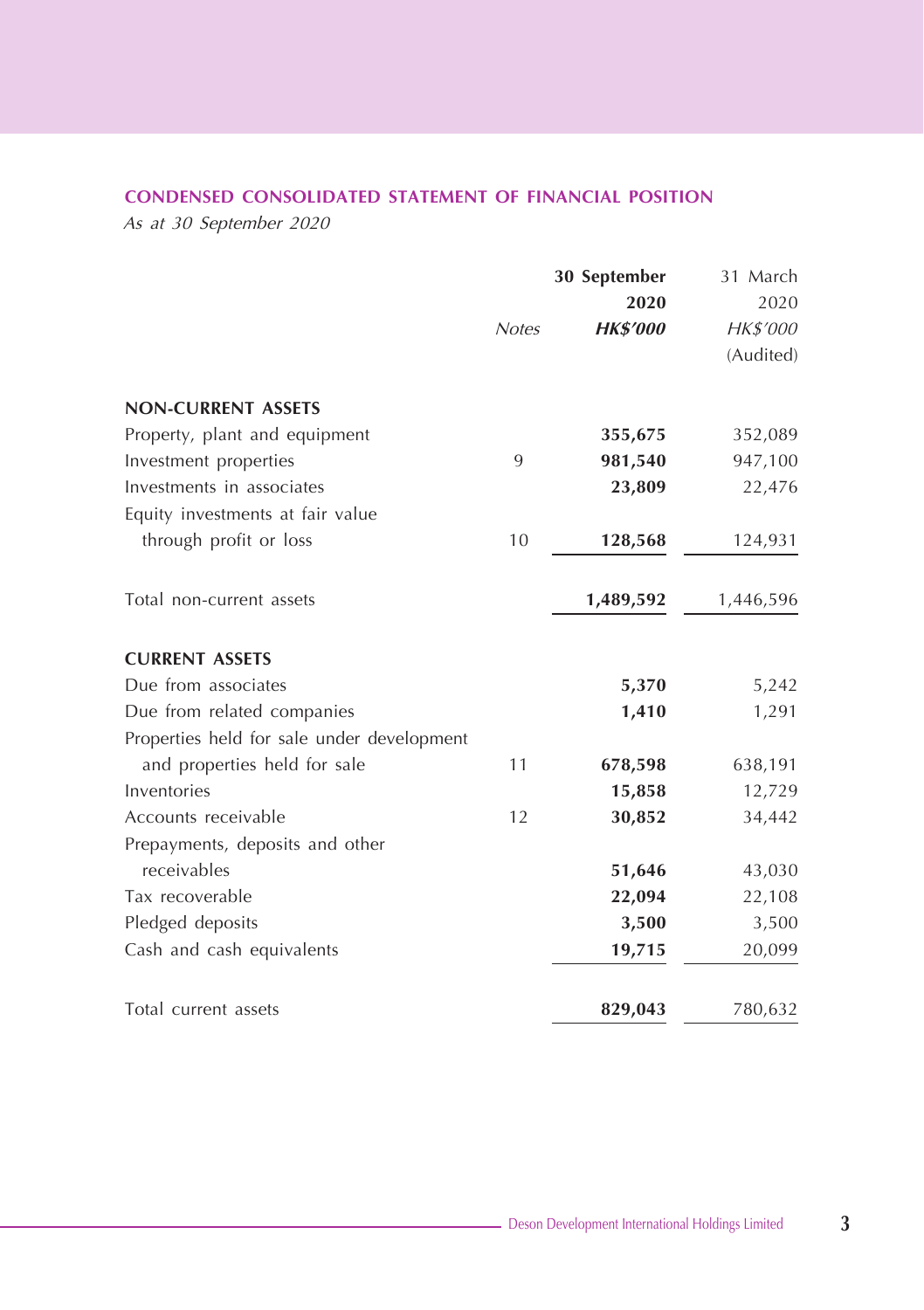## **CONDENSED CONSOLIDATED STATEMENT OF FINANCIAL POSITION**

(CONTINUED)

As at 30 September 2020

|                                                                                    | <b>Notes</b> | 30 September<br>2020<br><b>HK\$'000</b> | 31 March<br>2020<br>HK\$'000<br>(Audited) |
|------------------------------------------------------------------------------------|--------------|-----------------------------------------|-------------------------------------------|
| <b>CURRENT LIABILITIES</b>                                                         |              |                                         |                                           |
| Accounts payable                                                                   | 13           | 9,492                                   | 8,160                                     |
| Other payables and accruals                                                        |              | 73,398                                  | 71,260                                    |
| Due to associates                                                                  |              | 3,243                                   | 8,280                                     |
| Tax payable                                                                        |              | 19,900                                  | 19,715                                    |
| Interest-bearing bank and other borrowings                                         |              | 244,242                                 | 191,423                                   |
| Total current liabilities                                                          |              | 350,275                                 | 298,838                                   |
| <b>NET CURRENT ASSETS</b>                                                          |              | 478,768                                 | 481,794                                   |
| <b>TOTAL ASSETS LESS CURRENT LIABILITIES</b>                                       |              | 1,968,360                               | 1,928,390                                 |
| <b>NON-CURRENT LIABILITIES</b>                                                     |              |                                         |                                           |
| Interest-bearing bank and other borrowings                                         |              | 225,720                                 | 231,550                                   |
| Deferred tax liabilities                                                           |              | 184,034                                 | 181,164                                   |
| Total non-current liabilities                                                      |              | 409,754                                 | 412,714                                   |
| Net assets                                                                         |              | 1,558,606                               | 1,515,676                                 |
| <b>EQUITY</b><br>Equity attributable to owners of the<br>Company<br>Issued capital | 14           | 97,788                                  | 97,788                                    |
| Reserves                                                                           |              | 1,463,594                               | 1,422,917                                 |
| Non-controlling interests                                                          |              | 1,561,382<br>(2,776)                    | 1,520,705<br>(5,029)                      |
| Total equity                                                                       |              | 1,558,606                               | 1,515,676                                 |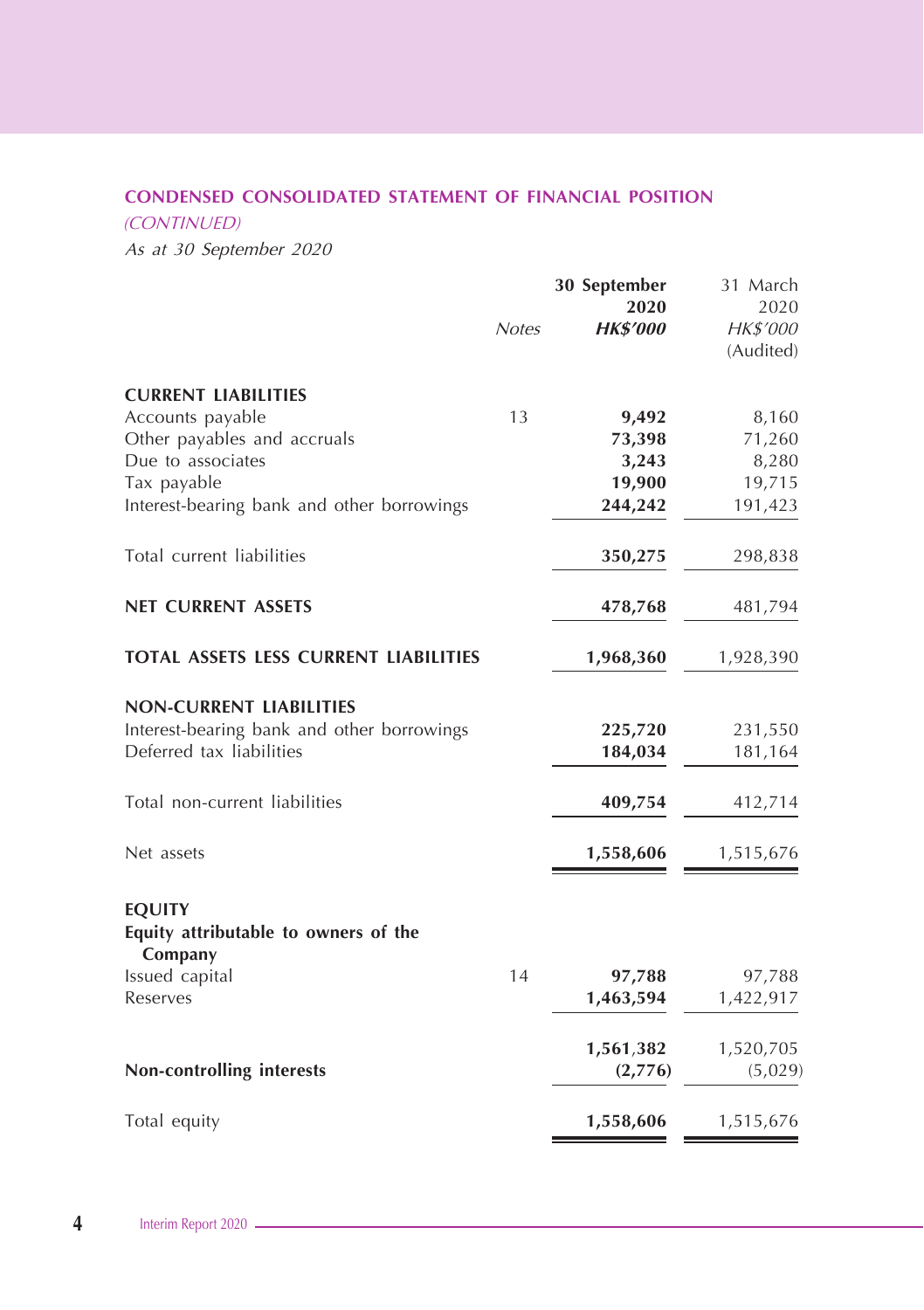## **CONDENSED CONSOLIDATED STATEMENT OF CHANGES IN EQUITY**

|                                                                                                                            |      | Attributable to owners of the Company       |                                                |                                           |                                    |                                                       |                                            |                                      |                                                    |                                                       |                                    |                                       |                         |                                                     |                                    |
|----------------------------------------------------------------------------------------------------------------------------|------|---------------------------------------------|------------------------------------------------|-------------------------------------------|------------------------------------|-------------------------------------------------------|--------------------------------------------|--------------------------------------|----------------------------------------------------|-------------------------------------------------------|------------------------------------|---------------------------------------|-------------------------|-----------------------------------------------------|------------------------------------|
|                                                                                                                            | Note | <b>Issued</b><br>capital<br><b>HK\$'000</b> | Share<br>premium<br>account<br><b>HK\$'000</b> | Contributed<br>surplus<br><b>HK\$'000</b> | Other<br>reserve<br><b>HKS'000</b> | Property<br>revaluation<br>reserve<br><b>HK\$'000</b> | Fair<br>value<br>reserve<br><b>HKS'000</b> | Capital<br>reserve<br><b>HKS'000</b> | Capital<br>redemption<br>reserve<br><b>HKS'000</b> | Exchange<br>fluctuation<br>reserve<br><b>HK\$'000</b> | Reserve<br>funds<br><b>HKS'000</b> | Retained<br>profits<br><b>HKS'000</b> | Total<br><b>HKS'000</b> | Non-<br>controlling<br>interests<br><b>HK\$'000</b> | Total<br>equity<br><b>HK\$'000</b> |
| At 1 April 2019 (audited)                                                                                                  |      | 97,788                                      | 243,040                                        | 15,262                                    | 23,061                             | 136,720                                               | (2, 184)                                   | (9, 240)                             | 14,457                                             | 411                                                   | 961                                | 1,130,997                             | 1,651,273               | (3,932)                                             | 1,647,341                          |
| Profit for the period<br>Other comprehensive loss<br>for the period:<br>Share of other                                     |      |                                             |                                                |                                           |                                    |                                                       |                                            |                                      |                                                    |                                                       |                                    | 5,202                                 | 5,202                   | (283)                                               | 4,919                              |
| comprehensive<br>loss of associates<br>Reclassification<br>adjustment of<br>exchange differences<br>of associates disposed |      |                                             |                                                |                                           |                                    |                                                       |                                            |                                      |                                                    | (2,701)                                               |                                    |                                       | (2,701)                 |                                                     | (2,701)                            |
| of during the period<br>Exchange differences<br>on translation of                                                          |      |                                             |                                                |                                           |                                    |                                                       |                                            |                                      |                                                    | (726)                                                 |                                    |                                       | (726)                   |                                                     | (726)                              |
| foreign operations<br>Reclassification<br>adjustment of<br>exchange differences<br>of a subsidiary<br>dissolved during the |      |                                             |                                                |                                           |                                    |                                                       |                                            |                                      |                                                    | (76, 994)                                             |                                    |                                       | (76, 994)               | 3                                                   | (76, 991)                          |
| period                                                                                                                     |      |                                             |                                                |                                           |                                    |                                                       |                                            |                                      |                                                    | (1, 184)                                              |                                    |                                       | (1, 184)                |                                                     | (1, 184)                           |
| Total comprehensive loss<br>for the period<br>Contributions from                                                           |      |                                             |                                                |                                           |                                    |                                                       |                                            |                                      |                                                    | (81, 605)                                             |                                    | 5,202                                 | (76, 403)               | (280)                                               | (76, 683)                          |
| non-controlling interests<br>Release of revaluation                                                                        |      |                                             |                                                |                                           |                                    |                                                       |                                            |                                      |                                                    |                                                       |                                    |                                       |                         | 727                                                 | 727                                |
| reserve                                                                                                                    |      |                                             |                                                |                                           |                                    | (2.703)                                               |                                            |                                      |                                                    |                                                       |                                    | 2,703                                 |                         |                                                     |                                    |
| Final 2019 dividend paid                                                                                                   |      |                                             |                                                |                                           |                                    |                                                       |                                            |                                      |                                                    |                                                       |                                    | (4,890)                               | (4,890)                 |                                                     | (4,890)                            |
| Special 2019 dividend paid<br>Release of reserve funds of<br>a subsidiary dissolved                                        | 7    |                                             |                                                |                                           |                                    |                                                       |                                            |                                      |                                                    |                                                       |                                    | (4,890)                               | (4,890)                 |                                                     | (4,890)                            |
| during the period                                                                                                          |      |                                             |                                                |                                           |                                    |                                                       |                                            |                                      |                                                    |                                                       | (961)                              | 961                                   |                         |                                                     |                                    |
| At 30 September 2019                                                                                                       |      | 97,788                                      | 243,040                                        | 15,262                                    | 23,061                             | 134,017                                               | (2, 184)                                   | (9, 240)                             | 14,457                                             | (81, 194)                                             |                                    | 1,130,083                             | 1,565,090               | (3, 485)                                            | 1,561,605                          |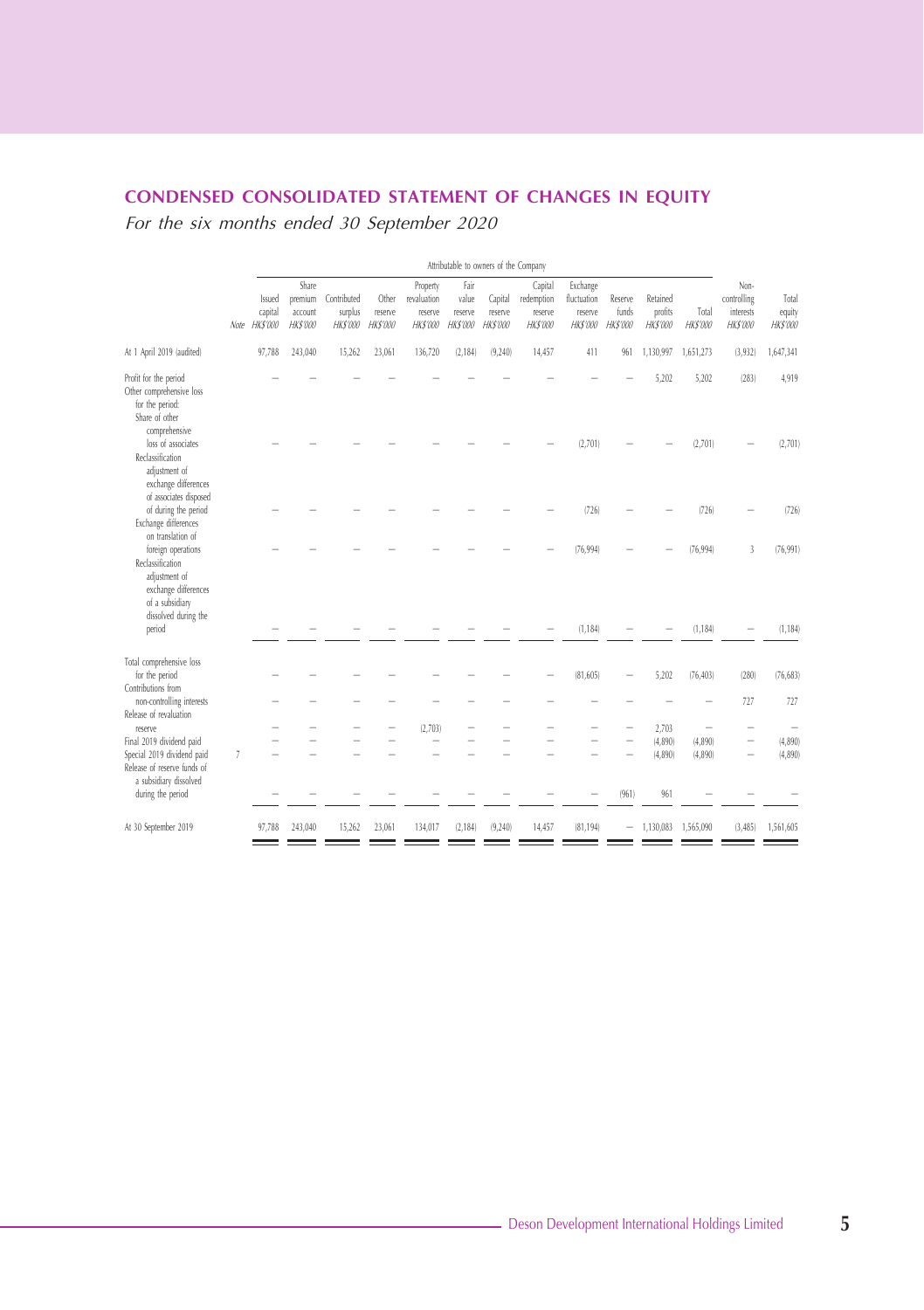## **CONDENSED CONSOLIDATED STATEMENT OF CHANGES IN EQUITY**  (CONTINUED)

For the six months ended 30 September 2020

|                                                                                                             | Attributable to owners of the Company       |                                               |                                           |                                     |                                                       |                                       |                                                     |                                                       |                                        |                          |                                                           |                                    |
|-------------------------------------------------------------------------------------------------------------|---------------------------------------------|-----------------------------------------------|-------------------------------------------|-------------------------------------|-------------------------------------------------------|---------------------------------------|-----------------------------------------------------|-------------------------------------------------------|----------------------------------------|--------------------------|-----------------------------------------------------------|------------------------------------|
|                                                                                                             | <b>Issued</b><br>capital<br><b>HK\$'000</b> | Share<br>premium<br>account<br><b>HKS'000</b> | Contributed<br>surplus<br><b>HK\$'000</b> | Other<br>reserve<br><b>HK\$'000</b> | Property<br>revaluation<br>reserve<br><b>HK\$'000</b> | Capital<br>reserve<br><b>HK\$'000</b> | Capital<br>redemption<br>reserve<br><b>HK\$'000</b> | Exchange<br>fluctuation<br>reserve<br><b>HK\$'000</b> | Retained<br>profits<br><b>HK\$'000</b> | Total<br><b>HK\$'000</b> | Non-<br>controlling<br><b>interests</b><br><b>HKS'000</b> | Total<br>equity<br><b>HK\$'000</b> |
| At 1 April 2020 (audited)                                                                                   | 97,788                                      | 243,040                                       | 15,262                                    | 23,061                              | 125,543                                               | (9, 240)                              | 14,457                                              | (86, 322)                                             | 1,097,116                              | 1,520,705                | (5,029)                                                   | 1,515,676                          |
| Loss for the period<br>Other comprehensive income for<br>the period:<br>Share of other comprehensive income |                                             |                                               |                                           |                                     |                                                       |                                       |                                                     |                                                       | (9, 394)                               | (9, 394)                 | (495)                                                     | (9,889)                            |
| of associates<br>Exchange differences on translation of                                                     |                                             |                                               |                                           |                                     |                                                       |                                       |                                                     | 1,526                                                 |                                        | 1,526                    |                                                           | 1,526                              |
| foreign operations                                                                                          |                                             |                                               |                                           |                                     |                                                       |                                       |                                                     | 48,545                                                |                                        | 48,545                   | 48                                                        | 48,593                             |
| Total comprehensive income/(loss) for<br>the period<br>Contributions from                                   |                                             |                                               |                                           |                                     |                                                       |                                       |                                                     | 50,071                                                | (9, 394)                               | 40,677                   | (447)                                                     | 40,230                             |
| non-controlling shareholders<br>Release of revaluation reserve                                              |                                             |                                               |                                           |                                     | (2,590)                                               |                                       |                                                     | -                                                     | 2,590                                  |                          | 2,700                                                     | 2,700                              |
| At 30 September 2020                                                                                        | 97,788                                      | 243,040*                                      | 15,262*                                   | 23,061*                             | 122,953*                                              | $(9,240)^*$                           | 14,457*                                             | $(36,251)^*$                                          | 1,090,312*                             | 1,561,382                | (2,776)                                                   | 1,558,606                          |

These reserve accounts comprise the consolidated reserves of HK\$1,463,594,000 (31 March 2020: HK\$1,422,917,000) in the condensed consolidated statement of financial position.

The contributed surplus of the Group represents the excess of the nominal value of the subsidiaries' shares acquired over the nominal value of the Company's shares issued in exchange thereof, pursuant to the Group reorganisation on 21 May 1997.

The reserve funds of the Group include statutory reserves required to be appropriated from the profit after tax of the Company's subsidiaries in Mainland China under the laws and regulations of the People's Republic of China (the "**PRC**"). The amount of the appropriation is at the discretion of these subsidiaries' boards of directors.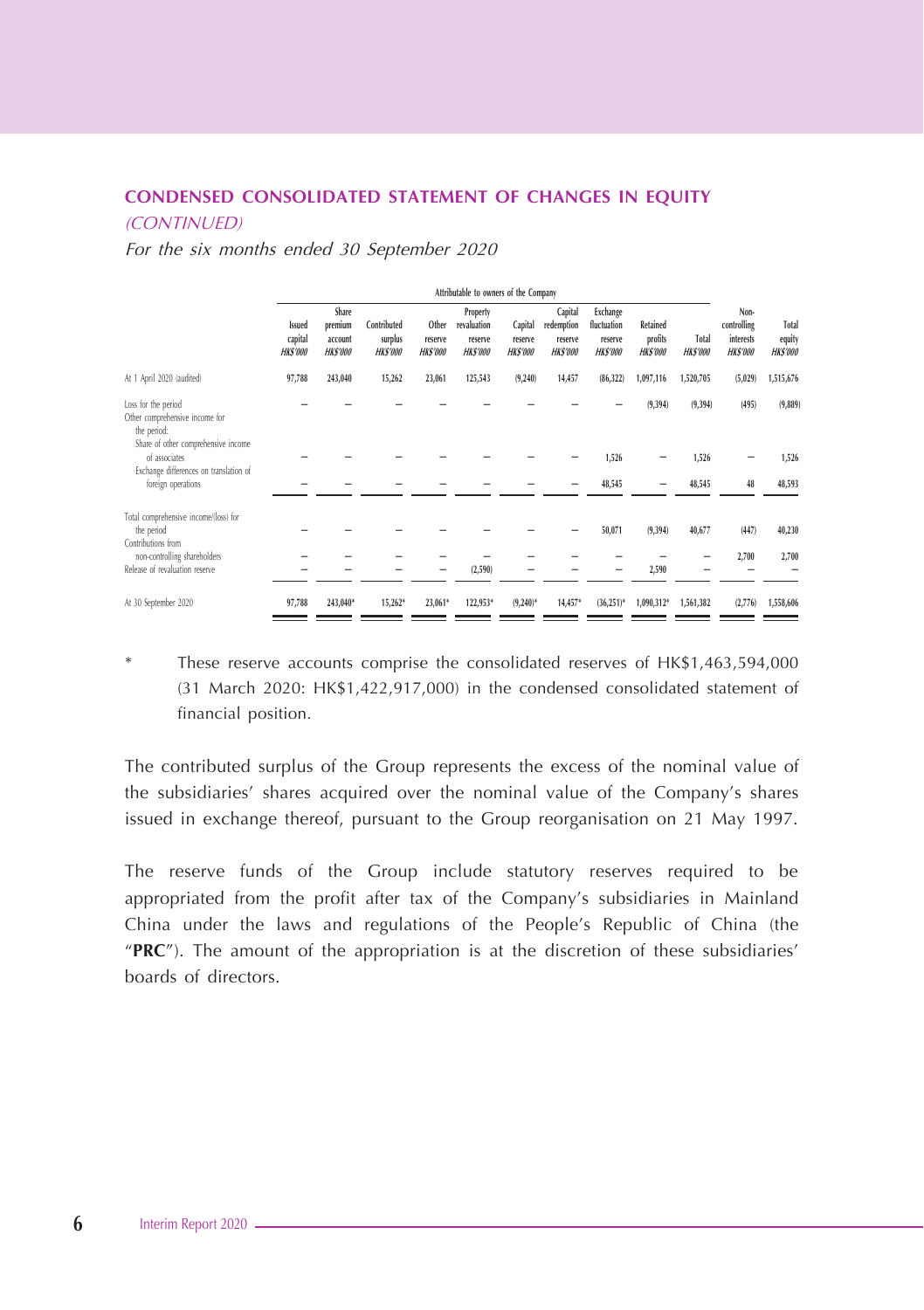## **CONDENSED CONSOLIDATED STATEMENT OF CASH FLOWS**

|                                                            | <b>Notes</b>   | 2020<br><b>HK\$'000</b> | 2019<br>HK\$'000 |
|------------------------------------------------------------|----------------|-------------------------|------------------|
| <b>CASH FLOWS FROM OPERATING</b><br><b>ACTIVITIES</b>      |                |                         |                  |
| Profit/(loss) before tax                                   |                | (8, 216)                | 10,220           |
| Adjustments for:                                           |                |                         |                  |
| Finance costs                                              | 5              | 3,877                   | 1,018            |
| Share of profits and losses of associates                  |                | (257)                   | 1,507            |
| Dividend income                                            | 3              | (1,300)                 | (1,900)          |
| Interest income                                            | 3              | (83)                    | (95)             |
| Loss on disposal of items of property, plant               |                |                         |                  |
| and equipment                                              | 4              | 1                       | 133              |
| Depreciation                                               | 4              | 6,577                   | 4,390            |
| Reversal of impairment of accounts                         |                |                         |                  |
| receivable                                                 | 4              | (209)                   | (70)             |
| Provision/(reversal of provision) for                      |                |                         |                  |
| inventories                                                | $\overline{4}$ | (229)                   | 259              |
| Loss on disposal of associates                             | $\overline{4}$ |                         | 493              |
|                                                            |                | 161                     | 15,955           |
|                                                            |                |                         |                  |
| Decrease/(increase) in properties held                     |                |                         |                  |
| for sale under development and properties<br>held for sale |                |                         |                  |
|                                                            |                | (13, 494)               | 143,547          |
| Decrease/(increase) in inventories                         |                | (2,854)                 | 1,084            |
| Decrease/(increase) in accounts receivable                 |                | 4,415                   | (28, 463)        |
| Decrease/(increase) in prepayments,                        |                |                         |                  |
| deposits and other receivables                             |                | (5,638)                 | 4,168            |
| Increase in accounts payable                               |                | 1,174                   | 1,673            |
| Increase/(decrease) in other payables and                  |                |                         |                  |
| accruals                                                   |                | 474                     | (150, 374)       |
| Cash used in operations                                    |                | (15,762)                | (12, 410)        |
| Interest paid                                              |                | (15, 481)               | (14, 040)        |
| Overseas taxes paid                                        |                | (889)                   | (5,309)          |
|                                                            |                |                         |                  |
| Net cash flows used in operating activities                |                |                         |                  |
| $-$ page 8                                                 |                | (32, 132)               | (31,759)         |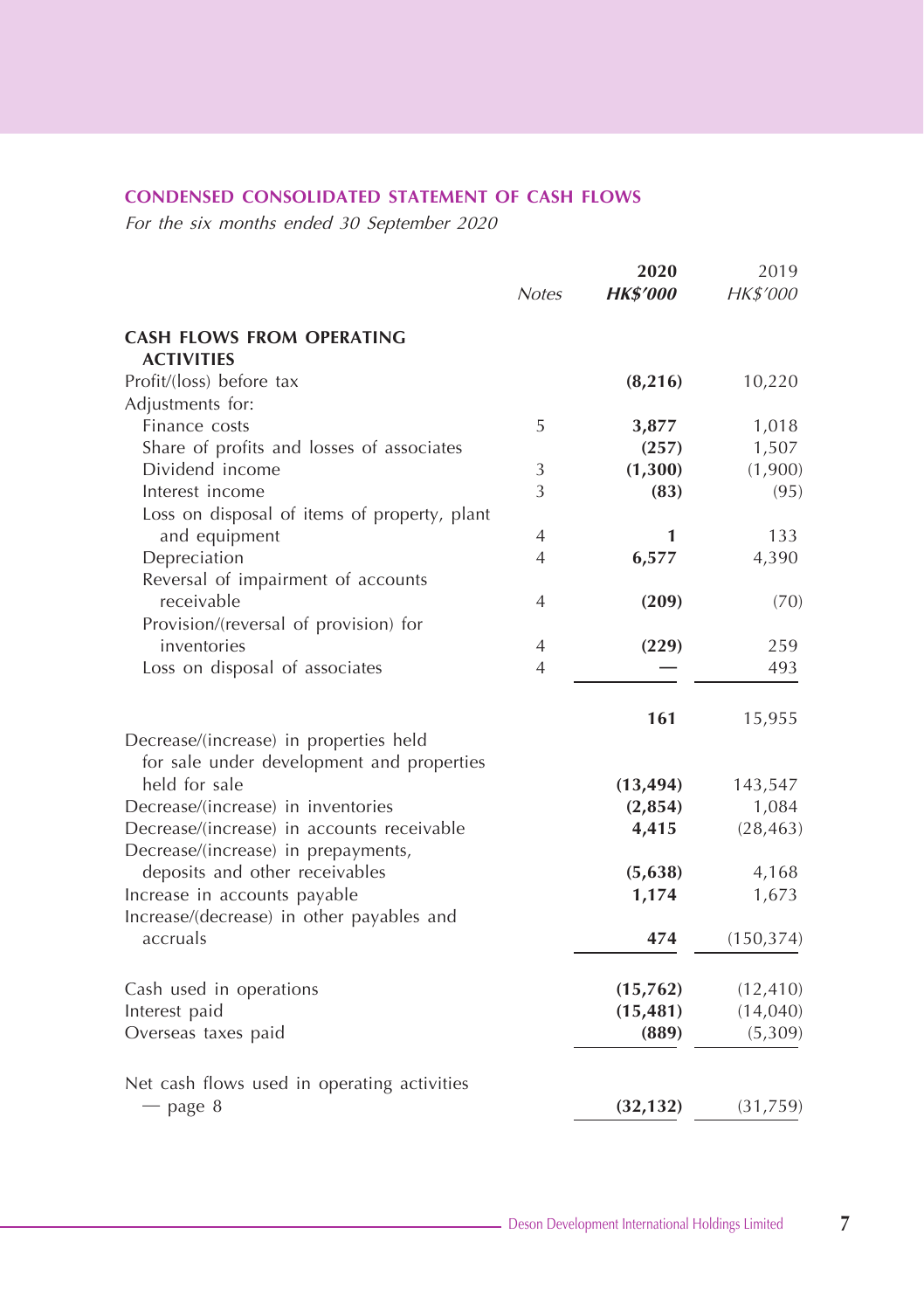## **CONDENSED CONSOLIDATED STATEMENT OF CASH FLOWS** (CONTINUED)

|                                                        | 2020            | 2019      |
|--------------------------------------------------------|-----------------|-----------|
|                                                        | <b>HK\$'000</b> | HK\$'000  |
| Net cash flows used in operating activities $-$ page 7 | (32, 132)       | (31,759)  |
| <b>CASH FLOWS FROM INVESTING ACTIVITIES</b>            |                 |           |
| Interest received                                      | 83              | 95        |
| Dividend received                                      |                 | 1,900     |
| Dividend received from an associate                    | 380             |           |
| Purchases of equity investments at fair value through  |                 |           |
| profit or loss                                         | (3,637)         | (14, 286) |
| Purchases of items of property, plant and equipment    | (3,033)         | (250)     |
| Proceeds from disposal of items of property, plant and |                 |           |
| equipment                                              |                 | 3         |
| Advances to associates, net                            | (4)             | (319)     |
| Capital contributions to associates                    | (250)           |           |
| Proceeds from disposal of associates, net of directly  |                 |           |
| attributable transaction costs                         |                 | 66,837    |
| Net cash flows from/(used in) investing activities     | (6, 461)        | 53,980    |
| <b>CASH FLOWS FROM FINANCING ACTIVITIES</b>            |                 |           |
| New bank and other borrowings                          | 52,520          | 16,500    |
| Repayment of bank and other borrowings                 | (22, 889)       | (61, 637) |
| Movement in balances with related companies, net       | (119)           | 4,837     |
| Dividends paid                                         |                 | (9,780)   |
| Contributions to subsidiaries from non-controlling     |                 |           |
| shareholders                                           | 2,700           | 727       |
| Net cash flows from/(used in) financing activities     | 32,212          | (49, 353) |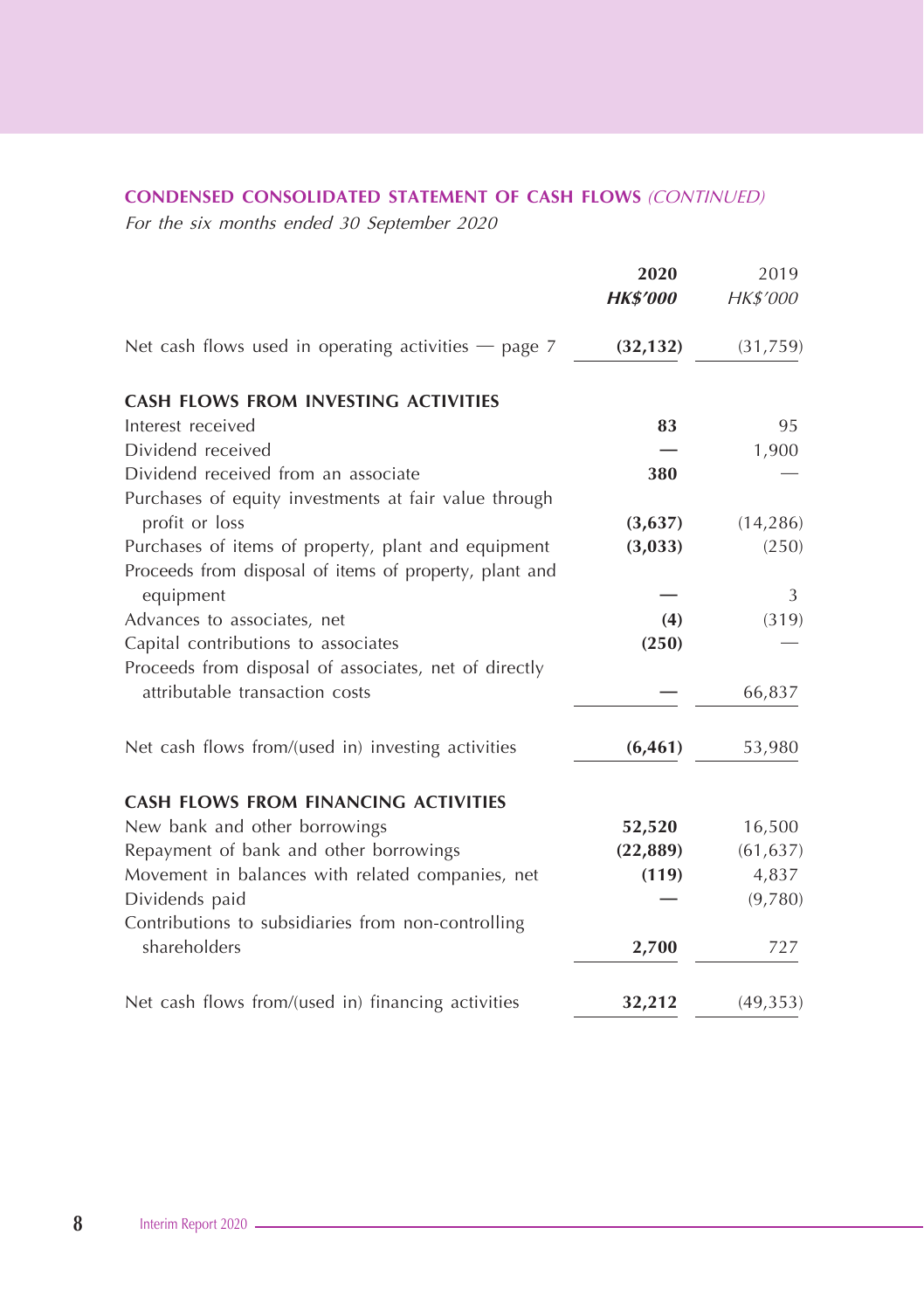## **CONDENSED CONSOLIDATED STATEMENT OF CASH FLOWS** (CONTINUED)

|                                                             | 2020            | 2019            |
|-------------------------------------------------------------|-----------------|-----------------|
|                                                             | <b>HK\$'000</b> | <i>HK\$'000</i> |
| NET DECREASE IN CASH AND CASH EQUIVALENTS                   | (6, 381)        | (27, 132)       |
| Cash and cash equivalents at beginning of period            | 2,187           | 28,130          |
| Effect of foreign exchange rate changes, net                | 419             | (486)           |
| CASH AND CASH EQUIVALENTS AT END OF                         |                 |                 |
| <b>PERIOD</b>                                               | (3,775)         | 512             |
| ANALYSIS OF BALANCES OF CASH AND CASH<br><b>EQUIVALENTS</b> |                 |                 |
| Cash and cash equivalents as stated in the statement        |                 |                 |
| of financial position                                       | 19,715          | 12,347          |
| Bank overdrafts                                             | (23, 490)       | (11, 835)       |
| Cash and cash equivalents as stated in the statement        |                 |                 |
| of cash flows                                               | (3,775)         | 512             |
|                                                             |                 |                 |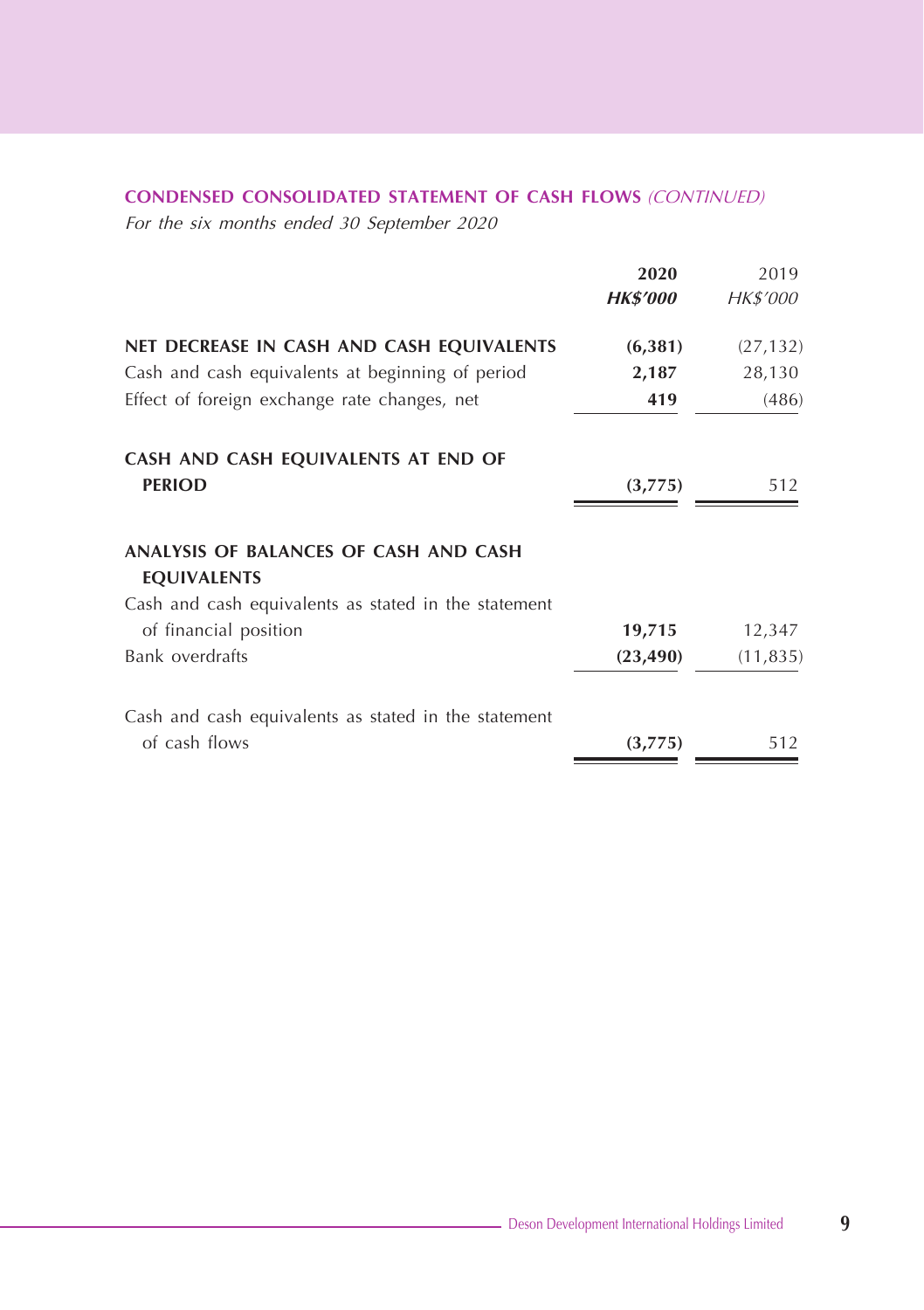#### **NOTES TO CONDENSED CONSOLIDATED FINANCIAL STATEMENTS**

#### **1. BASIS OF PREPARATION**

These unaudited condensed consolidated financial statements have been prepared in accordance with the applicable disclosure requirements of Appendix 16 of the Rules Governing the Listing of Securities (the "**Listing Rules**") on The Stock Exchange of Hong Kong Limited (the "**Stock Exchange**") and with Hong Kong Accounting Standard ("**HKAS**") 34 "Interim Financial Reporting" issued by the Hong Kong Institute of Certified Public Accountants ("**HKICPA**"). They have been prepared under the historical cost convention, except for leasehold land and buildings classified as property, plant and equipment, and investment properties, equity investments which have been measured at fair value. These unaudited condensed consolidated financial statements should be read in conjunction with the annual accounts for the year ended 31 March 2020.

The accounting policies and methods of computation used in the unaudited condensed consolidated financial statements for the six months ended 30 September 2020 are the same as those followed in the preparation of the Group's annual financial statements for the year ended 31 March 2020, except for the standards, amendments and interpretations to the Hong Kong Financial Reporting Standards ("**HKFRSs**") issued by the HKICPA applicable to the annual period beginning on 1 April 2020.

The Group has initially adopted the following new and revised HKFRSs for the financial period beginning on or after 1 April 2020:

| Amendments to HKFRS 3 Definition of a Business |                                                                         |
|------------------------------------------------|-------------------------------------------------------------------------|
|                                                | Amendments to HKFRS 9, Interest Rate Benchmark Reform                   |
| HKAS 39 and HKFRS 7                            |                                                                         |
|                                                | Amendment to HKFRS 16 COVID-19-Related Rent Concessions (early adopted) |
| Amendments to HKAS 1 Definition of Material    |                                                                         |
| and HKAS 8                                     |                                                                         |

The application of the new and amendments to HKFRSs in the current period has had no material impact on the Group's financial positions and performance for the current and prior periods and/or on the disclosures set out in these condensed consolidated financial statements.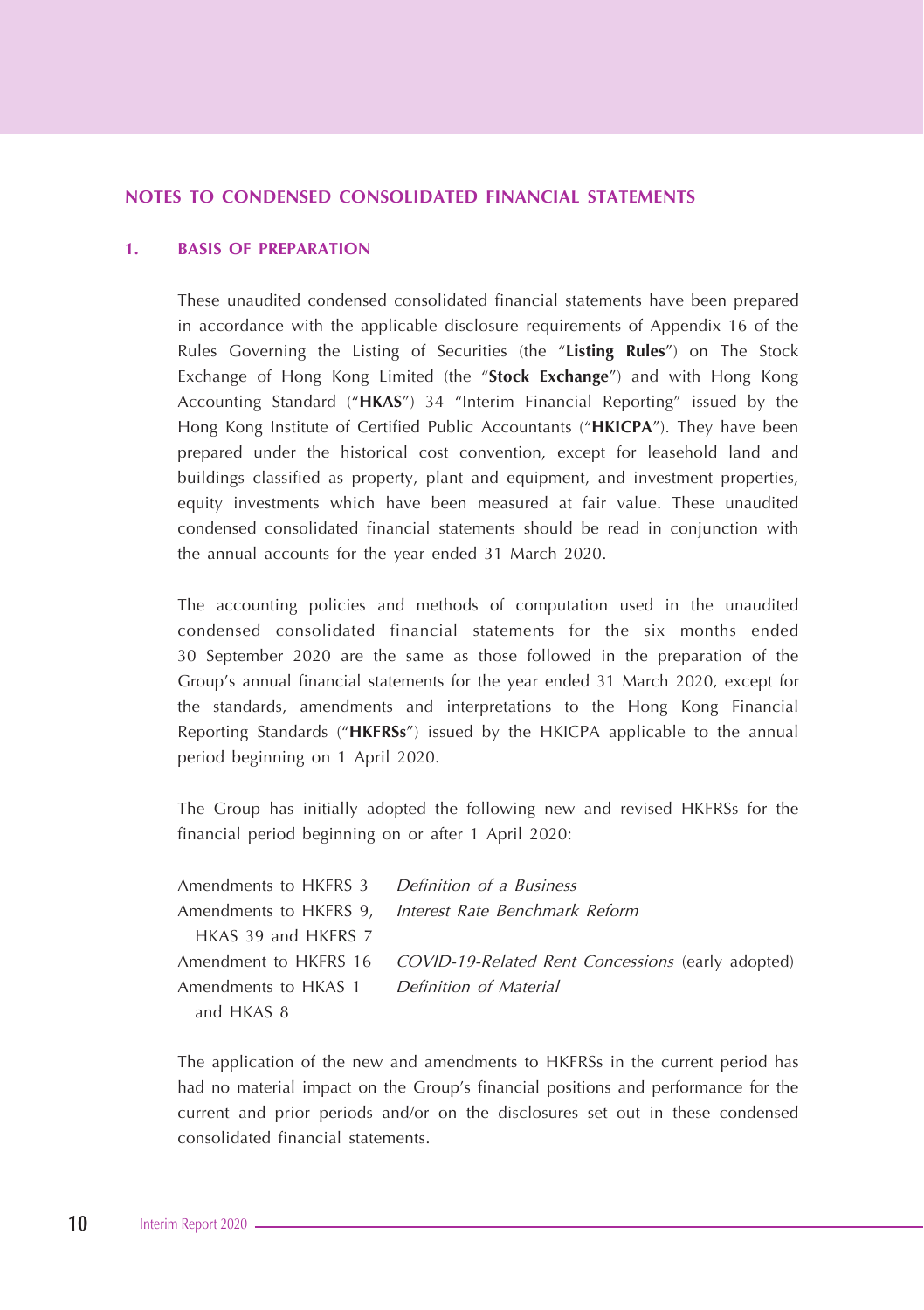#### **2. OPERATING SEGMENT INFORMATION**

For management purposes, the Group is organised into business units based on their products and services and has two reportable operating segments as follows:

- (a) the property development and investment business segment is engaged in property development of residential and commercial properties and holding of investment properties; and
- (b) the "others" segment comprises, principally, trading of medical equipment and home security and automation products.

Management monitors the results of the Group's operating segments separately for the purpose of making decisions about resources allocation and performance assessment. Segment performance is evaluated based on reportable segment profit/ loss, which is a measure of adjusted profit/loss before tax. The adjusted profit/loss before tax is measured consistently with the Group's profit/loss before tax except that interest income, dividend income, finance costs, share of profits and losses of associates, loss on disposal of associates as well as other unallocated head office and corporate expenses are excluded from such measurement.

Intersegment sales and transfers are transacted with reference to the selling prices used for sales made to third parties at the then prevailing market prices.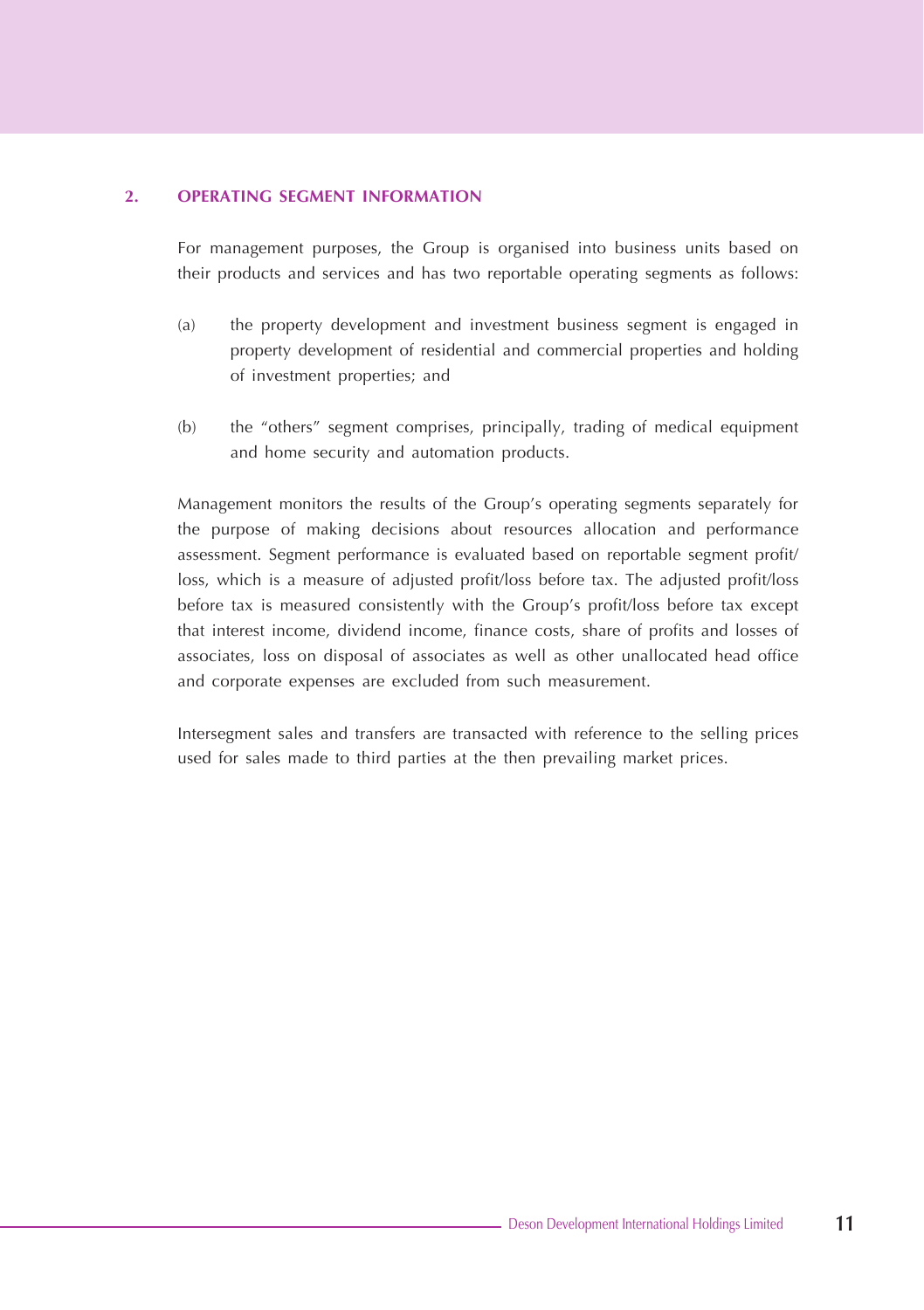## **2. OPERATING SEGMENT INFORMATION** (CONTINUED)

## **Six months ended 30 September 2020**

|                                                          | Property<br>development<br>and<br>investment<br>business | <b>Others</b>   | <b>Total</b>    |
|----------------------------------------------------------|----------------------------------------------------------|-----------------|-----------------|
|                                                          | <b>HK\$'000</b>                                          | <b>HK\$'000</b> | <b>HK\$'000</b> |
| Segment revenue (note $3$ )                              |                                                          |                 |                 |
| Income from external customers                           | 23,823                                                   | 22,960          | 46,783          |
| Other income and gains                                   | 3,798                                                    | 3,930           | 7,728           |
|                                                          | 27,621                                                   | 26,890          | 54,511          |
| Segment results                                          |                                                          |                 |                 |
| Operating profit/(loss)                                  | 905                                                      | (1,065)         | (160)           |
| Reconciliation:                                          |                                                          |                 |                 |
| Bank interest income                                     |                                                          |                 | 83              |
| Dividend income from equity<br>investments at fair value |                                                          |                 |                 |
| through profit or loss                                   |                                                          |                 | 1,300           |
| Unallocated expenses                                     |                                                          |                 | (5, 819)        |
| Finance costs                                            |                                                          |                 | (3, 877)        |
| Share of profits and losses of<br>associates             |                                                          |                 | 257             |
| Loss before tax                                          |                                                          |                 | (8, 216)        |
| Other segment information:                               |                                                          |                 |                 |
| Loss on disposal of items of                             |                                                          |                 |                 |
| property, plant and equipment                            | 1                                                        |                 | 1               |
| Reversal of impairment of                                |                                                          |                 |                 |
| accounts receivable                                      | (209)                                                    |                 | (209)           |
| Reversal of provision for                                |                                                          |                 |                 |
| inventories                                              |                                                          | (229)           | (229)           |
| Depreciation                                             | 4,177                                                    | 2,400           | 6,577           |
| Capital expenditure*                                     | 4                                                        | 3,029           | 3,033           |

\* Capital expenditure represents additions of property, plant and equipment.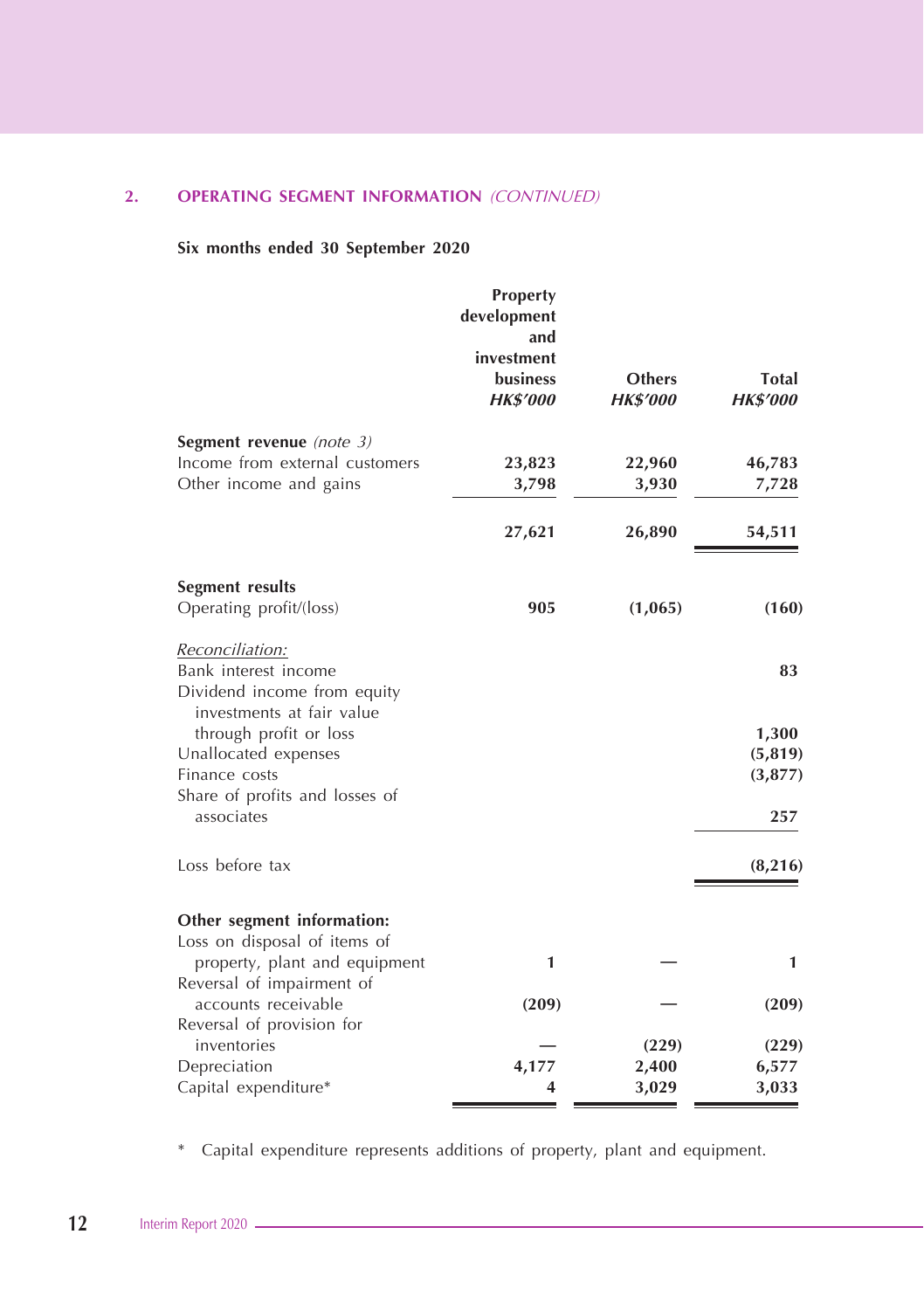## **2. OPERATING SEGMENT INFORMATION** (CONTINUED)

## **Six months ended 30 September 2019**

|                                                                  | Property<br>development<br>and<br>investment |           |              |
|------------------------------------------------------------------|----------------------------------------------|-----------|--------------|
|                                                                  | business                                     | Others    | Total        |
|                                                                  | <b>HK\$'000</b>                              | HK\$'000  | HK\$'000     |
| Segment revenue (note 3)                                         |                                              |           |              |
| Income from external customers                                   | 200,195                                      | 23,913    | 224,108      |
| Other income and gains                                           | 4,564                                        | 74        | 4,638        |
|                                                                  | 204,759                                      | 23,987    | 228,746      |
| Segment results                                                  |                                              |           |              |
| Operating profit                                                 | 16,420                                       | 3,933     | 20,353       |
| Reconciliation:                                                  |                                              |           |              |
| Bank interest income                                             |                                              |           | 95           |
| Dividend income from equity<br>investments at fair value         |                                              |           |              |
| through profit or loss                                           |                                              |           | 1,900        |
| Unallocated expenses                                             |                                              |           | (9, 110)     |
| Finance costs                                                    |                                              |           | (1,018)      |
| Loss on disposal of associates<br>Share of profits and losses of |                                              |           | (493)        |
| associates                                                       |                                              |           | (1,507)      |
| Profit before tax                                                |                                              |           | 10,220       |
|                                                                  |                                              |           |              |
| Other segment information:                                       |                                              |           |              |
| Loss on disposal of items of                                     |                                              |           |              |
| property, plant and equipment                                    | 133                                          |           | 133          |
| Reversal of impairment of                                        |                                              |           |              |
| accounts receivable                                              | (70)                                         |           | (70)         |
| Provision for inventories                                        |                                              | 259       | 259          |
| Depreciation                                                     | 4,342                                        | 48<br>250 | 4,390<br>250 |
| Capital expenditure*                                             |                                              |           |              |

\* Capital expenditure represents additions of property, plant and equipment.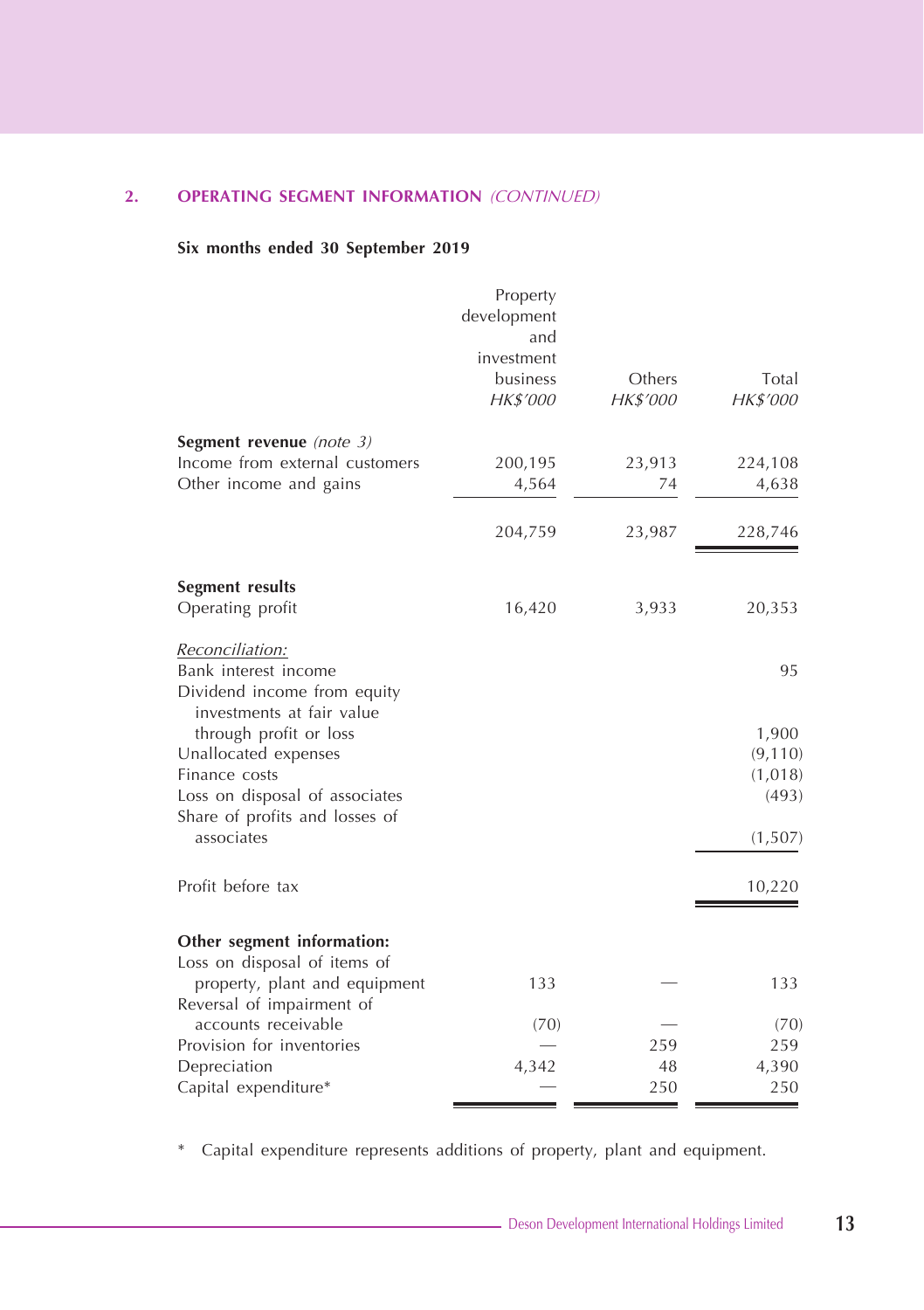#### **2. OPERATING SEGMENT INFORMATION** (CONTINUED)

#### **Geographical information**

#### **(a) Revenue from external customers**

|                   |                 | Hong Kong       |                 | Mainland China  |                 | Consolidated    |
|-------------------|-----------------|-----------------|-----------------|-----------------|-----------------|-----------------|
|                   | 2020            | 2019            | 2020            | 2019            | 2020            | 2019            |
|                   | <b>HK\$'000</b> | <b>HK\$'000</b> | <b>HK\$'000</b> | <b>HK\$'000</b> | <b>HK\$'000</b> | <i>HK\$'000</i> |
| Segment revenue:  |                 |                 |                 |                 |                 |                 |
| Sales to external |                 |                 |                 |                 |                 |                 |
| customers         | 16.922          | 15.057          | 29.861          | 209,051         | 46.783          | 224.108         |

The revenue information above is based on the locations of the operations.

#### **Information about a major customer**

There was no single external customer with revenue greater than 10% or more of the Group's revenue during the six months ended 30 September 2020. For the six months ended 30 September 2019, revenue of approximately HK\$170,667,000 was derived from sales by the property development and investment business segment to a single customer.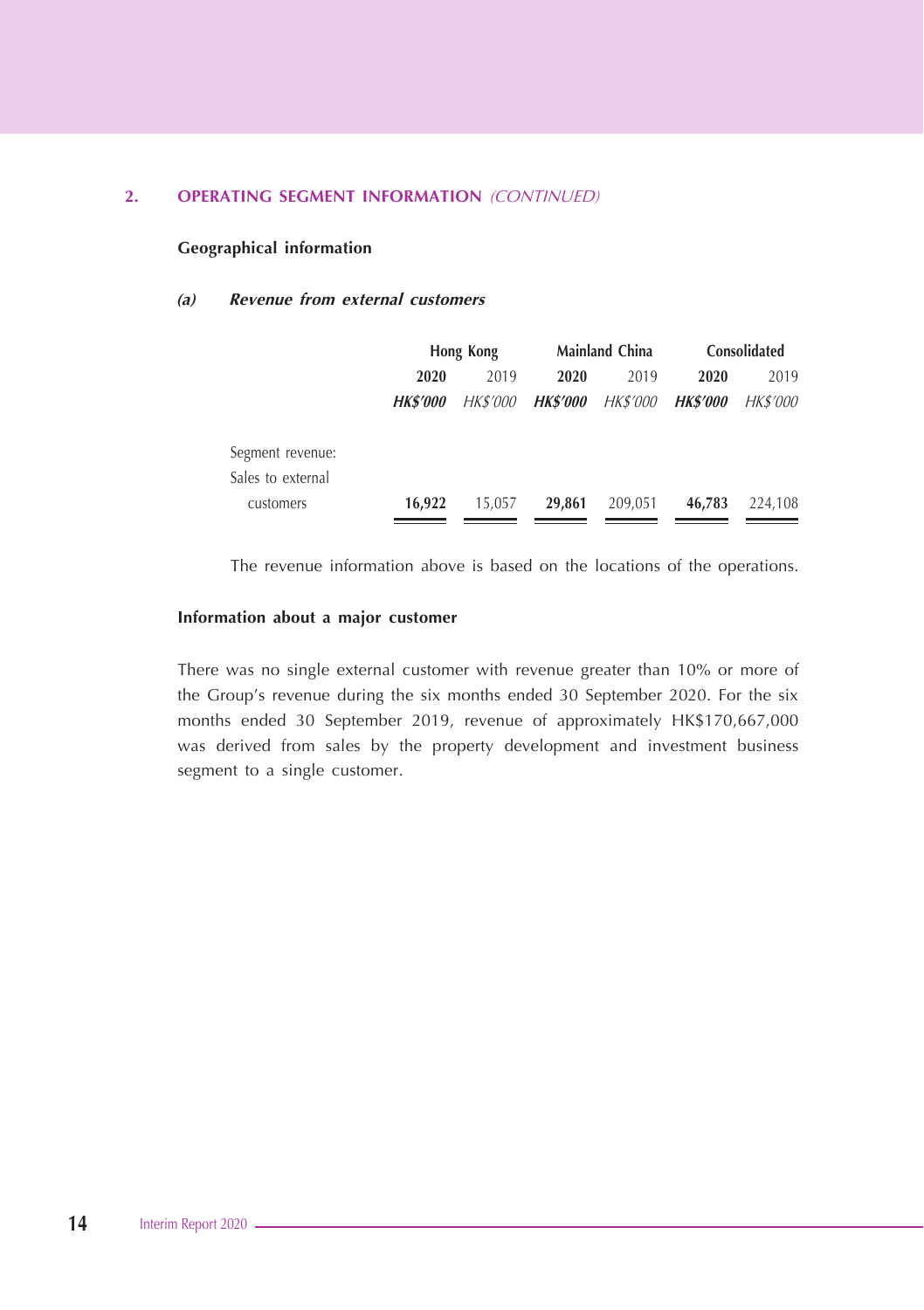## **3. REVENUE, OTHER INCOME AND GAINS**

An analysis of revenue is as follows:

|                                                   | 2020            | 2019     |
|---------------------------------------------------|-----------------|----------|
|                                                   | <b>HK\$'000</b> | HK\$'000 |
| Revenue from contracts with customers:            |                 |          |
| Income from property development and investment   |                 |          |
| business                                          | 13,550          | 188,191  |
| Income from trading of medical equipment and home |                 |          |
| security and automation products                  | 22,960          | 23,913   |
| Revenue from other sources:                       |                 |          |
| Gross rental income                               | 10,273          | 12,004   |
|                                                   | 46,783          | 224,108  |

## **(i) Disaggregated revenue information**

|                              | Property        |                 |                 |
|------------------------------|-----------------|-----------------|-----------------|
|                              | development     |                 |                 |
|                              | and             |                 |                 |
|                              | investment      |                 |                 |
|                              | <b>business</b> | <b>Others</b>   | Total           |
|                              | <b>HK\$'000</b> | <b>HK\$'000</b> | <b>HK\$'000</b> |
| <b>Geographical markets:</b> |                 |                 |                 |
| Hong Kong                    |                 | 16,922          | 16,922          |
| Mainland China               | 13,550          | 6,038           | 19,588          |
| Total revenue from           |                 |                 |                 |
| contracts with customers     |                 |                 |                 |
| recognised at a point in     |                 |                 |                 |
| time                         | 13,550          | 22,960          | 36,510          |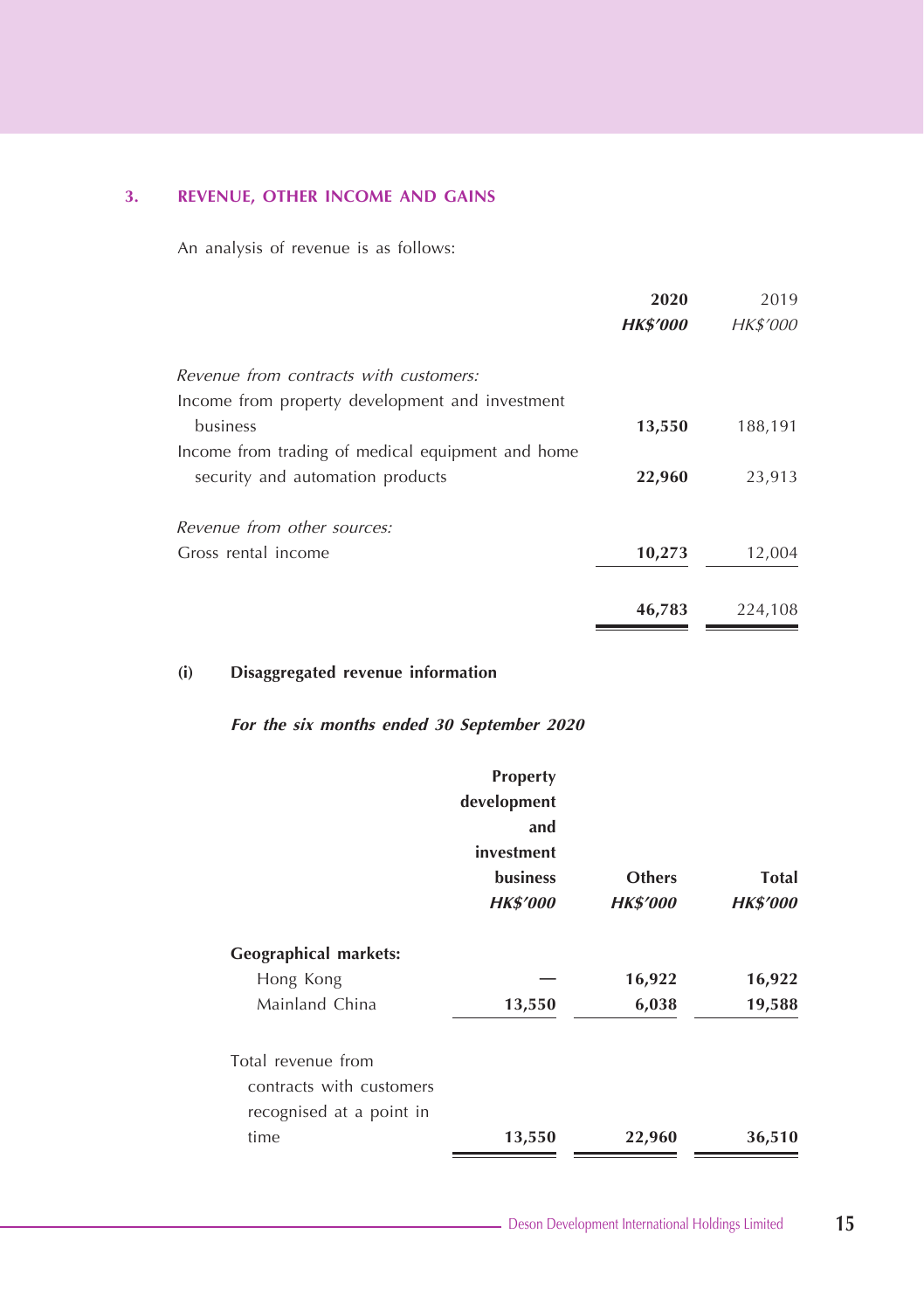#### **3. REVENUE, OTHER INCOME AND GAINS** (CONTINUED)

#### **(i) Disaggregated revenue information (Continued)**

For the six months ended 30 September 2019

|                          | Property    |          |          |
|--------------------------|-------------|----------|----------|
|                          | development |          |          |
|                          | and         |          |          |
|                          | investment  |          |          |
|                          | business    | Others   | Total    |
|                          | HK\$'000    | HK\$'000 | HK\$'000 |
| Geographical markets:    |             |          |          |
| Hong Kong                |             | 15,057   | 15,057   |
| Mainland China           | 188,191     | 8,856    | 197,047  |
| Total revenue from       |             |          |          |
| contracts with customers |             |          |          |
| recognised at a point in |             |          |          |
| time                     | 188,191     | 23,913   | 212,104  |

#### **(ii) Performance obligations**

Information about the Group's performance obligations is summarised below:

## **Sale of properties**

The performance obligation is satisfied when the physical possession or the legal title of the completed property is obtained by the purchaser.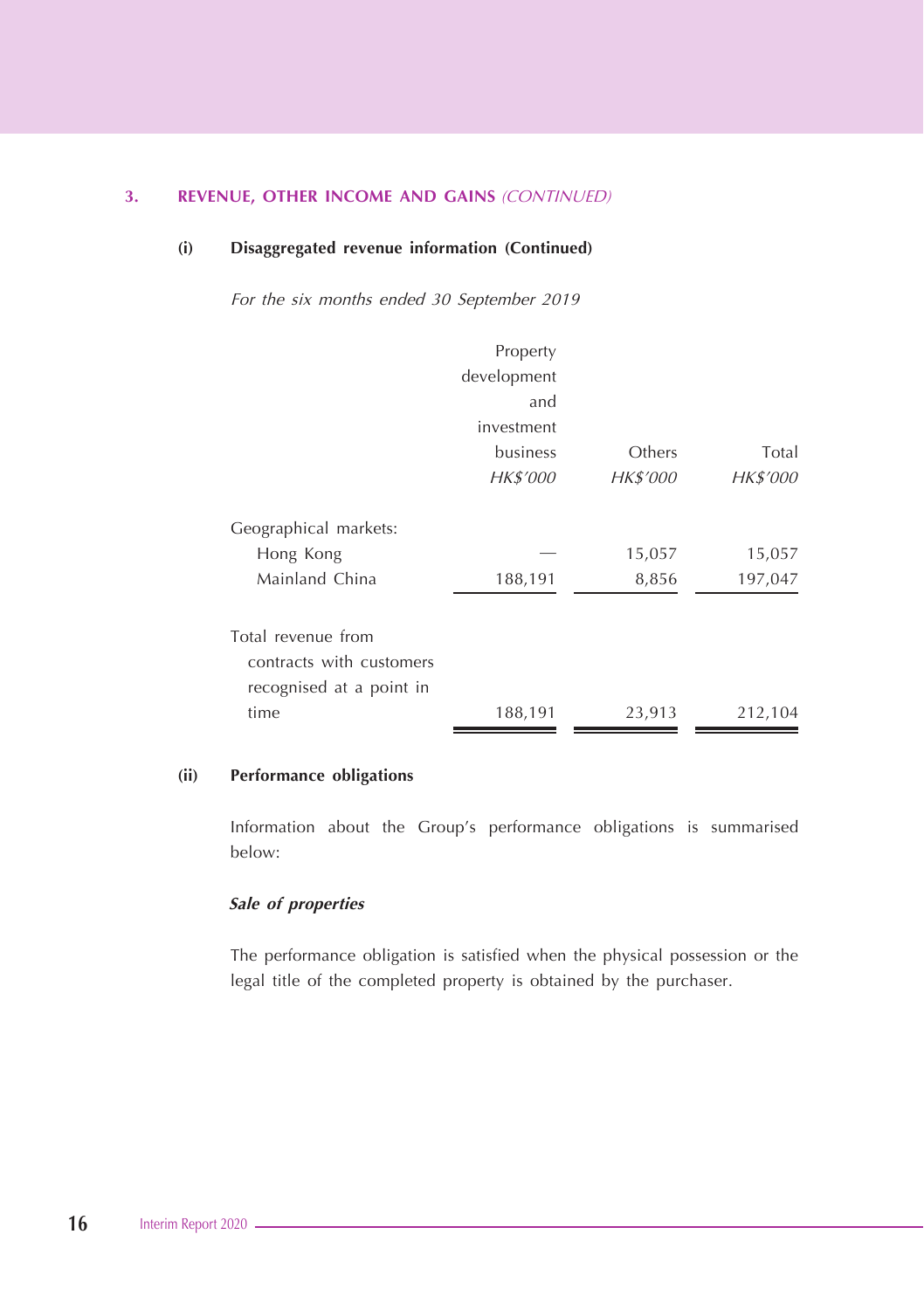#### **3. REVENUE, OTHER INCOME AND GAINS** (CONTINUED)

#### **(ii) Performance obligations (Continued)**

#### **Sale of goods**

The performance obligation is satisfied upon delivery of the products and payment is generally due within 90 days from delivery.

As a practical expedient, the transaction prices allocated to the remaining performance obligations (unsatisfied or partially unsatisfied) are not disclosed in the notes to the financial statements because all the remaining performance obligations in relation to the income from property development and investment business are a part of contracts that have an original expected duration of one year or less.

An analysis of other income and gains is as follows:

|                                                   | 2020            | 2019     |
|---------------------------------------------------|-----------------|----------|
|                                                   | <b>HK\$'000</b> | HK\$'000 |
| Other income and gains                            |                 |          |
| Bank interest income                              | 83              | 95       |
| Dividend income from an equity investment at fair |                 |          |
| value through profit or loss                      | 1,300           | 1,900    |
| Government grants*                                | 955             |          |
| Gross rental income                               | 2,667           | 3,429    |
| Others                                            | 4,106           | 1,209    |
|                                                   | 9,111           | 6,633    |

The government grants are granted under the Employment Support Scheme of the Government of Hong Kong Special Administrative Region to retain employment and combat COVID-19. As at the end of each reporting period, there were no unfulfilled conditions or contingencies relating to these grants.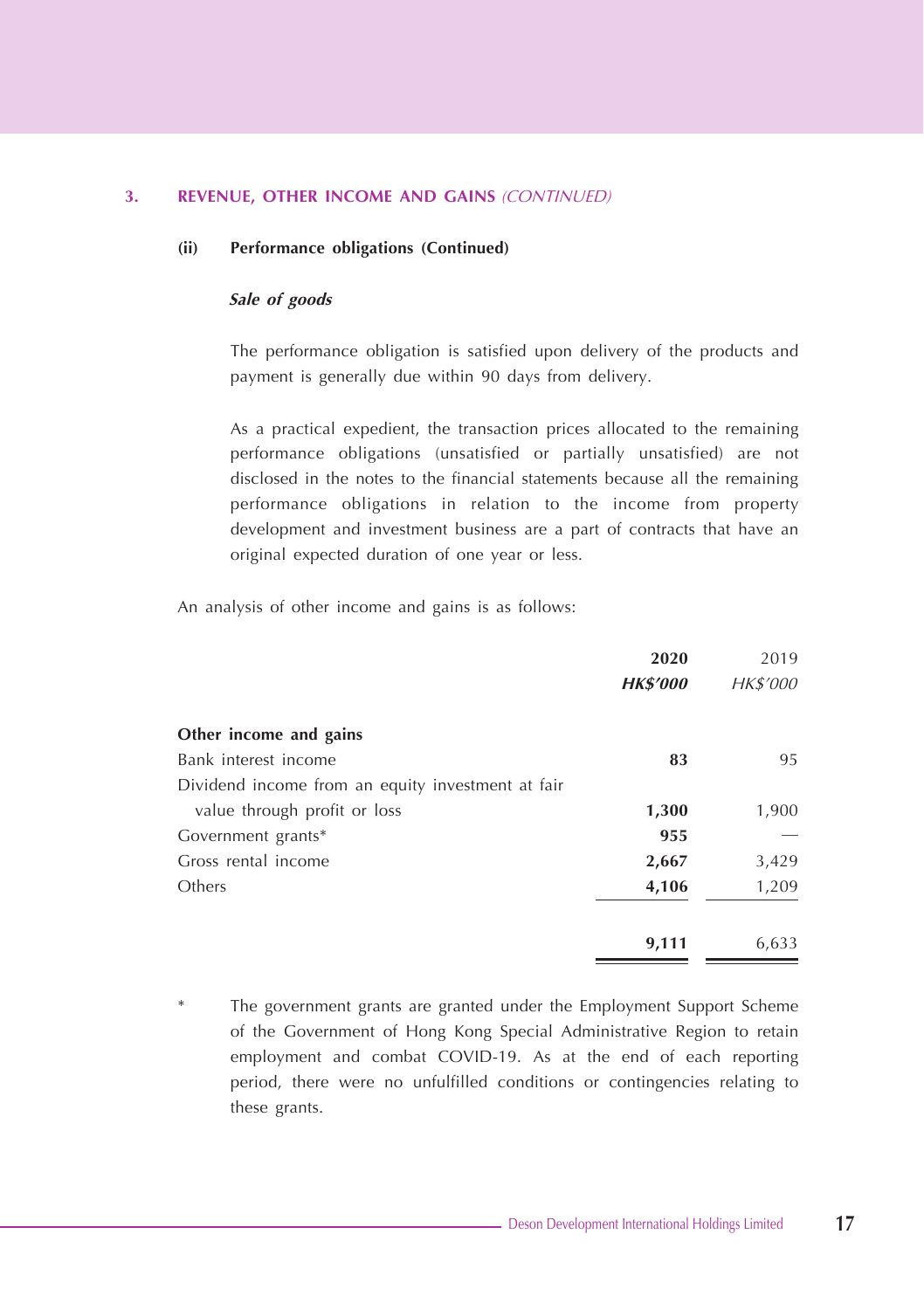## **4. PROFIT/(LOSS) BEFORE TAX**

The Group's profit/(loss) before tax is arrived at after charging/(crediting):

|                                                                  | 2020            | 2019     |
|------------------------------------------------------------------|-----------------|----------|
|                                                                  | <b>HK\$'000</b> | HK\$'000 |
| Cost of properties sold                                          | 9,884           | 165,837  |
| Cost of inventories sold                                         | 16,022          | 16,300   |
| Provision/(reversal of provision) for inventories,               |                 |          |
| included in cost of inventories sold above                       | (229)           | 259      |
| Depreciation                                                     | 6,577           | 4,390    |
| Employee benefit expense (including directors'<br>remuneration): |                 |          |
| Wages, salaries and allowances                                   | 16,651          | 12,690   |
| Pension schemes contributions*                                   | 325             | 246      |
| Less: Amount capitalised                                         | (773)           | (802)    |
|                                                                  | 16,203          | 12,134   |
| Directors' remuneration:                                         |                 |          |
| Fees                                                             | 300             | 300      |
| Salaries and allowances                                          | 4,479           | 3,185    |
| Pension schemes contributions                                    | 52              | 33       |
|                                                                  | 4,831           | 3,518    |
| Loss on disposal of associates^                                  |                 | 493      |
| Loss on disposal of items of property, plant and                 |                 |          |
| equipment <sup>^</sup>                                           | 1               | 133      |
| Reversal of impairment of accounts receivable <sup>^</sup>       | (209)           | (70)     |
| Foreign exchange differences, net^                               | 2,157           | 22       |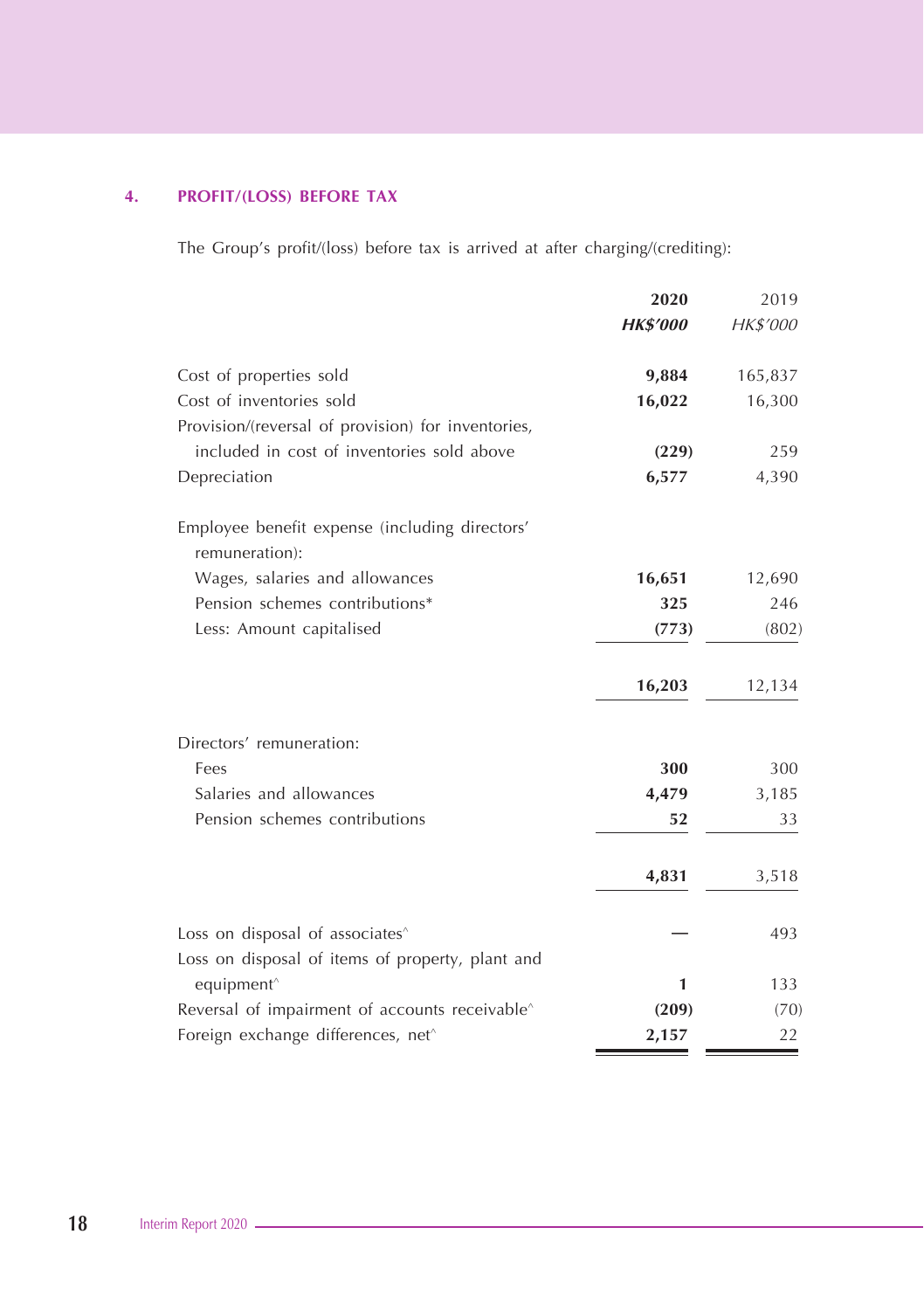#### **4. PROFIT/(LOSS) BEFORE TAX** (CONTINUED)

- \* At 30 September 2020, there were no forfeited contributions available to the Group to reduce contributions to the pension schemes in future years (31 March 2020: Nil).
- $\wedge$  These amounts were included in "Other operating expenses, net" on the face of the condensed consolidated statement of profit or loss.

#### **5. FINANCE COSTS**

An analysis of finance costs is as follows:

|                                             | 2020            | 2019      |
|---------------------------------------------|-----------------|-----------|
|                                             | <b>HK\$'000</b> | HK\$'000  |
| Interest on bank loans and other borrowings | 15,481          | 14,040    |
| Less: Interest capitalised                  | (11,604)        | (13, 022) |
|                                             | 3,877           | 1,018     |

#### **6. INCOME TAX**

Hong Kong profits tax has been provided at the rate of 16.5% (six months ended 30 September 2019: 16.5%) on the estimated assessable profits arising in Hong Kong during the period, unless the Group's subsidiaries did not generate any assessable profits arising in Hong Kong during that period or the Group's subsidiaries had available tax losses brought forward from prior years to offset the assessable profits generated during that period. Taxes on profits assessable elsewhere have been calculated at the rates of tax prevailing in the jurisdictions in which the Group operates.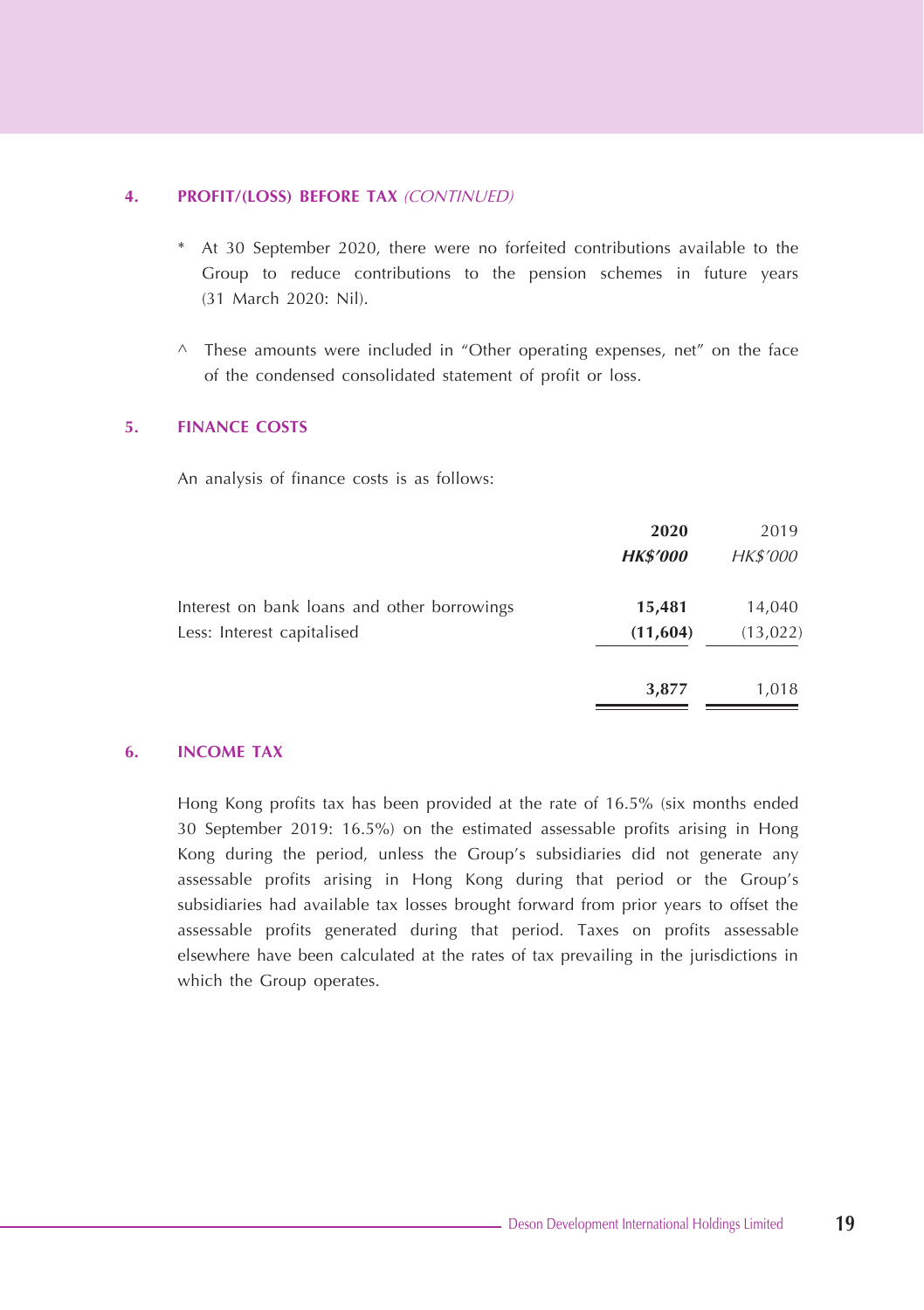#### **6. INCOME TAX** (CONTINUED)

Land appreciation tax ("**LAT**") in Mainland China is levied at progressive rates ranging from 30% to 60% on the appreciation of land value, being the proceeds from the sale of properties less deductible expenditures including amortisation of land use rights, borrowing costs and all property development expenditures.

|    |                                              | 2020            | 2019     |
|----|----------------------------------------------|-----------------|----------|
|    |                                              | <b>HK\$'000</b> | HK\$'000 |
|    | Current - Hong Kong                          |                 |          |
|    | Charge for the period                        | 10              |          |
|    | Current - Elsewhere                          |                 |          |
|    | Charge for the period                        | 560             | 3,390    |
|    | LAT in Mainland China                        | 896             | 1,177    |
|    | Deferred                                     | 207             | 734      |
|    | Total tax charge for the period              | 1,673           | 5,301    |
| 7. | <b>DIVIDEND</b>                              |                 |          |
|    |                                              | 2020            | 2019     |
|    |                                              | <b>HK\$'000</b> | HK\$'000 |
|    | Special dividend - Nil (2019: HK0.5 cent per |                 |          |
|    | ordinary share)                              |                 | 4,890    |

During the period ended 30 September 2019, the special dividend of HK0.5 cent per ordinary share was approved at a special general meeting held on 11 June 2019.

The Board does not recommend the payment of any interim dividend in respect of the six months ended 30 September 2020 (six months ended 30 September 2019: Nil).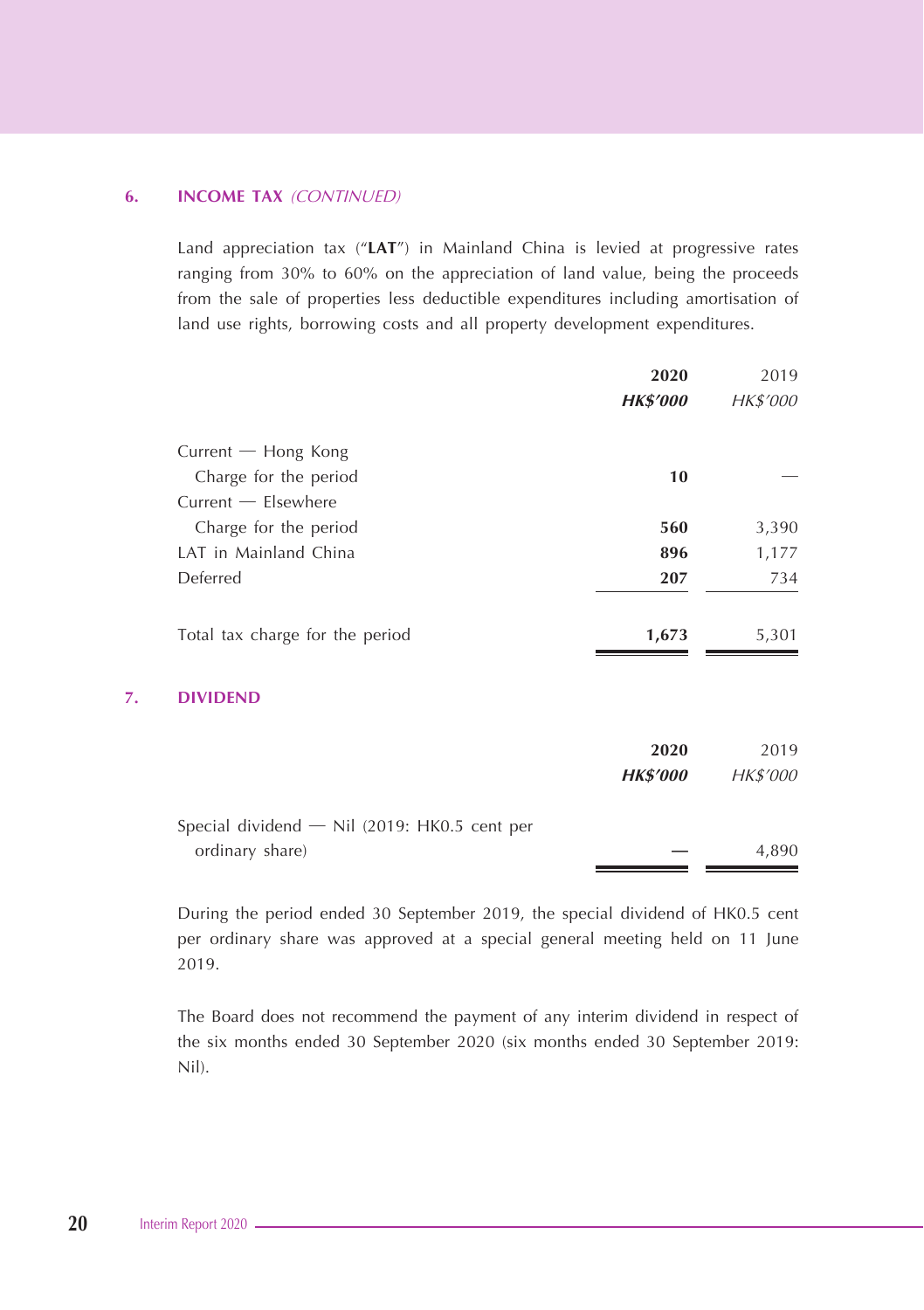## **8. EARNINGS/(LOSS) PER SHARE ATTRIBUTABLE TO ORDINARY EQUITY HOLDERS OF THE COMPANY**

The calculation of the basic earnings/(loss) per share amount is based on the profit/(loss) for the period attributable to owners of the Company, and the weighted average number of ordinary shares of 977,880,400 (30 September 2019: 977,880,400) in issue during the period.

No adjustment was made to the basic earnings/(loss) per share amounts presented for the six months ended 30 September 2020 and 2019 as the Group had no potentially dilutive ordinary shares in issue during the six months ended 30 September 2020 and 2019.

|                                                          | 2020            | 2019            |
|----------------------------------------------------------|-----------------|-----------------|
|                                                          | <b>HK\$'000</b> | <b>HK\$'000</b> |
| Earnings/(loss)                                          |                 |                 |
| Profit/(loss) attributable to ordinary equity holders of |                 |                 |
| the Company, used in the basic earnings/(loss) per       |                 |                 |
| share calculation                                        | (9,394)         | 5.202           |

#### **9. INVESTMENT PROPERTIES**

|                                             | Six months      |            |
|---------------------------------------------|-----------------|------------|
|                                             | ended           | Year ended |
|                                             | 30 September    | 31 March   |
|                                             | 2020            | 2020       |
|                                             | <b>HK\$'000</b> | HK\$'000   |
| Carrying amount at beginning of period/year | 947,100         | 1,031,589  |
| Net loss from fair value adjustment         |                 | (22, 758)  |
| Exchange realignment                        | 34,440          | (61, 731)  |
| Carrying amount at end of period/year       | 981,540         | 947,100    |

The investment properties are leased to third parties under operating leases.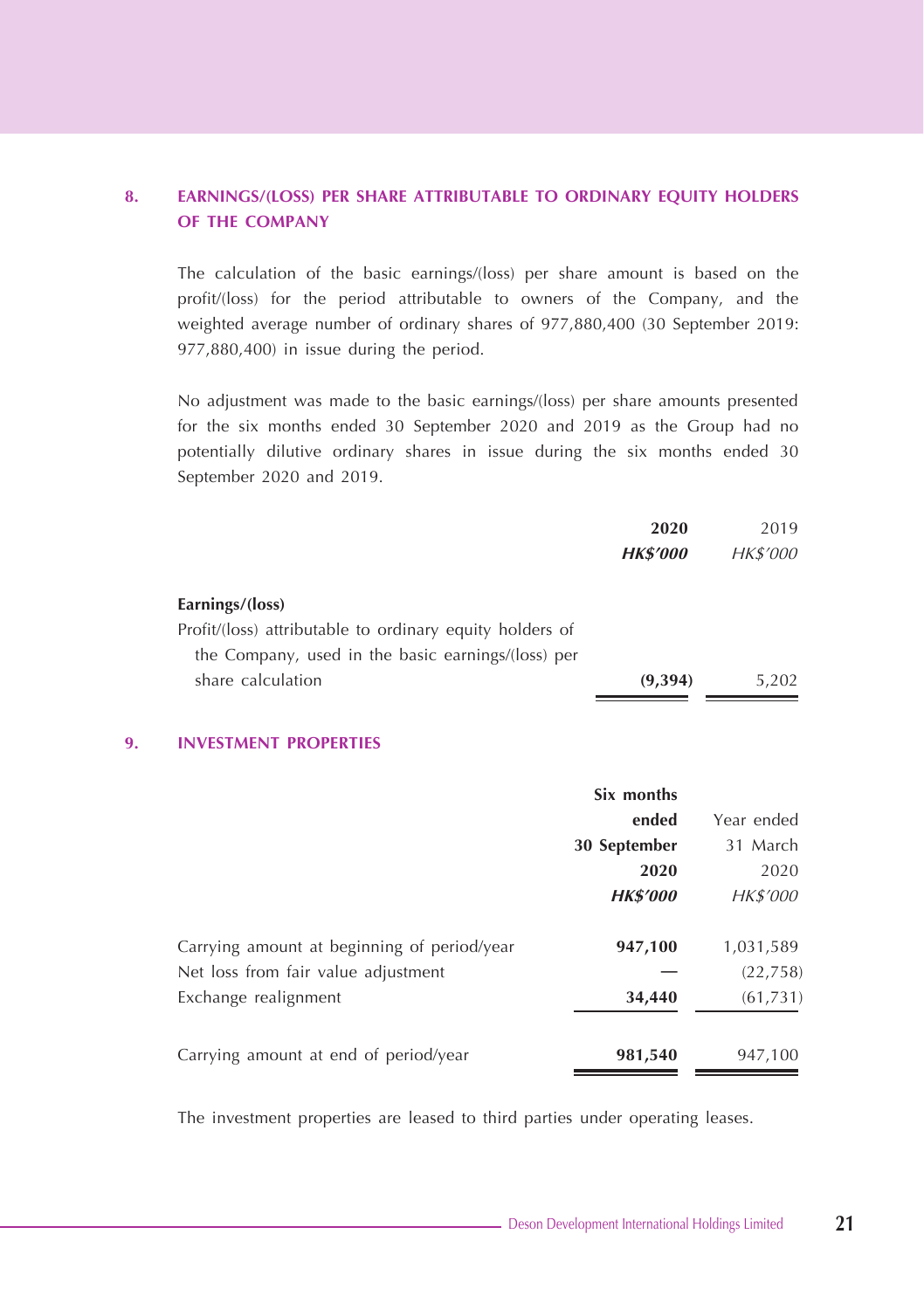#### **9. INVESTMENT PROPERTIES** (CONTINUED)

As at 30 September 2020, certain investment properties of the Group with an aggregate carrying amount of HK\$558,600,000 (31 March 2020: HK\$539,000,000) were pledged to secure certain banking facilities granted to the Group.

#### **10. EQUITY INVESTMENTS AT FAIR VALUE THROUGH PROFIT OR LOSS**

|                                             | 30 September    | 31 March |
|---------------------------------------------|-----------------|----------|
|                                             | 2020            | 2020     |
|                                             | <b>HK\$'000</b> | HK\$'000 |
| Equity investments at fair value through    |                 |          |
| profit or loss                              |                 |          |
| Unlisted equity investments, at fair value  |                 |          |
| Century Rosy Limited                        | 11,359          | 11,359   |
| Deson Development International Holdings    |                 |          |
| Investment Limited ("DDIHIL")               | 54,039          | 54,039   |
| Excel Castle International Limited          | 53,807          | 50,407   |
| Pamfleet Shanghai Real Estate Fund II, L.P. | 4,229           | 3,992    |
| Sky Fox Limited                             | 5,134           | 5,134    |
|                                             | 128,568         | 124,931  |

The above equity investments were irrevocably designated at fair value through profit or loss as the Group considers these investments to be strategic in nature.

During the six months ended 30 September 2020, the Group received dividend in the amount of HK\$1,300,000 (six months ended 30 September 2019: HK\$1,900,000) from DDIHIL.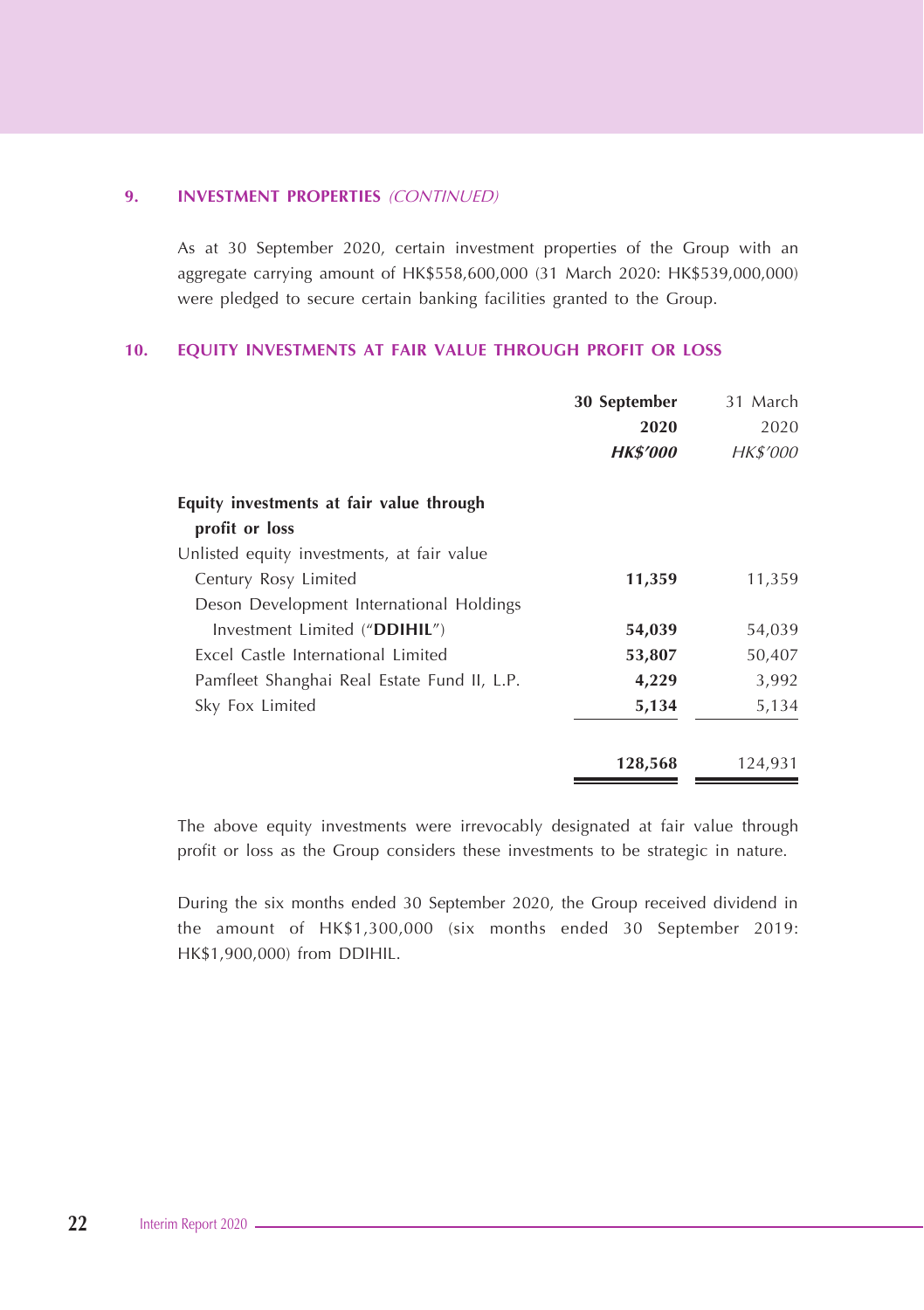## **11. PROPERTIES HELD FOR SALE UNDER DEVELOPMENT AND PROPERTIES HELD FOR SALE**

|                                                | 30 September    | 31 March |
|------------------------------------------------|-----------------|----------|
|                                                | 2020            | 2020     |
|                                                | <b>HK\$'000</b> | HK\$'000 |
| Completed properties held for sale             | 500,152         | 493,153  |
| Properties held for sale under development     | 178,446         | 145,038  |
|                                                | 678,598         | 638,191  |
| Properties held for sale under development     |                 |          |
| - expected to be recovered:<br>Within one year | 178,446         | 145,038  |

As at 30 September 2020, certain completed properties held for sale and properties held for sale under development of the Group with an aggregate carrying amount of HK\$156,978,000 (31 March 2020: HK\$151,470,000) were pledged to secure certain banking facilities granted to the Group.

## **12. ACCOUNTS RECEIVABLE**

The Group's trading terms with its customers are mainly on credit. The credit period is generally 90 days for the sale of trading goods and up to 180 days for the sale of completed properties held for sale. Each customer has a maximum credit limit. The Group seeks to maintain strict control over its outstanding receivables. Overdue balances are reviewed regularly by senior management. In view of the aforementioned and the fact that the Group's accounts receivable relate to a large number of diversified customers, there is no significant concentration of credit risk. The Group does not hold any collateral or other credit enhancements over its trade receivable balances. Accounts receivable are non-interest-bearing.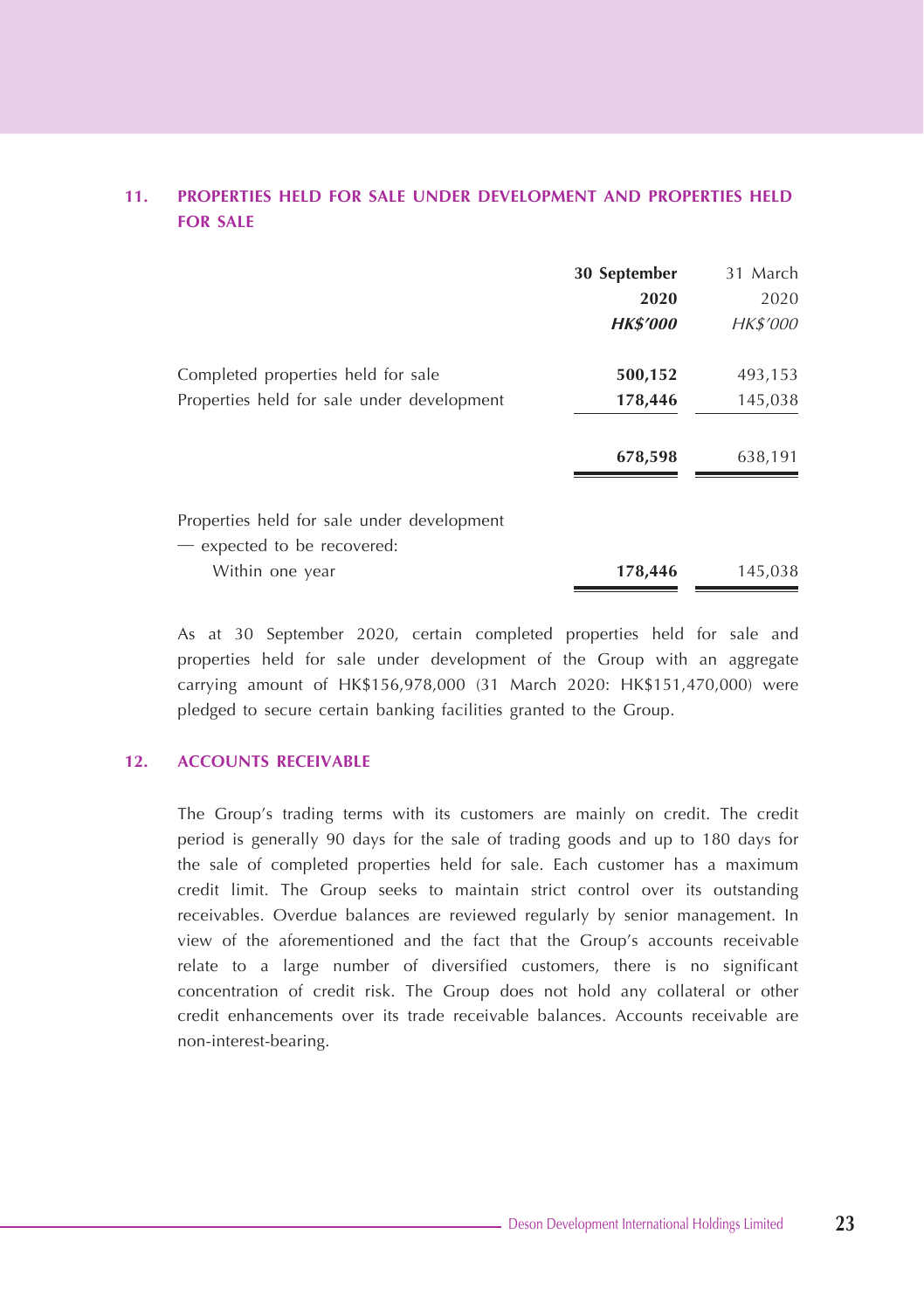#### **12. ACCOUNTS RECEIVABLE** (CONTINUED)

An ageing analysis of the accounts receivable as at the end of the Reporting Period, based on the invoice date and net of loss allowance, is as follows:

|                 | 30 September    | 31 March |
|-----------------|-----------------|----------|
|                 | 2020            | 2020     |
|                 | <b>HK\$'000</b> | HK\$'000 |
| Within 90 days  | 14,177          | 24,594   |
| 91 to 180 days  | 2,311           | 4,202    |
| 181 to 360 days | 11,767          | 3,444    |
| Over 360 days   | 2,597           | 2,202    |
|                 | 30,852          | 34,442   |

## **13. ACCOUNTS PAYABLE**

An ageing analysis of the accounts payable as at the end of the Reporting Period, based on the invoice date, is as follows:

|                 | 30 September    | 31 March        |
|-----------------|-----------------|-----------------|
|                 | 2020            | 2020            |
|                 | <b>HK\$'000</b> | <i>HK\$'000</i> |
| Within 90 days  | 4,870           | 3,679           |
| 91 to 180 days  | 676             | 624             |
| 181 to 360 days | 341             | 276             |
| Over 360 days   | 3,605           | 3,581           |
|                 | 9,492           | 8,160           |

Accounts payable are non-interest-bearing and are normally settled on 30-day terms.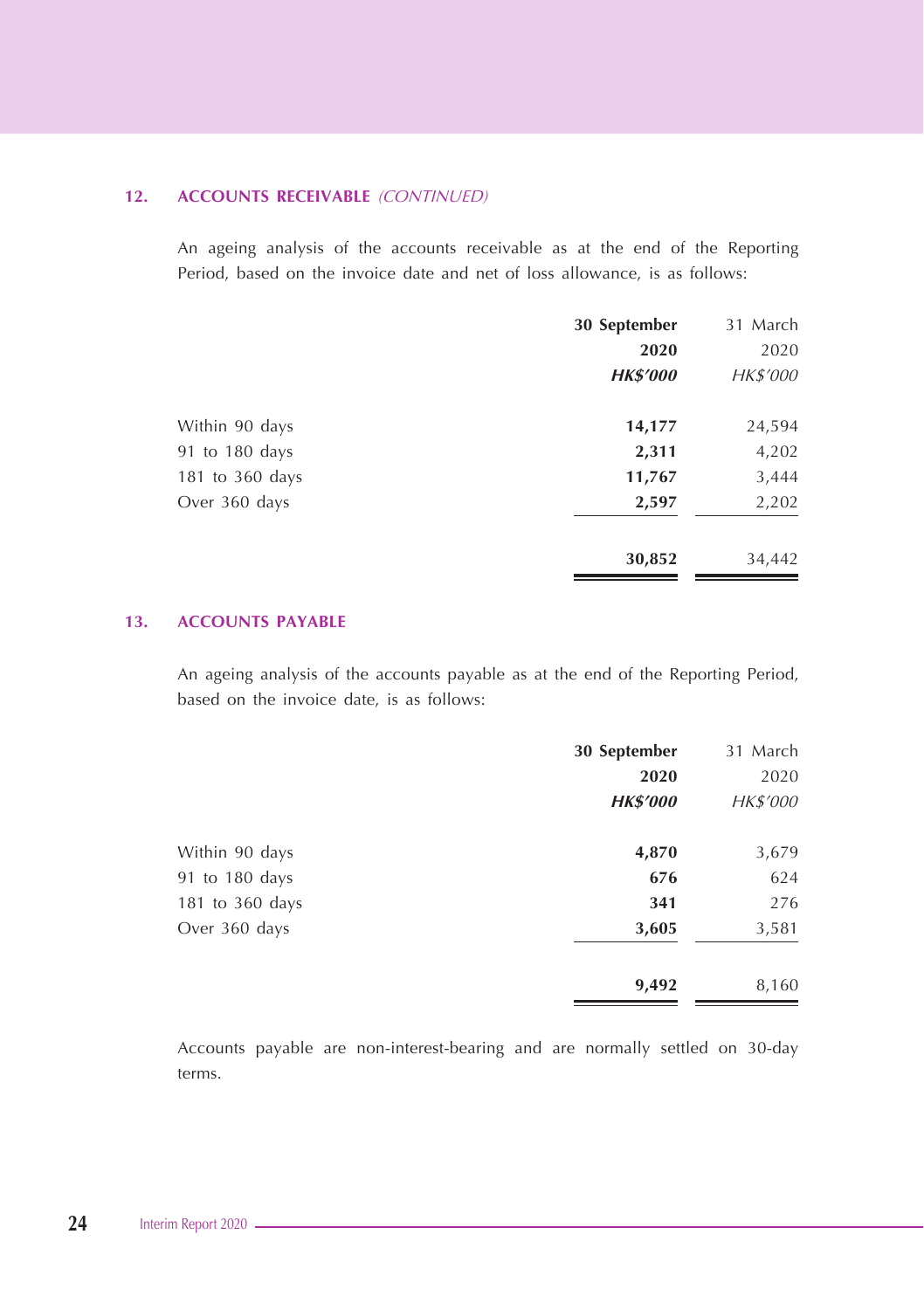## **14. SHARE CAPITAL**

|                                                | 30 September    | 31 March        |
|------------------------------------------------|-----------------|-----------------|
|                                                | 2020            | 2020            |
|                                                | <b>HK\$'000</b> | <i>HK\$'000</i> |
| Authorised:                                    |                 |                 |
| 1,500,000,000 ordinary shares of HK\$0.10 each | 150,000         | 150,000         |
|                                                |                 |                 |
| Issued and fully paid:                         |                 |                 |
| 977,880,400 ordinary shares of HK\$0.10 each   | 97,788          | 97,788          |

## **15. RELATED PARTY TRANSACTIONS**

(a) In addition to the transactions and balances detailed elsewhere in these condensed financial statements, the Group had the following material transactions with related parties during the period:

|                                 |              | 2020            | 2019     |
|---------------------------------|--------------|-----------------|----------|
|                                 | <b>Notes</b> | <b>HK\$'000</b> | HK\$'000 |
| Management fee income from a    |              |                 |          |
| related company                 | (i)          | 58              | 28       |
| Management fee income from      |              |                 |          |
| associates                      | (i)          | 163             |          |
| Management fee to an associate  | (ii)         |                 | 25       |
| Rental income from a related    |              |                 |          |
| company                         | (iii)        | 153             | 153      |
| Rental income from an associate | (iv)         |                 | 543      |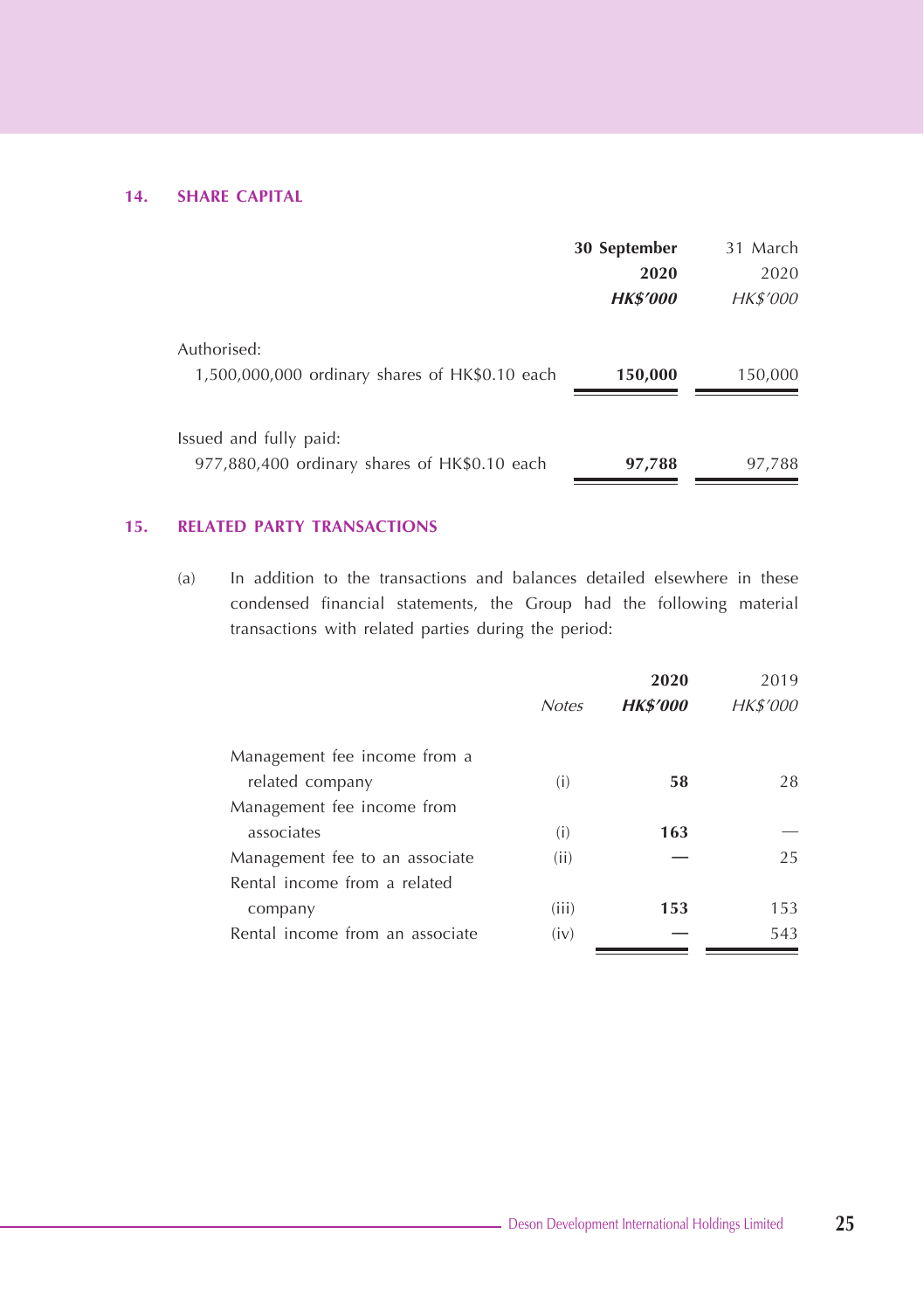#### **15. RELATED PARTY TRANSACTIONS** (CONTINUED)

(a) (Continued)

Notes:

- (i) The management fee was charged by reference to actual costs incurred for the services provided by the Group.
- (ii) In the prior period, the management fee was charged by reference to actual costs incurred for services provided by an associate.
- (iii) During the period, rental income was charged to Fitness Concept Limited ("**FCL**") at approximately HK\$26,000 (2019: HK\$26,000) per month. Mr. Tjia Boen Sien is a director of and has beneficial interests in the Company and FCL, while Mr. Tjia Wai Yip, William is a director of the Company and FCL.
- (iv) In the prior period and up to the completion of disposal of the Deson Construction International Holdings Limited ("**DCIHL**") and its subsidiaries on 18 June 2019, rental income was charged to a wholly-owned subsidiary of DCIHL at HK\$209,000 per month as mutually agreed between the parties.
- (b) Outstanding balances with related parties:

The balances with associates, related companies and non-controlling shareholders are unsecured, interest-free and repayable on demand.

(c) Compensation of key management personnel of the Group:

The key management personnel of the Group are the directors and chief executive of the Company. Details of the remuneration of the directors of the Company are disclosed in note 4 to the financial statements.

Item (a) (iii) of the related party transactions above also constitutes continuing connected transactions as defined in Chapter 14A of the Listing Rules.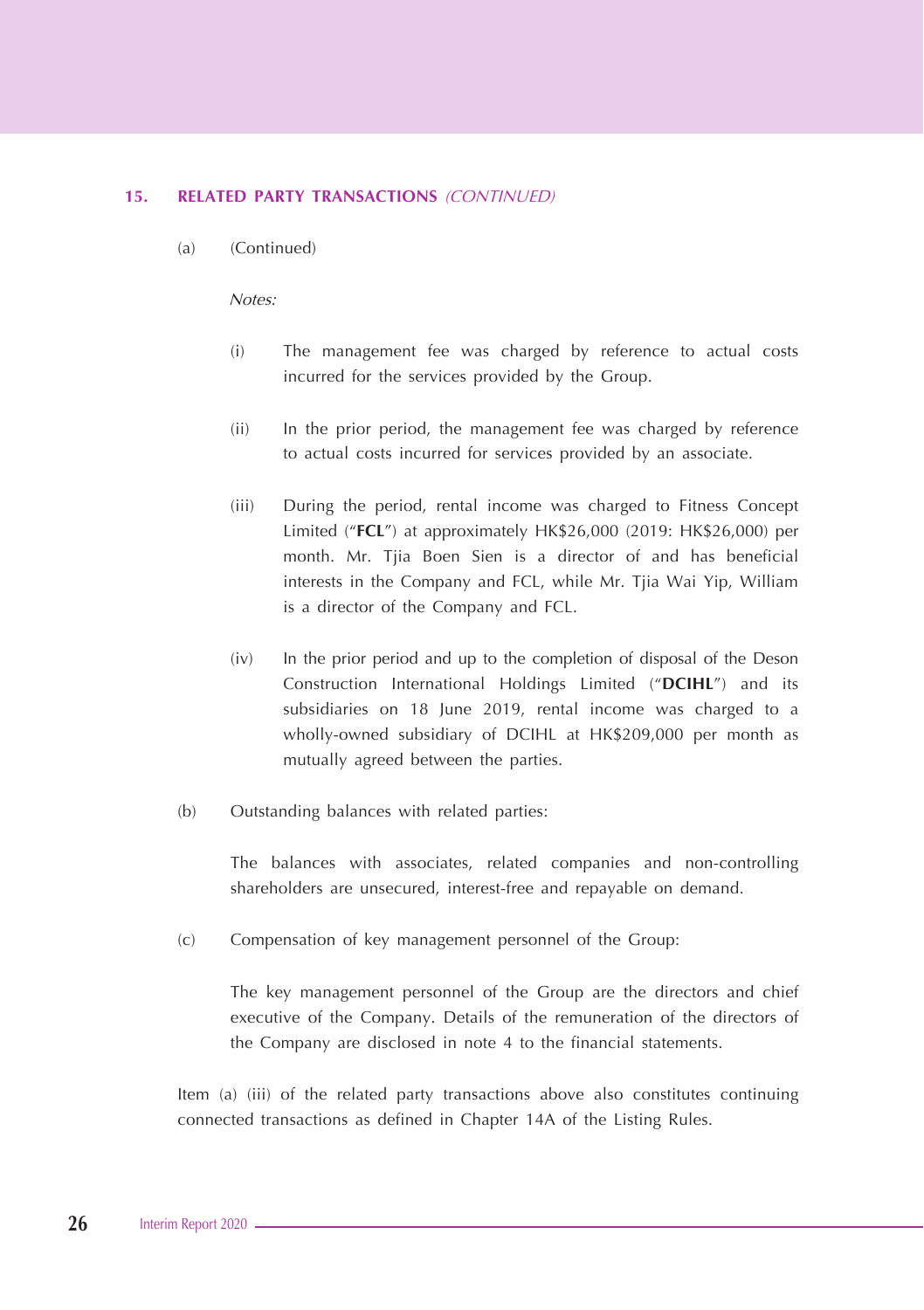#### **16. FAIR VALUE AND FAIR VALUE HIERARCHY OF FINANCIAL INSTRUMENTS**

The carrying amounts and fair values of the Group's financial instruments, other than those with carrying amounts that reasonably approximate to fair values, are as follows:

|                              | Carrying amounts |          | <b>Fair values</b> |          |
|------------------------------|------------------|----------|--------------------|----------|
|                              | 30 September     | 31 March | 30 September       | 31 March |
|                              | 2020             | 2020     | 2020               | 2020     |
|                              | <b>HK\$'000</b>  | HK\$'000 | <b>HK\$'000</b>    | HK\$'000 |
| <b>Financial assets</b>      |                  |          |                    |          |
| Equity investments at        |                  |          |                    |          |
| fair value through           |                  |          |                    |          |
| profit or loss               | 128,568          | 124,931  | 128,568            | 124,931  |
| <b>Financial liabilities</b> |                  |          |                    |          |
| Interest-bearing bank and    |                  |          |                    |          |
| other borrowings (with       |                  |          |                    |          |
| non-current portion)         | 267,330          | 259,050  | 267,330            | 259,050  |

The Group's corporate finance team is headed by the financial controller who is responsible for determining the policies and procedures for the fair value measurement of financial instruments. The corporate finance team reports directly to the Directors. At each reporting date, the corporate finance team analyses the movements in the values of financial instruments and determines the major inputs in the valuation. The valuation is reviewed and approved by the directors of the Company.

Management has assessed that the fair values of cash and cash equivalents, pledged deposits, accounts receivable, accounts payable, financial assets included in prepayments, deposits and other receivables, financial liabilities included in other payables and accruals, amounts due from/to associates and related companies, and interest-bearing bank and other borrowings classified as current liabilities approximate to their carrying amounts largely due to the short term maturities of these instruments.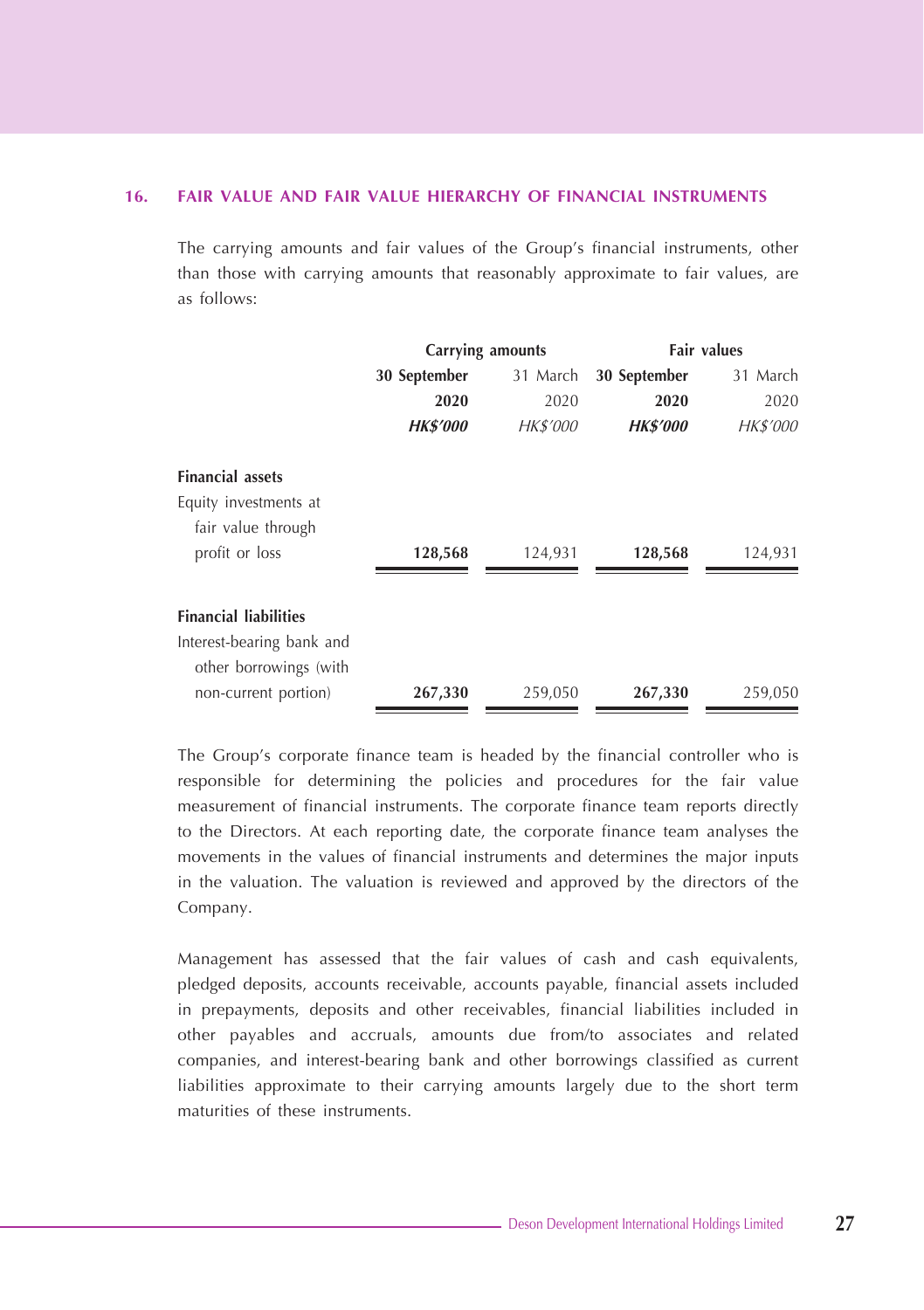## **16. FAIR VALUE AND FAIR VALUE HIERARCHY OF FINANCIAL INSTRUMENTS**  (CONTINUED)

The fair values of the financial assets and liabilities are included at the amount at which the instrument could be exchanged in a current transaction between willing parties, other than in a forced or liquidation sale. The following methods and assumptions were used to estimate the fair values:

The fair values of unlisted equity investments have been estimated using a market-based valuation technique based on assumptions that are supported by observable market prices or rates. As at 30 September 2020 and 31 March 2020, certain unlisted equity investments carry out property redevelopment projects and the fair values of the properties under these projects are considered in the fair value assessment by the directors; while an unlisted investment carries a listed equity investment and its quoted market price is also considered in the fair value assessment by the directors. A discount for lack of marketability is applied in the fair value assessment, representing the amounts of premium and discounts determined by the Group that market participants would take into account when pricing the investments. The adjusted multiple was applied to the corresponding equity and earnings measure of the unlisted equity investments to measure the fair value. The directors believe that the estimated fair values resulting from the valuation techniques, which are recorded in the consolidated statement of financial position, and the related changes in fair values, which are recorded in profit or loss and other comprehensive income, are reasonable, and that they were the most appropriate values at the end of the reporting period. The fair values of interest-bearing bank and other borrowings repayable beyond one year after the end of the reporting period as assessed on an individual borrowing basis have been calculated by discounting the expected future cash flows using rates currently available for instruments on similar terms, credit risk and remaining maturities.

The Group did not have any financial liabilities measured at fair value as at 30 September 2020 and 31 March 2020.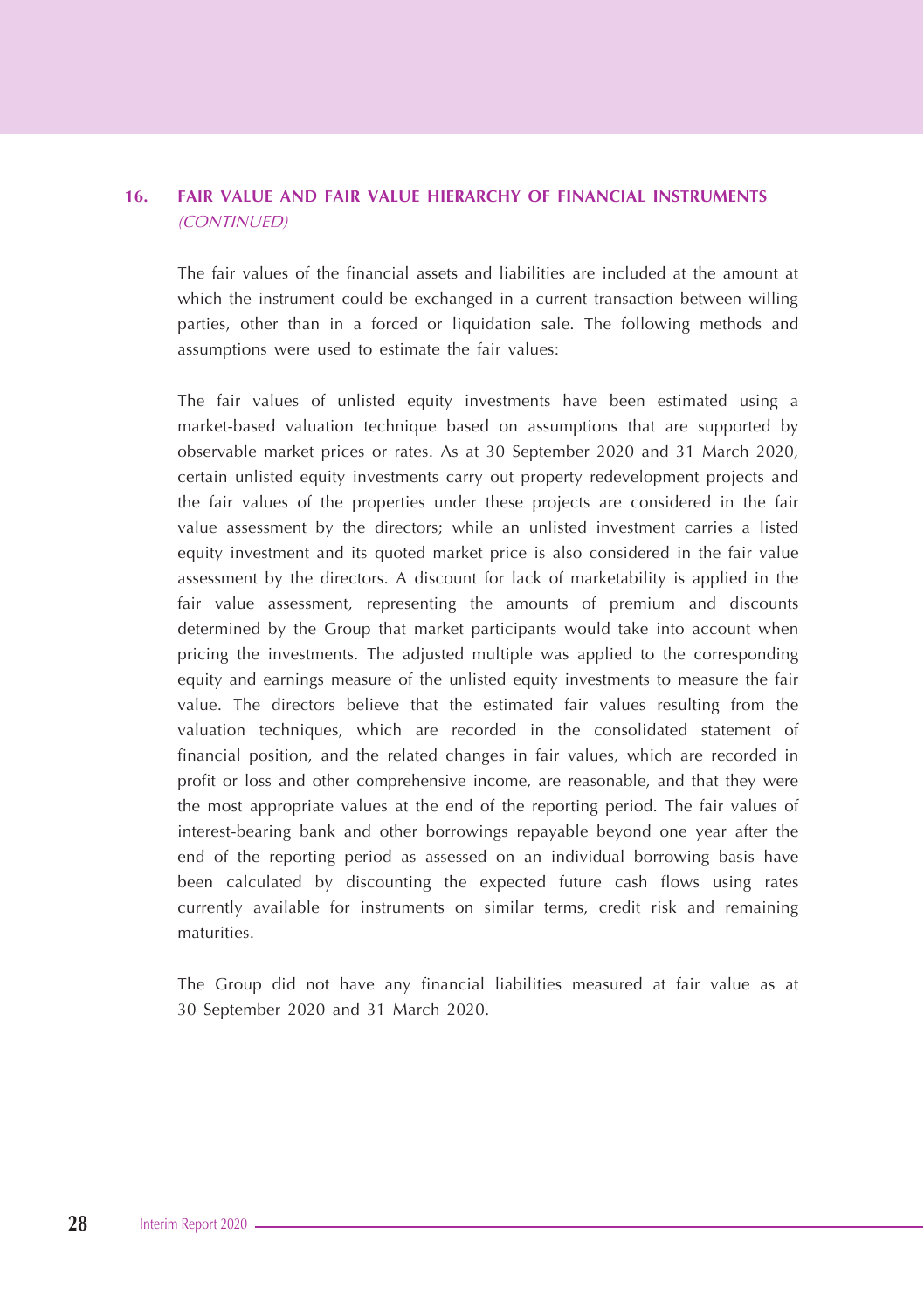## **16. FAIR VALUE AND FAIR VALUE HIERARCHY OF FINANCIAL INSTRUMENTS**  (CONTINUED)

#### **Fair value hierarchy**

The following tables illustrate the fair value measurement hierarchy of the Group's financial instruments:

## **Assets measured at fair value:**

#### **As at 30 September 2020**

|                       | Fair value measurement using                                             |                                                                     |                                                                       |                          |
|-----------------------|--------------------------------------------------------------------------|---------------------------------------------------------------------|-----------------------------------------------------------------------|--------------------------|
|                       | Quoted<br>prices in<br>active<br>markets<br>(Level I)<br><b>HK\$'000</b> | Significant<br>observable<br>inputs<br>(Level 2)<br><b>HK\$'000</b> | Significant<br>unobservable<br>inputs<br>(Level 3)<br><b>HK\$'000</b> | Total<br><b>HK\$'000</b> |
| Equity investments at |                                                                          |                                                                     |                                                                       |                          |
| fair value through    |                                                                          |                                                                     |                                                                       |                          |
| profit or loss        |                                                                          |                                                                     | 128,568                                                               | 128,568                  |
| As at 31 March 2020   |                                                                          |                                                                     |                                                                       |                          |
|                       |                                                                          | Fair value measurement using                                        |                                                                       |                          |
|                       | Quoted                                                                   |                                                                     |                                                                       |                          |
|                       | prices in                                                                | Significant                                                         | Significant                                                           |                          |
|                       | active                                                                   | observable                                                          | unobservable                                                          |                          |
|                       | markets                                                                  | inputs                                                              | inputs                                                                |                          |
|                       | (Level I)                                                                | (Level 2)                                                           | (Level 3)                                                             | Total                    |
|                       | HK\$'000                                                                 | HK\$'000                                                            | HK\$'000                                                              | HK\$'000                 |
| Equity investments at |                                                                          |                                                                     |                                                                       |                          |
| fair value through    |                                                                          |                                                                     |                                                                       |                          |
| profit or loss        |                                                                          |                                                                     | 124,931                                                               | 124,931                  |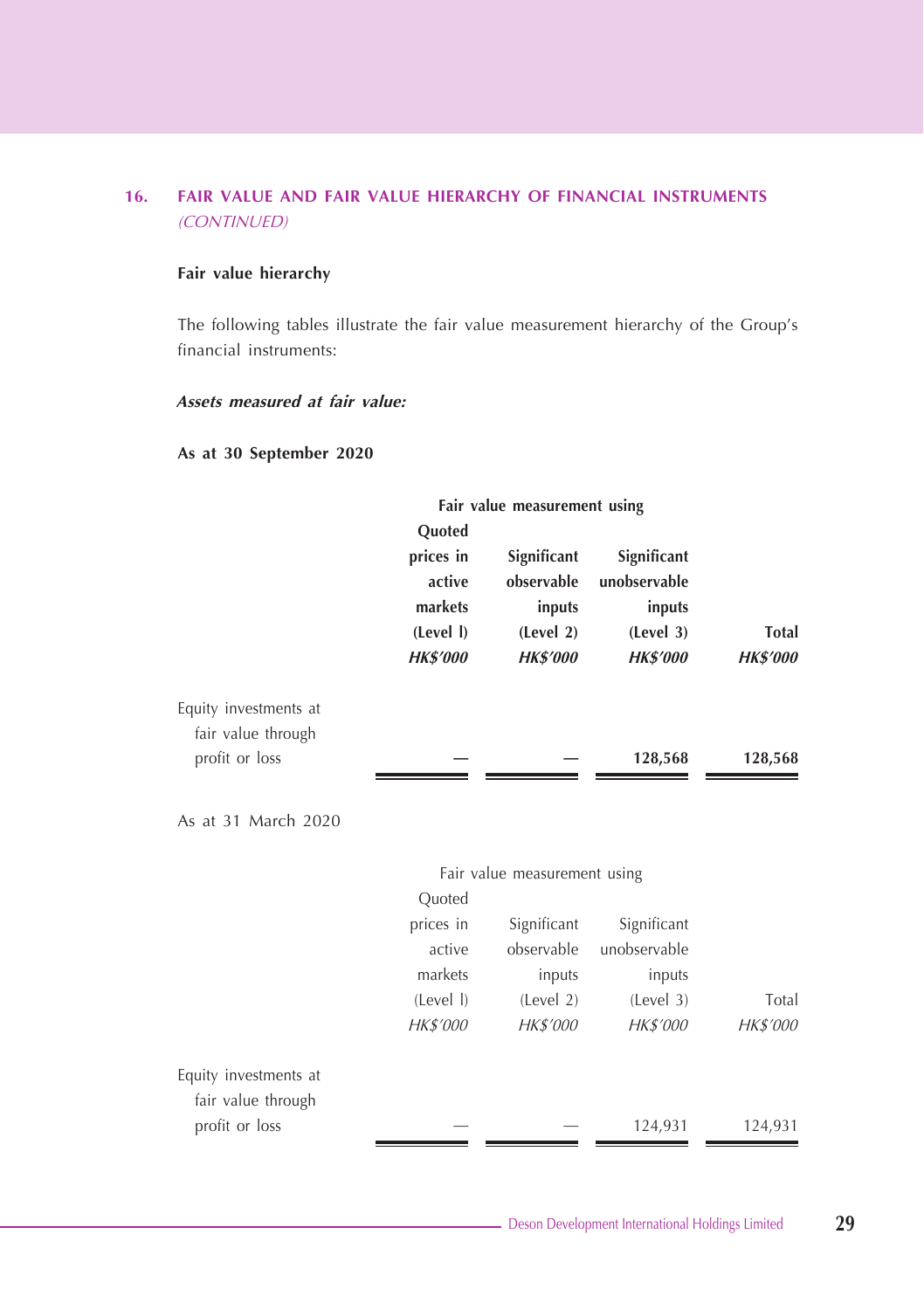## **16. FAIR VALUE AND FAIR VALUE HIERARCHY OF FINANCIAL INSTRUMENTS**  (CONTINUED)

#### **Fair value hierarchy (Continued)**

As at 30 September 2020, the Group's financial liabilities not measured at fair value but for which fair values were disclosed included interest-bearing bank and other borrowings of HK\$267,330,000 (31 March 2020: HK\$259,050,000). The fair values of these financial liabilities disclosed were measured based on valuation techniques for which all inputs which have a significant effect on the recorded fair value are unobservable (Level 3).

During the Reporting Period, there were no transfers of fair value measurements between Level 1 and Level 2 and no transfers into or out of Level 3 for both financial assets and financial liabilities (six months ended 30 September 2019: Nil).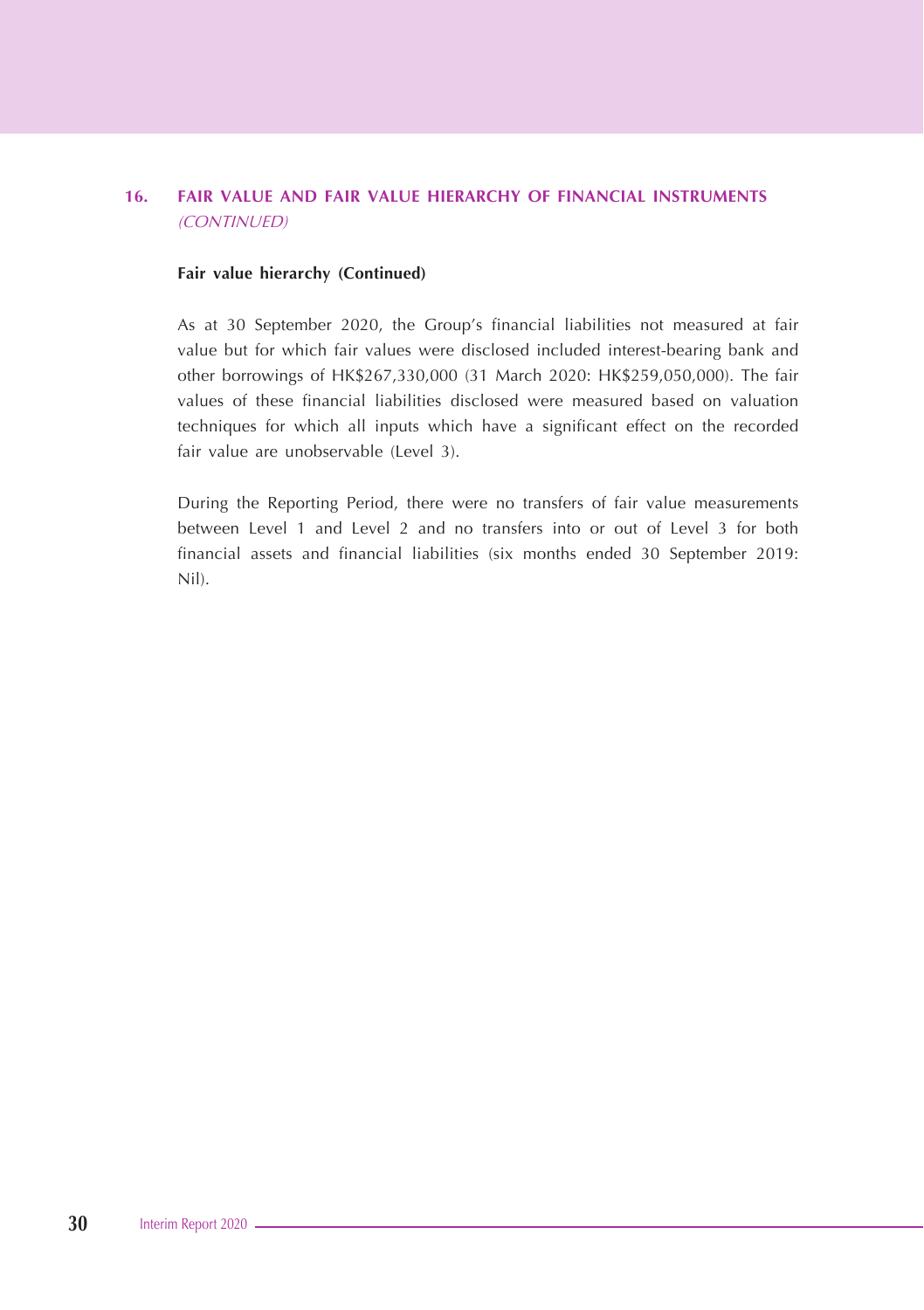#### **MANAGEMENT DISCUSSION AND ANALYSIS**

#### **BUSINESS REVIEW**

The Group's major business segments during the Reporting Period comprise (i) property development and investment; and (ii) trading of medical equipment and home security and automation products, including provision of related installation and maintenance services.

For the six months ended 30 September 2020, the results of the Group has basically reflected the unfavourable factors of the macro economy during the second and third quarters of 2020.

The Group's turnover for the period ended 30 September 2020 recorded at approximately HK\$46,783,000 (six months ended 30 September 2019: HK\$224,108,000), representing a significant decrease of 79% compared with the corresponding period last year.

#### **Property development and investment business**

The Group's turnover for the period ended 30 September 2020 from this segment recorded at approximately HK\$23,823,000 (six months ended 30 September 2019: HK\$200,195,000), representing a significant decrease of 88% as compared with the corresponding period last year. The turnover from this segment is arising from sales of properties in the PRC and rental income from investment properties.

#### **(i) Sales of properties**

Turnover decreased significantly from approximately HK\$188,191,000 for the period ended 30 September 2019 to approximately HK\$13,550,000 for the period ended 30 September 2020, representing a significant decrease of 93%. There was a one-off sales noted in last reporting period for the entire Zhu Ji Lane ("**珠璣巷**") project in Kaifeng (total saleable area of approximately 13,000 square metres ("**sq.m.**")) to a single customer at a consideration of RMB152 million (equivalent to approximately HK\$171 million) which did not recur in the Reporting Period. In the Reporting Period, the sales were mainly contributed by the sales of certain units of residential blocks at World Expo Plaza ("**World Expo**") in Kaifeng.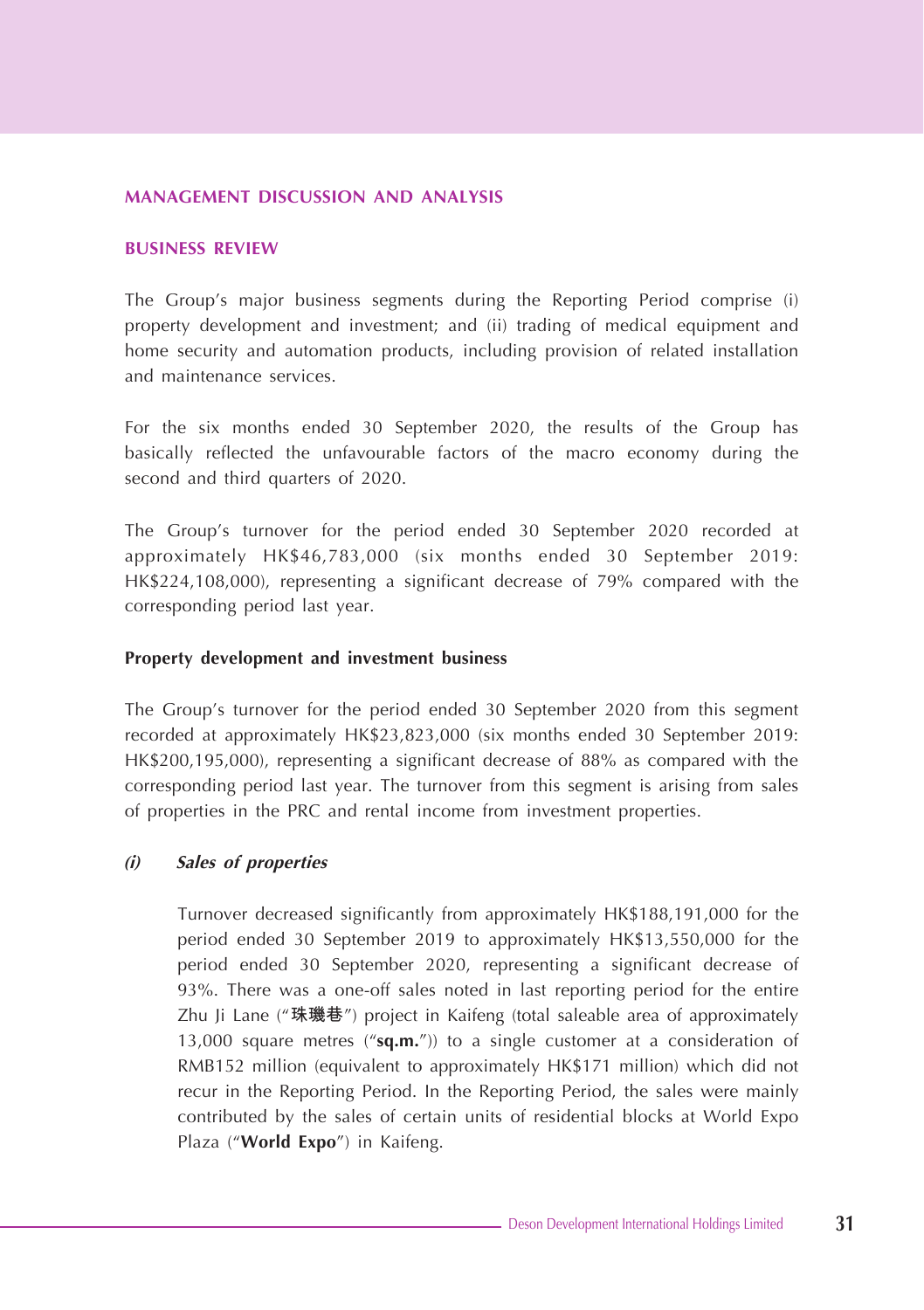#### **BUSINESS REVIEW** (CONTINUED)

#### **Property development and investment business (Continued)**

#### **(i) Sales of properties (Continued)**

The process of seeking for potential buyers for the remaining properties were delayed due to the general slow down in the property market in the PRC and the domestic property market was basically frozen due to the impact from the outbreak of 2019 coronavirus pandemic (the "**COVID-19 Outbreak**"). The Group has deferred the pre-sale arrangement for the residential area of Section G of Century Place, Kaifeng, the PRC. The presale is expected to take place in early 2021, while any sales revenue may only be recognised during the years ending 31 March 2021 or 2022, subject to the progress of the construction and completion of sales.

For other remaining units in Haikou and Kaifeng, the PRC, the Group has been actively seeking for potential buyers, in particular, the commercial project located in Haikou City, the PRC. After taking into consideration of the rise and development of Hainan, the Group has planned to apply for the optimization and redevelopment of the project located in Haikou City from the local government corresponding department in order to create greater economic return to the Group. The outcome of the discussion regarding such plan has not been reached. In the event that any agreement or contract with any third party is reached, the Group will comply with the relevant requirements of the Listing Rules.

#### **(ii) Rental income from investment properties**

Turnover decreased from approximately HK\$12,004,000 for the six months ended 30 September 2019 to approximately HK\$10,273,000 for the Reporting Period, representing a decrease of 14%. The decrease was because of the rental concession granted by the Group to the tenants of certain commercial properties in Kaifeng, the PRC due to the COVID-19 Outbreak.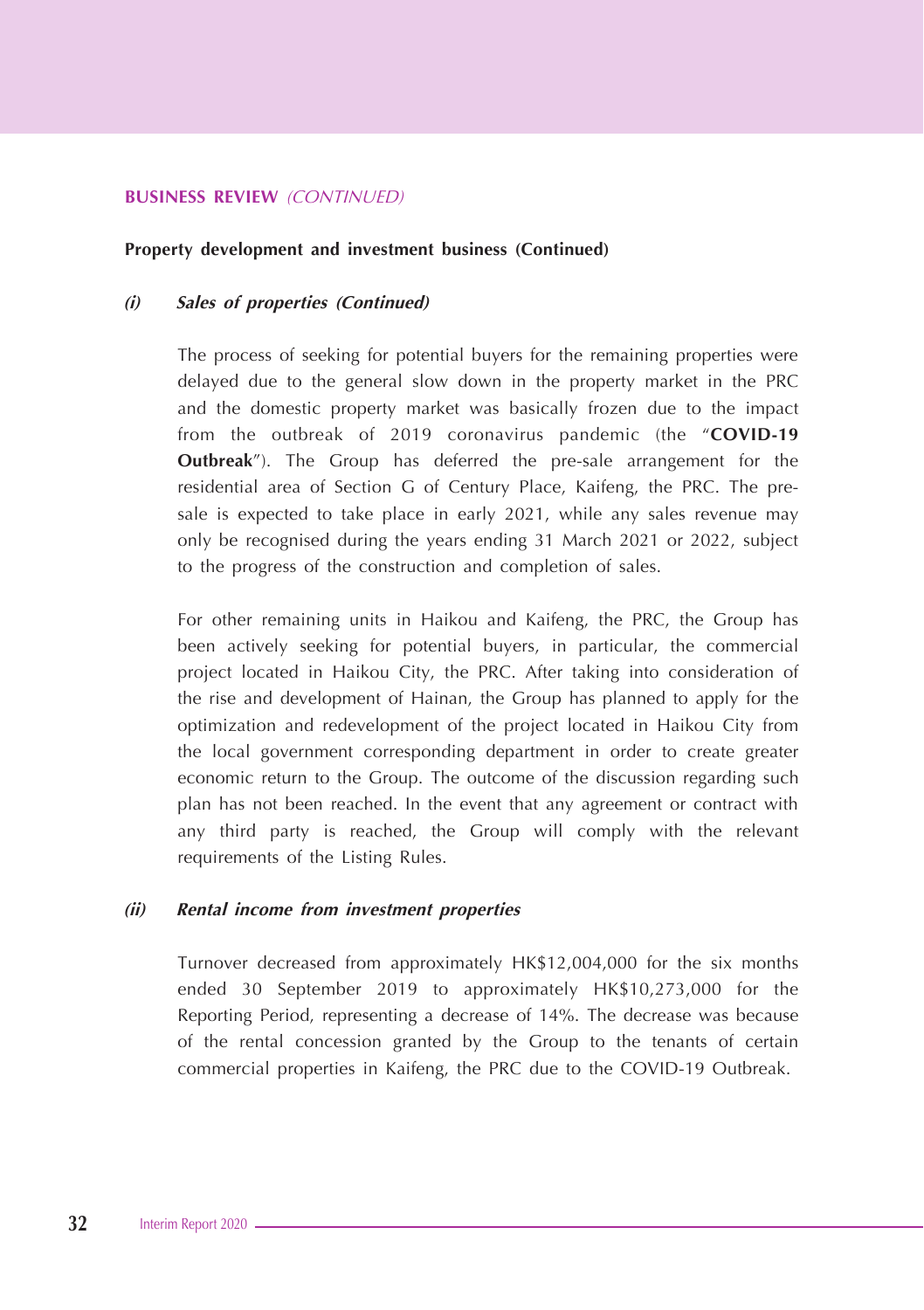#### **BUSINESS REVIEW** (CONTINUED)

#### **Property development and investment business (Continued)**

Segment operating profit generated from this segment for the Reporting Period amounted to approximately HK\$905,000 (six months ended 30 September 2019: HK\$16,420,000). The profit decreased because the Group only sold certain units under projects at Kaifeng and thus not much revenue was recorded in the Reporting Period.

## **Trading of medical equipment and home security and automation products, including the provision of the related installation and maintenance services business**

The Group's turnover for the Reporting Period from this segment recorded at approximately HK\$22,960,000 (six months ended 30 September 2019: HK\$23,913,000), representing a slight decrease of 4% as compared with last reporting period. The decrease was mainly due to the decrease in sales of home security products in the PRC due to the drop in demand during the COVID-19 Outbreak. The decrease was partly offset by sales of the newly introduced wellness and pandemic prevention products, including surgical masks and air cleaner machines.

Segment operating loss generated from this segment for the Reporting Period amounted to approximately HK\$1,065,000 (six months ended 30 September 2019: profit of HK\$3,933,000). The decrease was due to the drop of sales and significant drop in gross profit margin for the sales of home security and automation product in PRC market during the Reporting Period.

The net loss attributable to owners of the Company for the Reporting Period amounted to approximately HK\$9,394,000 as compared with the net profit attributable to owners of the Company for the six months ended 30 September 2019 amounted to approximately HK\$5,202,000. The decrease was due to the significant drop in sales of properties and rental income during the Reporting Period.

Loss per share for the six months ended 30 September 2020 was approximately HK0.96 cent.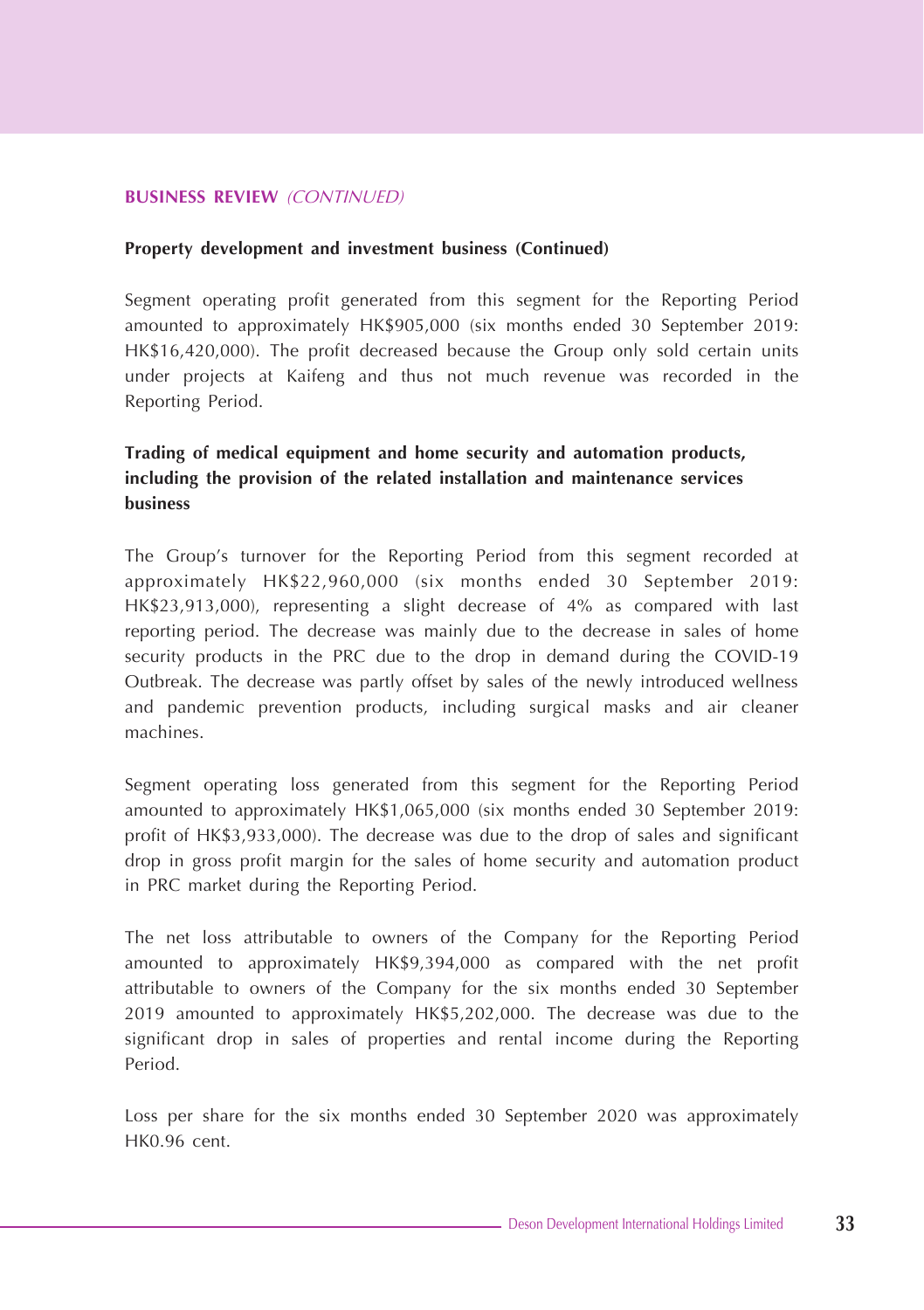#### **FINANCIAL REVIEW**

#### **Turnover**

For the six months ended 30 September 2020, the Group's turnover amounted to approximately HK\$47 million, decreased by 79% as compared to the same period last year.

Turnover generated from property development and investment business, trading of medical equipment and home securities and automation products amounted to approximately HK\$24 million and approximately HK\$23 million, respectively, representing a decrease of 88% and a decrease of 4%, respectively as compared with the same period last year.

#### **Gross profit margin**

During the six months ended 30 September 2020, the Group's gross profit margin was approximately 45%, up by 26 percentage points as compared to 19% of the same period last year. This was mainly driven by the larger proportion of rental income included in turnover from property development and investment segment in the Reporting Period as compared with the same period last year, increasing from 6% to 43%. The gross profit margin of the rental income was much higher than the sales of properties. As a result, overall gross profit margin was higher in the Reporting Period.

#### **Share of profits and losses of associates**

For the six months ended 30 September 2020, the Group's share of profits of associates amounted to approximately HK\$0.3 million, as compared with a share of losses of associates of approximately HK\$1.5 million during the same period last year. It is because of the disposal of loss-making associates, DCIHL and its subsidiaries, in June 2019. No further loss of DCIHL was shared by the Group in the Reporting Period. On the other hand, in April 2018, we established an associate which is engaged in trading of software licensing. This new associate has contributed a share of profits to the Group in the Reporting Period, where a share of losses was noted in the same period last year.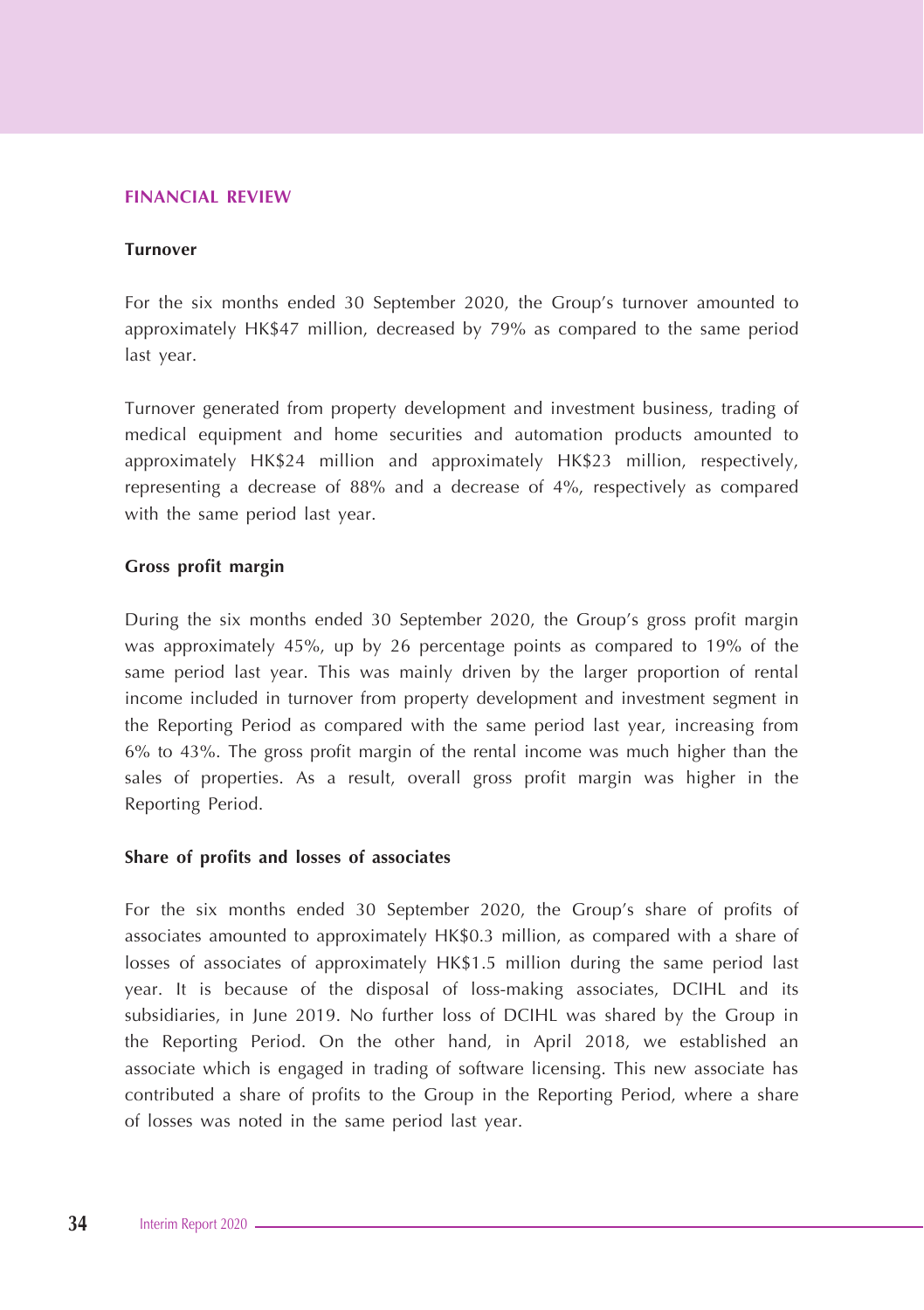#### **FINANCIAL REVIEW** (CONTINUED)

#### **Liquidity and financial resources**

As at 30 September 2020, the Group had total assets of approximately HK\$2,318,635,000, which have been financed by total liabilities, shareholders' equity and non-controlling interests of approximately HK\$760,029,000, approximately HK\$1,561,382,000 and debit balance of approximately HK\$2,776,000, respectively. The Group's current ratio at 30 September 2020 was 2.37 compared to 2.61 as at 31 March 2020.

As at 30 September 2020, the gearing ratio for the Group was 21% (31 March 2020: 21%). It was calculated based on the non-current liabilities of approximately HK\$409,754,000 (31 March 2020: HK\$412,714,000) and long term capital (equity and non-current liabilities) of approximately HK\$1,968,360,000 (31 March 2020: HK\$1,928,390,000).

#### **Capital expenditure**

Total capital expenditure for the six months ended 30 September 2020 was approximately HK\$3,033,000, which were mainly used in the acquisition of items of property, plant and equipment for the hotel in Kaifeng, the PRC.

#### **Contingent liabilities**

At the end of the reporting date, there were no significant contingent liabilities for the Group.

#### **Commitments**

At the end of the reporting date, the Group had capital commitments contracted, but not provided for, of approximately HK\$9,442,000.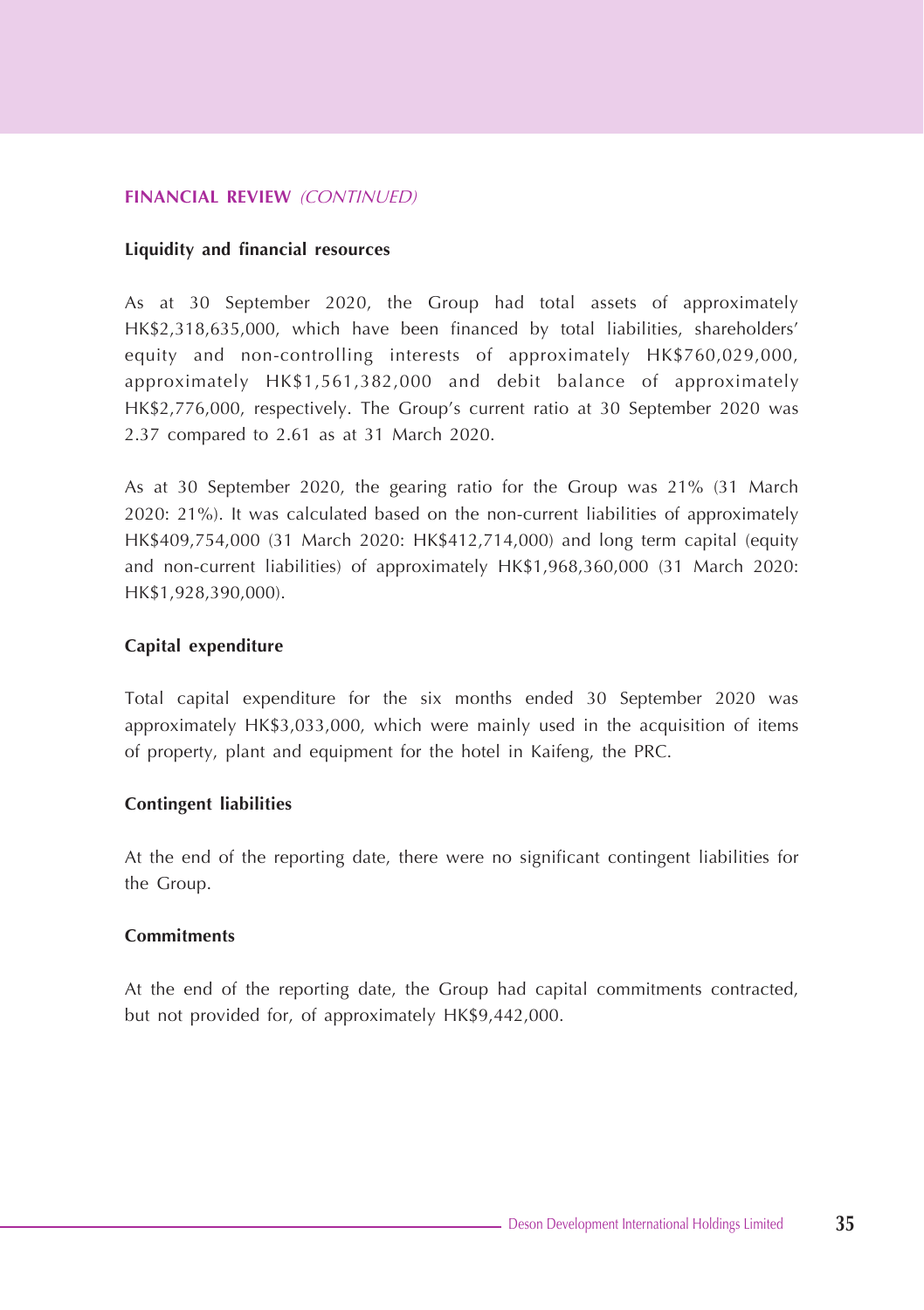#### **FINANCIAL REVIEW** (CONTINUED)

#### **Charges on group assets**

The Group's banking facilities are secured by:

- (i) the pledge of certain of the Group's leasehold land and buildings situated in Hong Kong and the PRC of HK\$284,682,000 (31 March 2020: HK\$281,800,000);
- (ii) the pledge of certain of the Group's investment properties situated in the PRC of HK\$558,600,000 (31 March 2020: HK\$539,000,000);
- (iii) the pledge of certain of the Group's properties held for sale and properties held for sale under development situated in the PRC of HK\$156,978,000 (31 March 2020: HK\$151,470,000); and
- (iv) the pledge of the Group's time deposits of HK\$3,500,000 (31 March 2020: HK\$3,500,000).

#### **Treasury policies**

The Group has adopted a prudent financial management approach towards its treasury policies and thus maintained a healthy liquidity position throughout the Reporting Period. The Group strives to reduce exposure to credit risk by performing ongoing credit assessments and evaluations of the financial status of its customers. To manage liquidity risk, the Board closely monitors the Group's liquidity position to ensure that the liquidity structure of the Group's assets, liabilities and other commitments can meet its funding requirements from time to time.

#### **Exchange risk exposure**

The Group mainly exposes to balances denominated in Renminbi ("**RMB**") which is mainly arising from relevant group entities' foreign currency denominated monetary assets and liabilities for the Group's operating activities.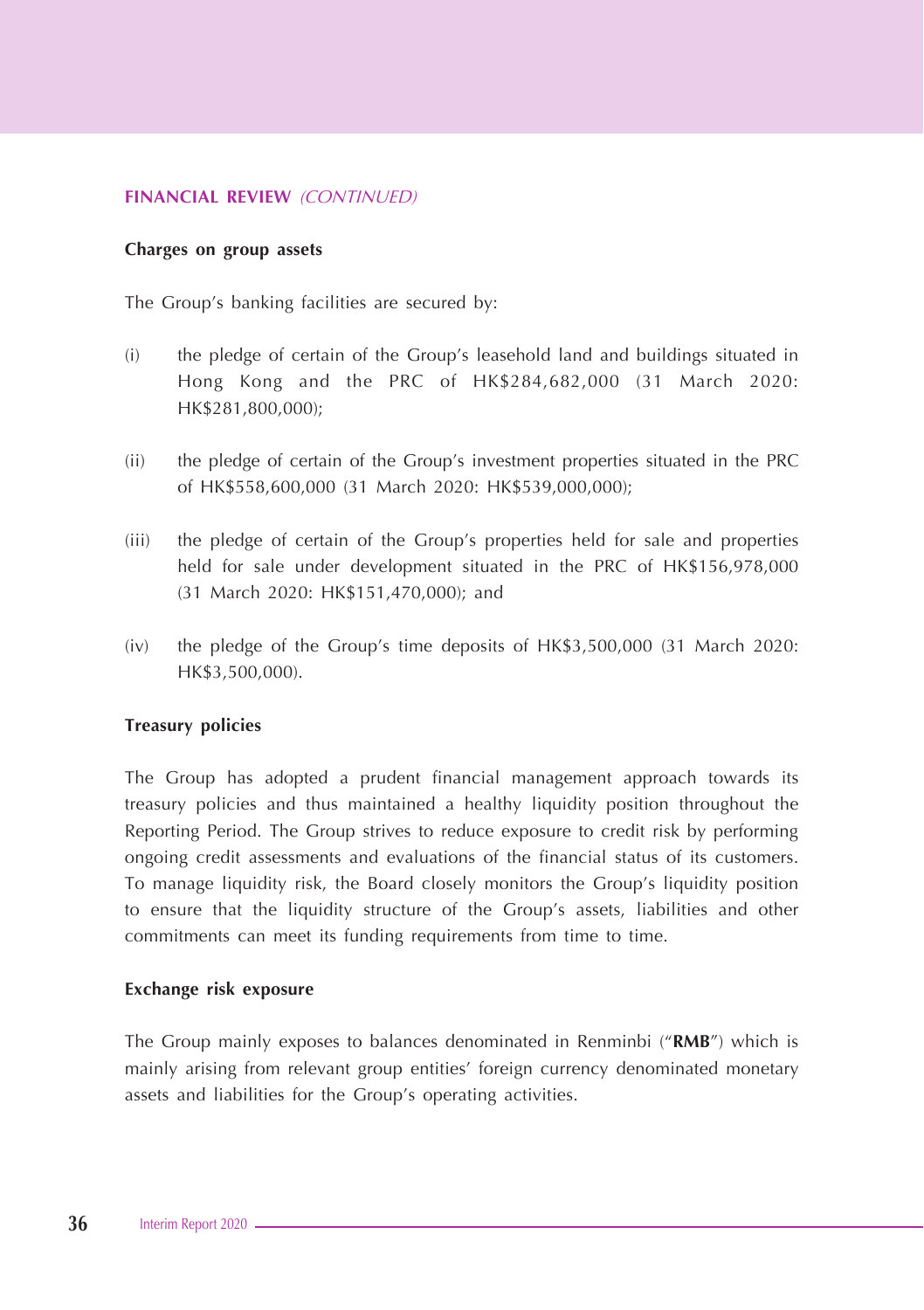#### **FINANCIAL REVIEW** (CONTINUED)

#### **Exchange risk exposure (Continued)**

The Group currently does not have a foreign currency hedging policy to eliminate the currency exposures. However, the management monitors the related foreign currency exposure closely and will consider hedging against significant foreign currency exposures should the need arise.

#### **PROSPECTS**

#### **Impact of 2019 Coronavirus Pandemic**

Since late January 2020, travel restrictions and other public health measures including the extension of Chinese new year holiday and quarantine requirements of travelers were imposed in various areas in China due to the COVID-19 Outbreak, as a result of which some staff of the Group were restricted from business travelling or otherwise returning to work after holiday. The prolonged effect of the epidemic and the public health measures has adversely affected the Group's hotel business in Kaifeng and Haikou, the PRC.

Going forward, the Group will closely take note of the development of the COVID-19 Outbreak and its impact on the Group's businesses, and will proactively take preventive measures to mitigate the impact of the COVID-19 Outbreak on the Group's businesses. The COVID-19 Outbreak this year has greatly increased the public awareness of the importance of health and hygiene. The Group's medical business has demonstrated capability to maintain normal operation and stable performance notwithstanding the challenges posed by COVID-19 Outbreak to medical operators. The Group will leverage on its experience in the health and medical industry and continue to explore suitable investment and acquisition opportunities which are in line or may create synergy with the Group's existing businesses.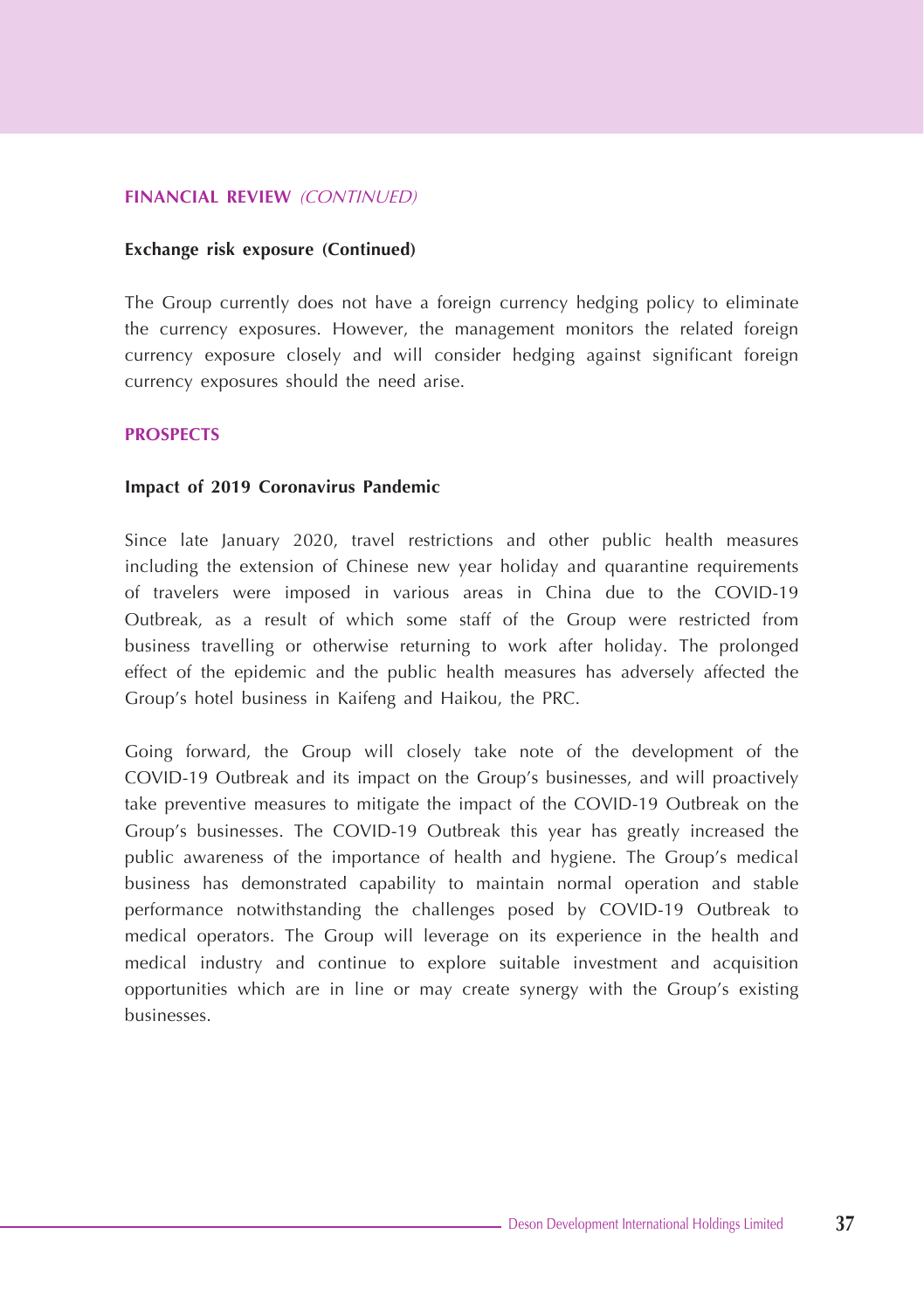#### **Property development and investment**

In Mainland China, if the COVID-19 Outbreak is under control for the rest of the year, the economy will continue to recover. It is expected that the PRC Government will continue to provide fiscal stimulus and accommodative monetary policy to support economic recovery and growth. The property market, in particular the residential sector, will be resilient in the long term.

On 9 June 2005, the Group was granted the land use rights of a development site in the Long Ting District of the city of Kaifeng, Henan Province, the PRC, which has been developed into a residential and commercial complex with an estimated gross floor area of approximately 221,000 sq.m. The name of this project is "**Century Place, Kaifeng**". Up to the date of this interim report, the construction of a gross floor area of approximately 190,000 sq.m. has been completed and achieved a total sales contract sum of approximately RMB764 million. The remaining part of the land (Section G) is under construction, and it is expected that the construction will be completed by the last quarter of 2020 and the pre-sale will start in the first quarter of 2021.

The unsold area at the Century Place, Kaifeng consists of the following:

|           |                                                                      | <b>GROSS</b>          |
|-----------|----------------------------------------------------------------------|-----------------------|
|           | <b>CURRENT USE</b>                                                   | <b>FLOOR AREA</b>     |
|           |                                                                      | <i>(approximately</i> |
|           |                                                                      | $sq.m.$ )             |
| Section A | Investment properties $-$ Shops (leased out)                         | 53,600                |
| Section B | Properties held for sale $-$ Apartments                              | 200                   |
|           | Car park                                                             | 80                    |
| Section C | Properties held for sale $-$ Villas                                  | 6,000                 |
| Section D | Properties held for sale $-$ Offices                                 | 1,200                 |
|           | Car park                                                             | 10                    |
| Section E | Properties held for sale $-$ Shops                                   | 700                   |
| Section F | Properties held for sale $-$ Shops                                   | 11,100                |
|           | Car park                                                             | 89                    |
| Section G | Properties held for sale under development<br>- Apartments and shops | 31,000                |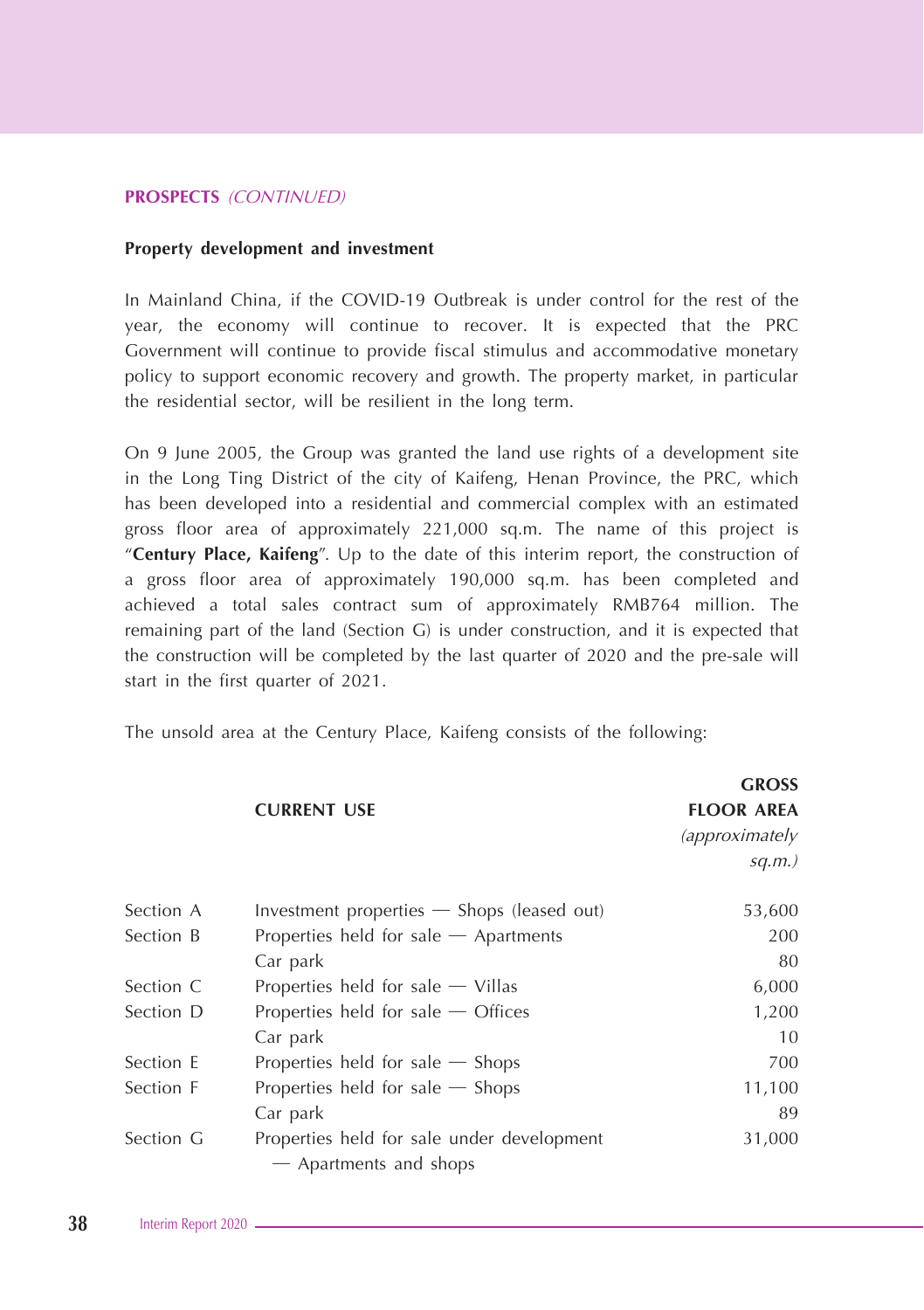#### **Property development and investment (Continued)**

The Group plans to sell Section C together with Section G. It is because these two sections are adjacent to each other and we believe the synergy effect can bring a higher return to the Group. Up to the date of this interim report, the discussions regarding any potential sale remained preliminary and no formal proposal has been put forward by any third party to the Group and no legally binding agreement or contract relating to any business cooperation has been entered into by the Group. The outcome of any discussion on such business cooperation is not known and in the event that any agreement or contract regarding the possible business cooperation with the aforementioned third party is reached, the Group will comply with the relevant requirements of the Listing Rules.

On 16 February 2012, the Group successfully won a bid for the acquisition of land use right of a residential and commercial site in the city of Kaifeng, the PRC, which has been developed into a residential and commercial complex with an estimated gross floor area of approximately 95,000 sq.m. The name of this project is "**World Expo, Kaifeng**". Up to the date of this interim report, this project has been completed and achieved a total sales contract sum of approximately RMB550 million.

The unsold area at the World Expo, Kaifeng consists of the following:

|                        |                                                       | <b>GROSS</b>          |
|------------------------|-------------------------------------------------------|-----------------------|
|                        | <b>CURRENT USE</b>                                    | <b>FLOOR AREA</b>     |
|                        |                                                       | <i>(approximately</i> |
|                        |                                                       | $sq.m.$ )             |
|                        | Commercial A Property, plant and equipment $-$ Hotel  | 14,000                |
|                        | Commercial B Properties held for sale $-$ Shops       | 2,600                 |
|                        | Property, plant and equipment $-$ Animation<br>centre | 5,000                 |
| Residential<br>$1 - 3$ | Properties held for sale $-$ Apartments               | 7,300                 |
|                        | Car park                                              | 158                   |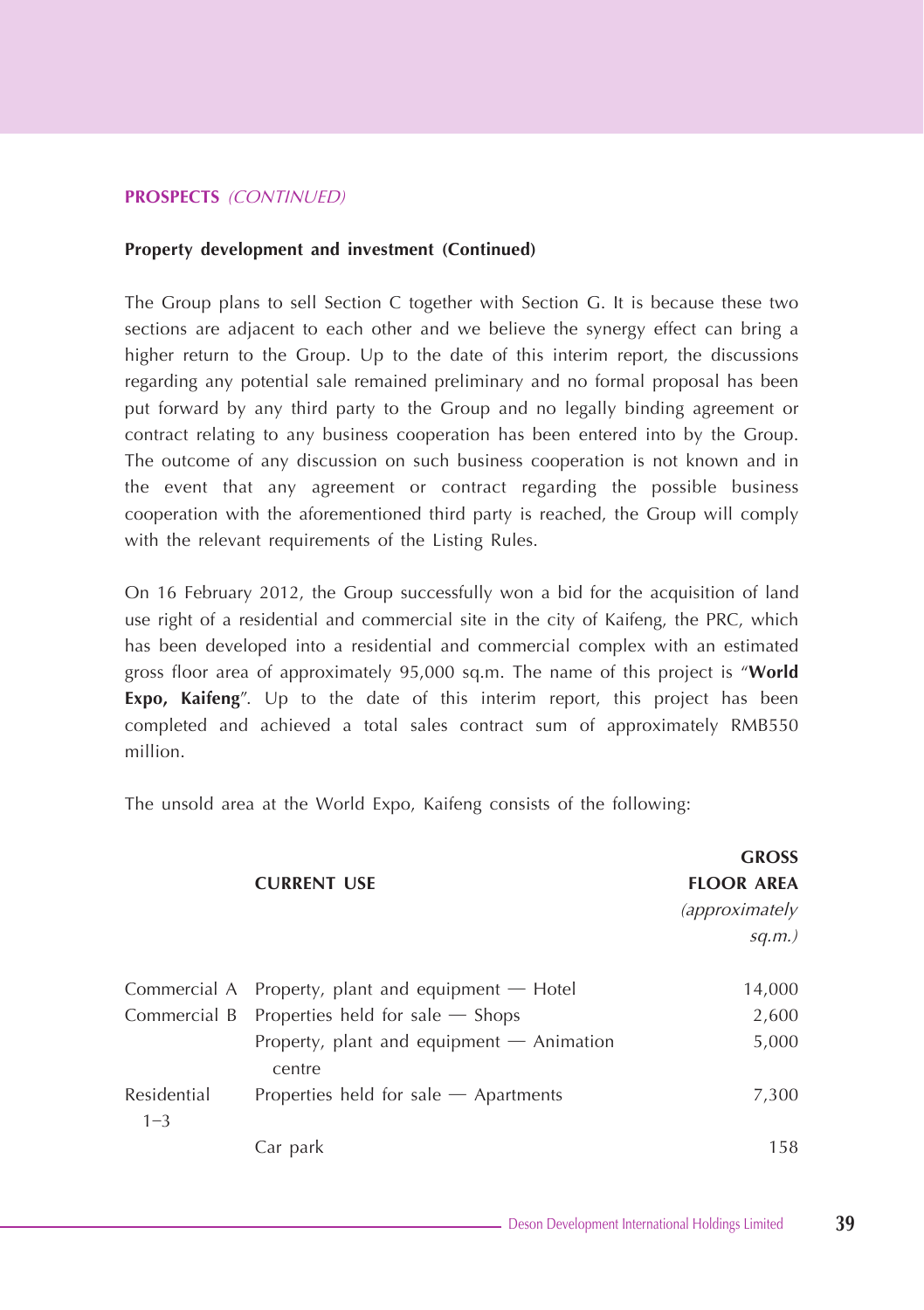#### **Property development and investment (Continued)**

The animation centre was named "Qing-Ming Riverside Anime Exhibition" and used to show the animation of 清明上河圖 which was shown in 2010 Shanghai Expo. The Board decided to terminate the animation centre business and has been seeking for potential buyer for the animation centre together with the remaining properties at World Expo, Kaifeng, the PRC.

In Mainland China, the pace of economic growth is likely to be slower than previous years due to factors including the US-China trade conflict and the severe impact of the COVID-19 Outbreak. However, it is expected that the PRC Government will provide necessary fiscal stimulus and formulate accommodative monetary policy to maintain a stable economic growth.

The Board remains optimistic about the property market in Mainland China. With its good experience in the property market of the PRC, the Group may acquire additional land to enrich the Group's land reserve, specifically in Guangdong — Hong Kong — Macao Greater Bay Area, which is adjacent to Hong Kong. However, the Group has no specific investment plan in relation to any particular project as at the date of this interim report.

The Board has been actively seeking for potential buyers for the remaining properties in the PRC. In the event that any agreement or contract regarding the possible business cooperation with any third party is reached, the Group will comply with the relevant requirements of the Listing Rules.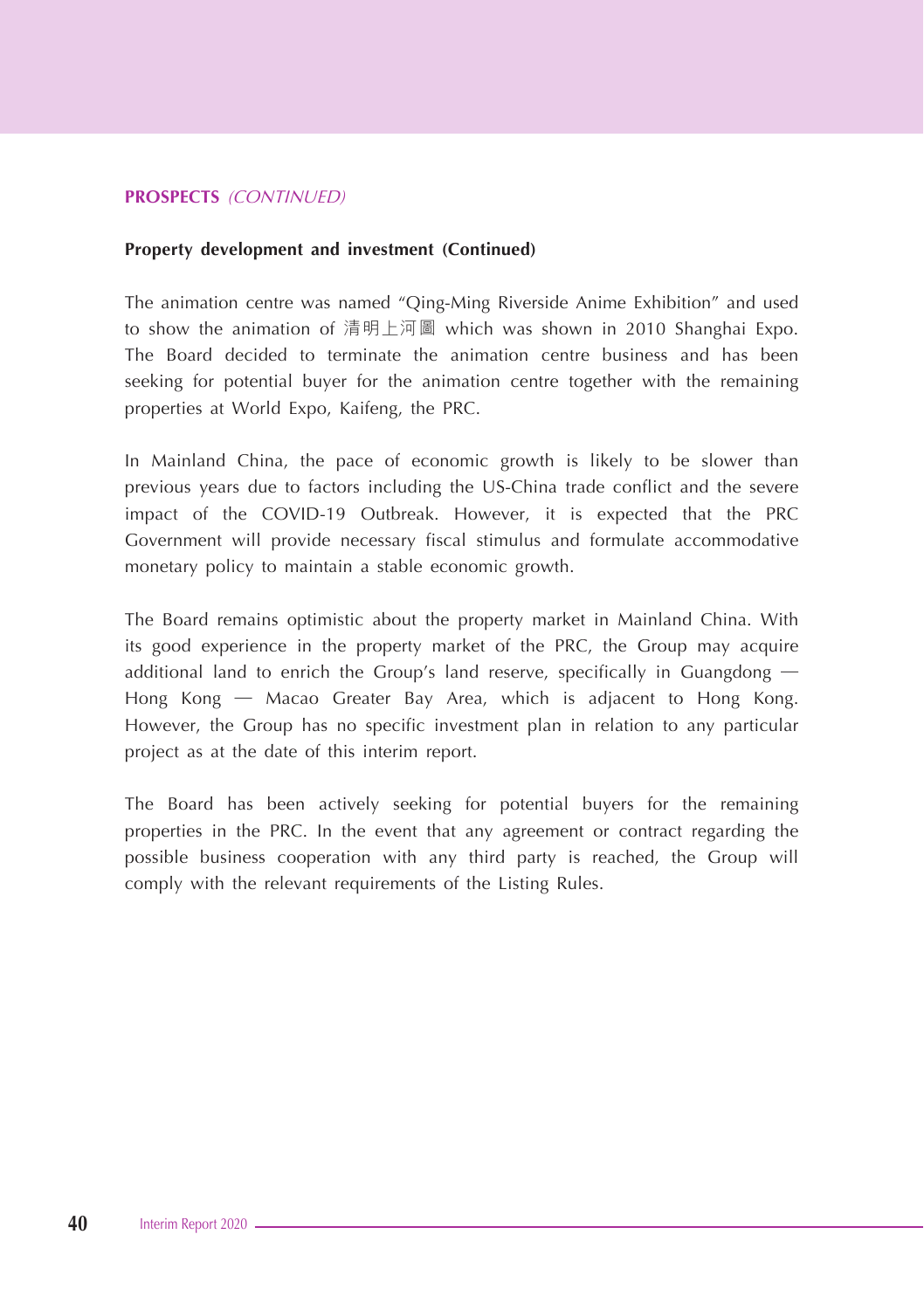## **Formation of a joint venture company for the property investment and/or redevelopment in Hong Kong**

On 15 October 2018, the Group has entered into a subscription agreement ("**Subscription Agreement**") with Excel Castle International Limited ("**Excel Castle**"), a company incorporated in the British Virgin Islands ("**BVI**"), pursuant to which the Group has conditionally agreed to subscribe for the subscription shares, representing 6% of the enlarged issued share capital of Excel Castle at a consideration of US\$900,000 (equivalent to approximately HK\$7.0 million) ("**Subscription**"). On the same date, the Group, Excel Castle and Southern Victory Investments Limited ("**SVIL**"), a company incorporated in the BVI, have entered into a shareholders' agreement ("**Shareholders' Agreement**") governing the affairs of Excel Castle and the provision of a shareholder's loan with an amount up to HK\$62,980,000 by the Group, which has taken effect on the completion date of the Subscription.

Excel Castle is an investment holding company to hold directly a company incorporated in Hong Kong that is engaged in the business of investment holding, property investment and/or redevelopment in Hong Kong and which in turn holds eight other wholly-owned subsidiaries (together with Excel Castle, collectively referred to as the "**Excel Castle Group**").

Each of SVIL and the Group agreed to make available the maximum contributions to Excel Castle of approximately HK\$987 million and HK\$63 million, respectively in various instalments in such amounts in proportion of their shareholdings on such dates as from time to time to be determined by the board of directors of Excel Castle for the purpose of financing the business of the Excel Castle Group and/or the redevelopment project of the Excel Castle Group.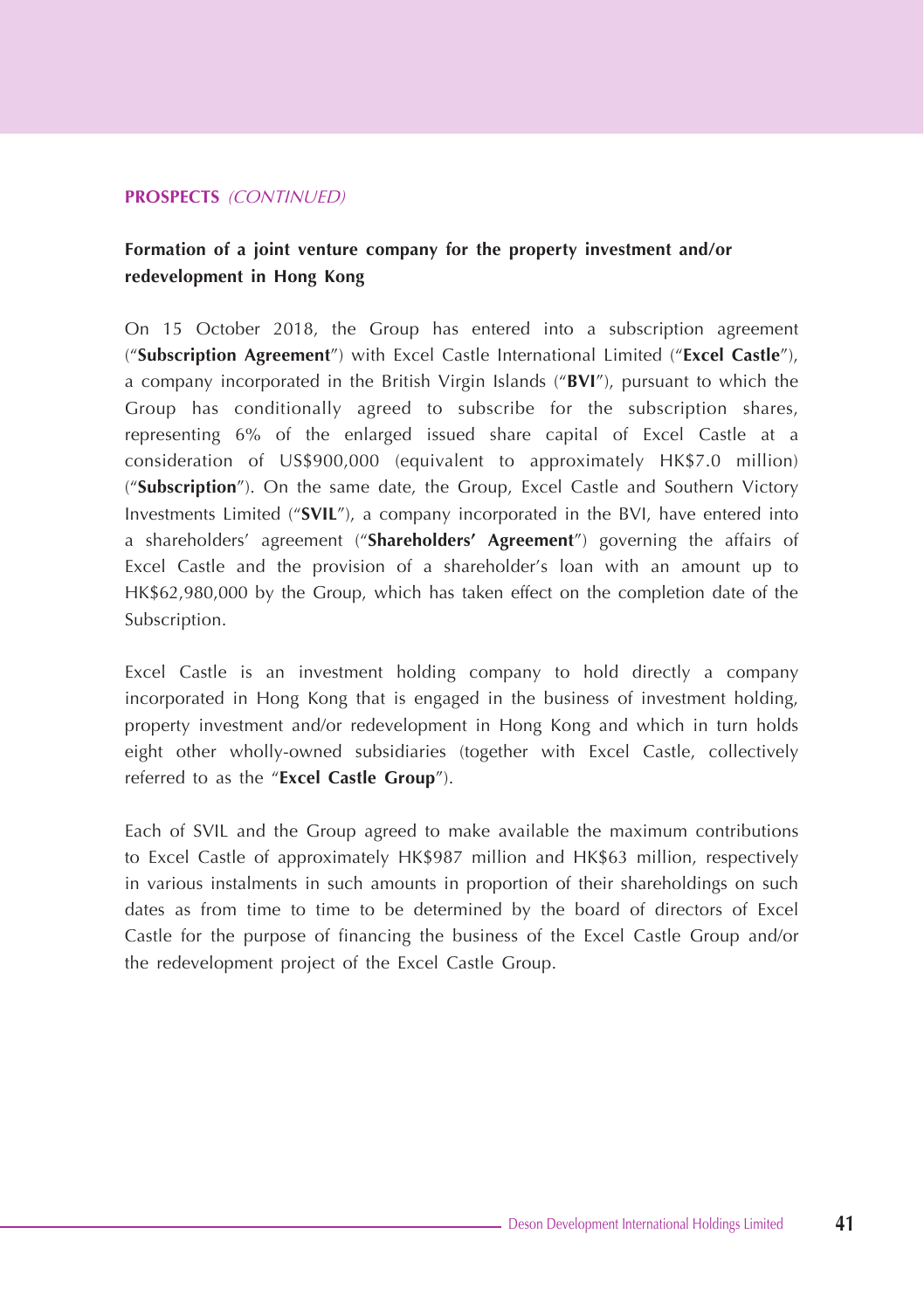## **Formation of a joint venture company for the property investment and/or redevelopment in Hong Kong (Continued)**

The Directors (including the independent non-executive Directors) considered that the Subscription Agreement and the Shareholders' Agreement were on normal commercial terms. Taking into account the expected return to be generated from the proposed property development project through the investment in Excel Castle, the Directors considered that the terms of the Subscription Agreement and the Shareholders' Agreement were fair and reasonable and in the interests of the Group and the Company's shareholders as a whole. The transaction was completed on 9 November 2018.

On 4 March 2020, the Group entered into a sale and purchase agreement with SVIL to acquire a further 2% of the issued share capital of Excel Castle from SVIL and the corresponding shareholder's loan at a cash consideration of HK\$4,194,000. Since then, the Group holds 8% issued share capital of Excel Castle. The Directors considered that this acquisition provided the Group an opportunity to increase its investment in Excel Castle with a view to being benefited from the long-term returns from future revenue from the property development. On the same date, the Group also entered into a supplemental shareholders' agreement with SVIL that the maximum contribution amounts by both shareholders by means of the provision of shareholders' loans were revised to HK\$67 million by the Group and HK\$769 million by SVIL.

As the Group does not have significant influence over Excel Castle, the investment is classified as an equity investment at fair value through profit or loss.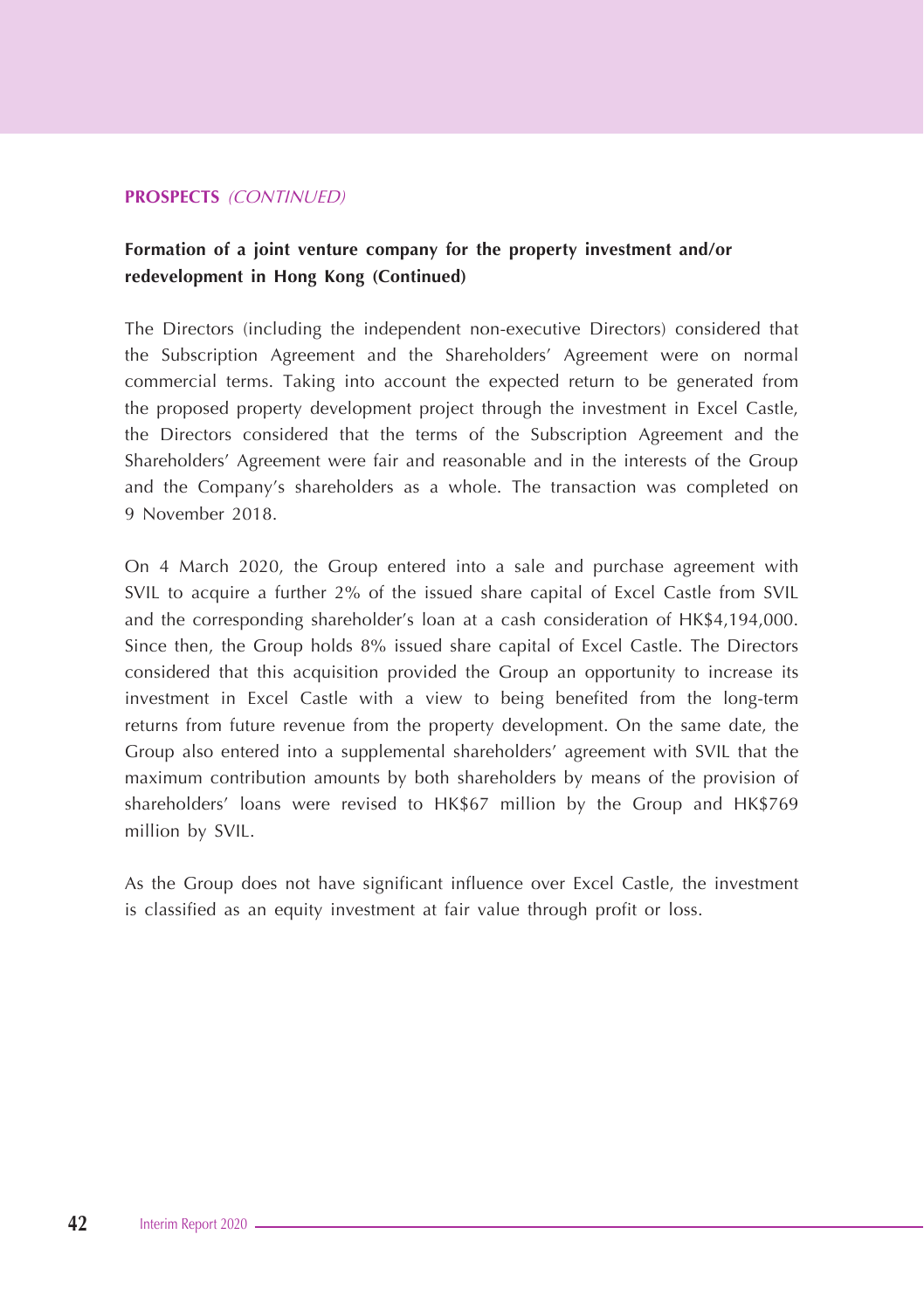## **Formation of a joint venture company for the property investment and/or redevelopment in Hong Kong (Continued)**

As at 30 September 2020, total investment made by the Group was approximately HK\$76 million. As at the end of the Reporting Period, Excel Castle Group had one property project only, that is to acquire an old commercial building in Tsim Sha Tsui ("**TST Property**") for redevelopment. Since over 80% of the titles have been acquired from the existing owners of the TST Property, the remaining portion has been under compulsory auction and the ownership of the remaining property has been obtained. Excel Castle Group expected to develop the TST Property into a modern commercial building with more saleable area. The whole redevelopment project is expected to be completed in 2024.

As at 30 September 2020, the carrying amount of the Group's interest in Excel Castle Group was approximately HK\$53,807,000.

## **Formation of companies for the property investment and/or redevelopment in Shanghai**

In 2019, the Group has invested in two property projects in Shanghai, being the property redevelopment of residential apartments at Wuyi Road, Changning District, Shanghai, the PRC ("**Project Embassy**") and the property redevelopment of offices and carparks at West Huaihai Road, Changning District, Shanghai, the PRC ("**Project Stone**"). The total investments on these two projects as at 30 September 2020 were approximately HK\$21 million.

As at 30 September 2020, the aggregate carrying amount of these two projects was approximately HK\$16,493,000.

Project Embassy is a low-rise building in Shanghai located next to the Embassy of Belgium. The building contains eight apartments with a total gross floor area of approximately 867 sq. m.. It is co-invested with an independent third party through a company registered in BVI in which the Group has 10% equity interest.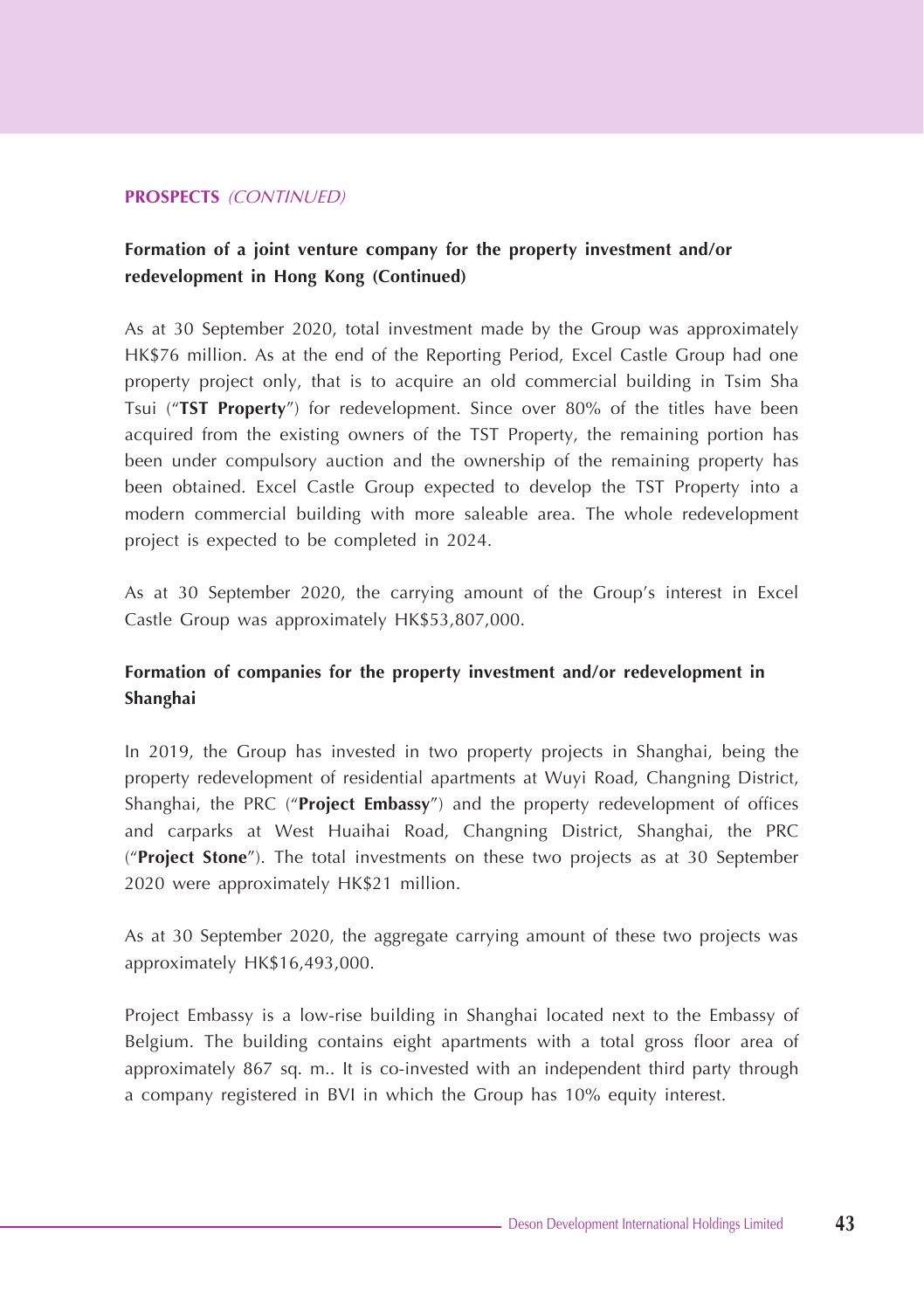## **Formation of companies for the property investment and/or redevelopment in Shanghai (Continued)**

Project Stone is an office building, known as Shanghai City Point. It is located in a grade A mixed-use building in Changning District. The building contains four floors with total gross floor area of approximately 6,668 sq. m. and five underground parking spaces. This project is co-invested with the same independent third party as Project Embassy through a company registered in BVI in which the Group has 5% equity interest.

Project Embassy and Project Stone have been refurbished and seeking for potential buyers. As the Group does not have significant influence over the BVI companies, the investments are classified as equity investments at fair value through profit or loss.

Regarding the Starway Parkview South Station Hotel project ("**Project Parkview**"), it is located in Xuhui West Bund area, adjacent to Shanghai Botanical Garden. The hotel was built in 2003 with a total gross floor area of approximately 7,319 sq.m. and 56 rooms. It is co-invested with an independent third party and the Group has 30% equity interest, which is accounted for as an associate. The hotel has been converted into 66-rooms rental apartments with plenty of shared common area combined with mixed retail and modern gym, swimming pool and tennis court. The renovation works of Project Parkview have been completed and it was renamed as "Cohost West Bund", a co-living apartment in Shanghai and the Group will focus on its asset management and leasing business of Project Parkview.

In anticipation of the uncertain and challenging economic environment and volatility in the market ahead, the Group will continue to adopt a cautious and proactive approach in managing its core investments and to look for sound and stable investment opportunities to produce sustainable returns for the Company's shareholders.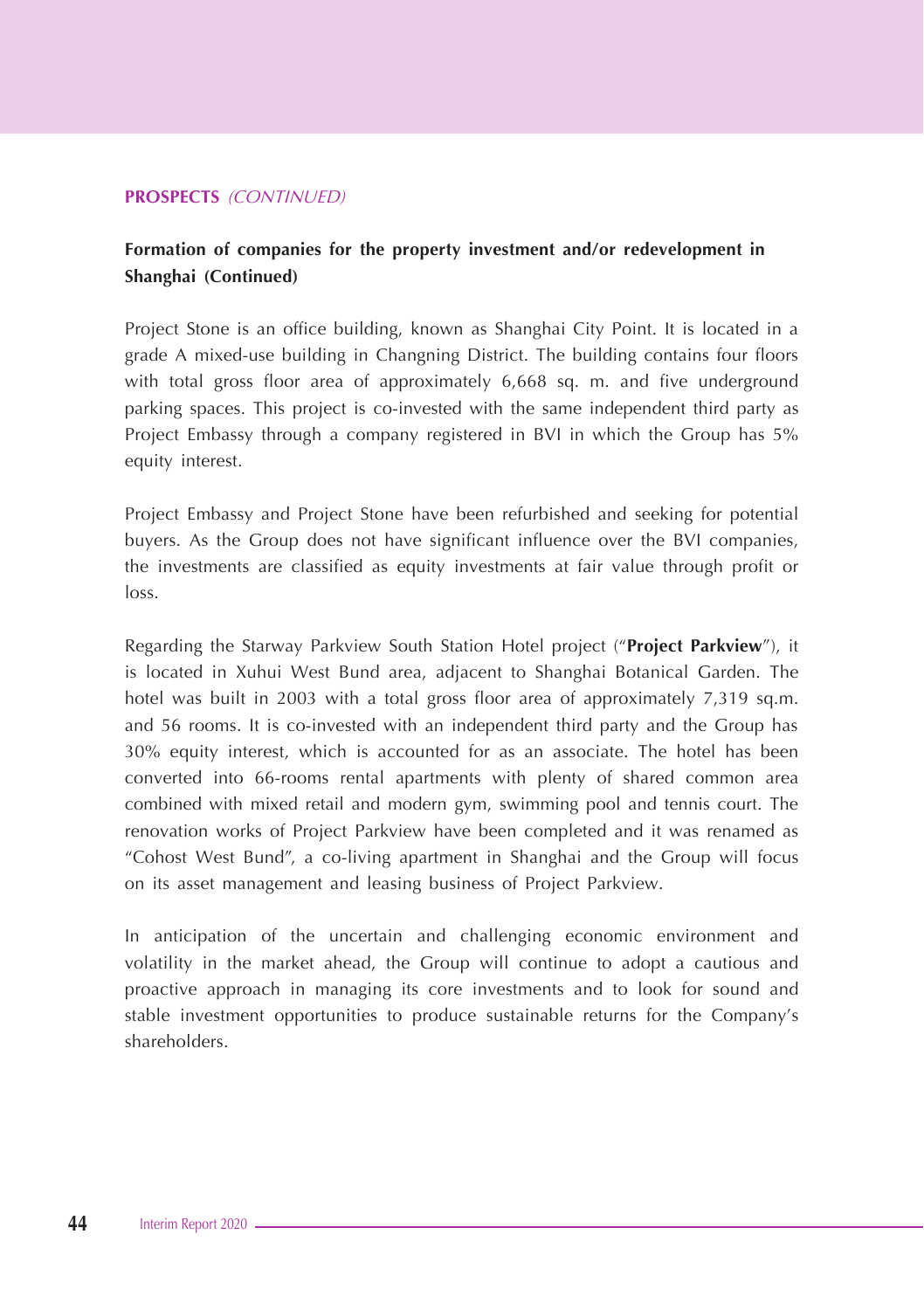#### **Participation in a real estate investment fund**

On 23 April 2019, the Group has entered into a general-partner shareholders' agreement with Gusto Brave Limited, a representative entity of Pamfleet Group ("**Pamfleet**"), and Pamfleet China GP II Limited ("**Pamfleet China**") to act as a general partner of a fund manager for property investment.

The Group owns 30% equity interest in Pamfleet China. Pamfleet is an independent and privately-owned real estate investment advisor with offices in Hong Kong, Singapore and Shanghai. Pamfleet's experienced team seeks to create long-term value through knowledgeable deal sourcing, disciplined acquisitions, active asset management, rebranding and refurbishment with an emphasis on design, anticipating tenant and community requirements and delivering good value for money. Members of the management team of Pamfleet have been involved in the selection and management of real estate investments throughout Asia for over 20 years.

Pamfleet and the Group operate with a flat organisational structure, which allows and encourages collaboration.

Up to the end of the Reporting Period, the fund managed by Pamfleet China is Pamfleet Shanghai Real Estate Fund II ("**PSREFII**"). The Group has also acted as a limited partner (holds 1.5%) of PSREFII. PSREFII seeks to capitalise on Pamfleet's track record of its successful investments in under-performing, under-priced and distressed real estate with repositioning and value-add potential in Shanghai and other tier-one cities in Mainland China. The investment strategy of PSREFII is to identify, structure and execute successful asset repositioning investments in Shanghai and other tier-one cities in Mainland China. Up to the end of the Reporting Period, the total investment made by the Group was approximately HK\$6 million.

As at 30 September 2020, the carrying amount of this investment in the real estate investment fund was approximately HK\$4,229,000.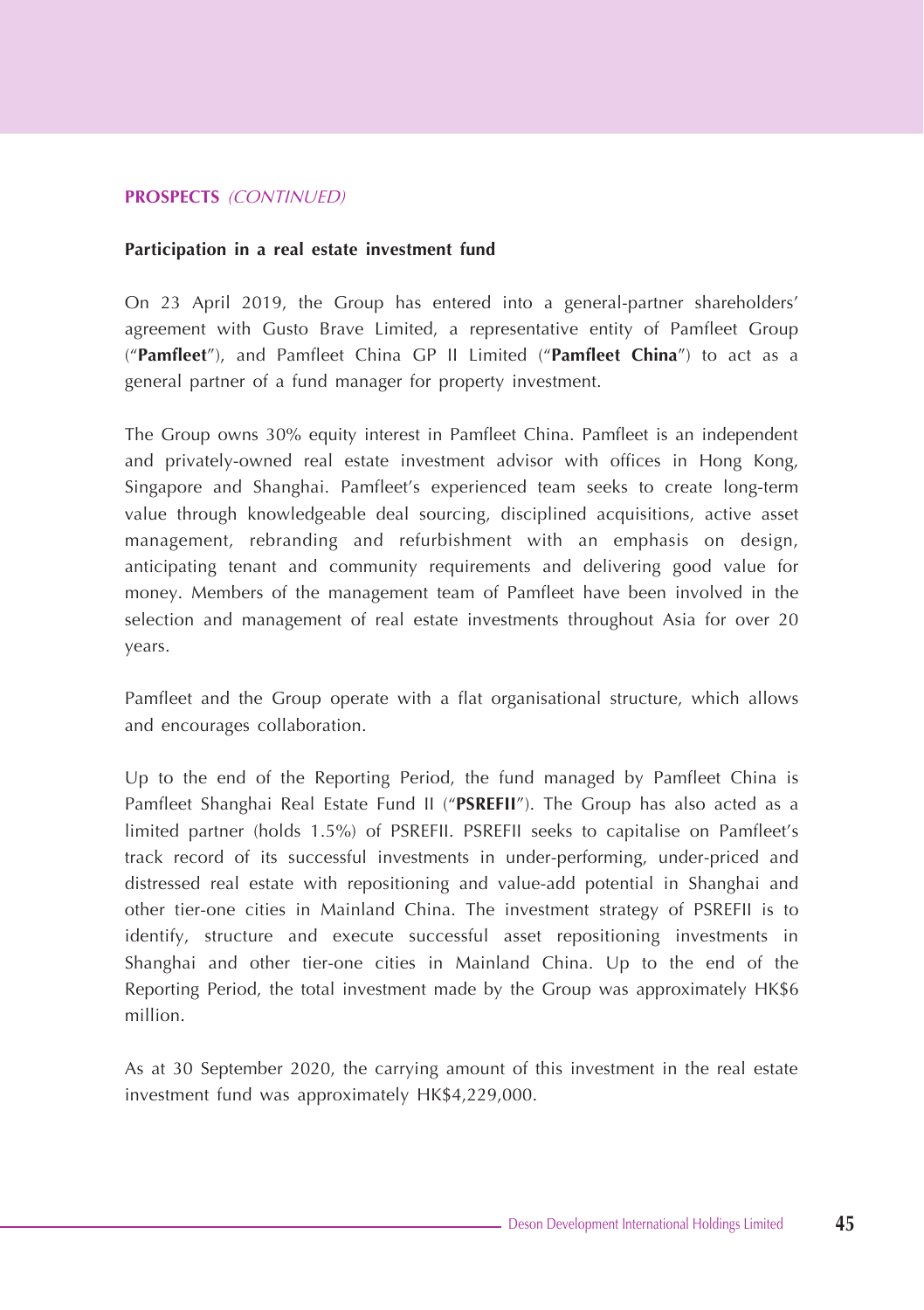#### **Participation in a real estate investment fund (Continued)**

Up to the end of the Reporting Period, there was only one project operated by PSREFII. The name of the project is Project Hub.

The property under Project Hub is located at the junction of Daning Road and Gonghexin Road within Daning Commercial Area of Jing An District. It has a total gross floor area of around 250,000 sq.m., with around 200,000 sq.m. above ground and 50,000 sq.m. under ground. PSREFII targets to build shops and offices with a saleable area of 37,547 sq.m. The retail part within the development is a popular regional lifestyle hub and shopping destination. Major tenants are expected to be operators from the food and beverage, entertainment and education industries.

#### **Trading of medical equipment and home security and automation products**

The increasing standard of living around the globe, especially in Hong Kong and major cities in the PRC, and increasing health awareness, in particular from high-income consumers living in the urban areas, together create additional demand for medical equipment. Consequently, this segment should continue to be a worthwhile investment. In the coming reporting period, we will expand our distribution channels and introduce a broader range of products to boost sales growth.

Also, with the increasing safety awareness in Hong Kong and major cities in the PRC, we expect a high demand for wired and wireless security devices and systems, which are relevant to management of residential estates, commercial offices, shops, hotels, hospitals, museums and prisons.

The Group will continue to adopt efficacious cost management strategies and maintain tight credit control measures to cope with challenges and to improve competitiveness within the volatile operating environment. The Directors will continue to make every effort to maximise the interests of the shareholders of the Company.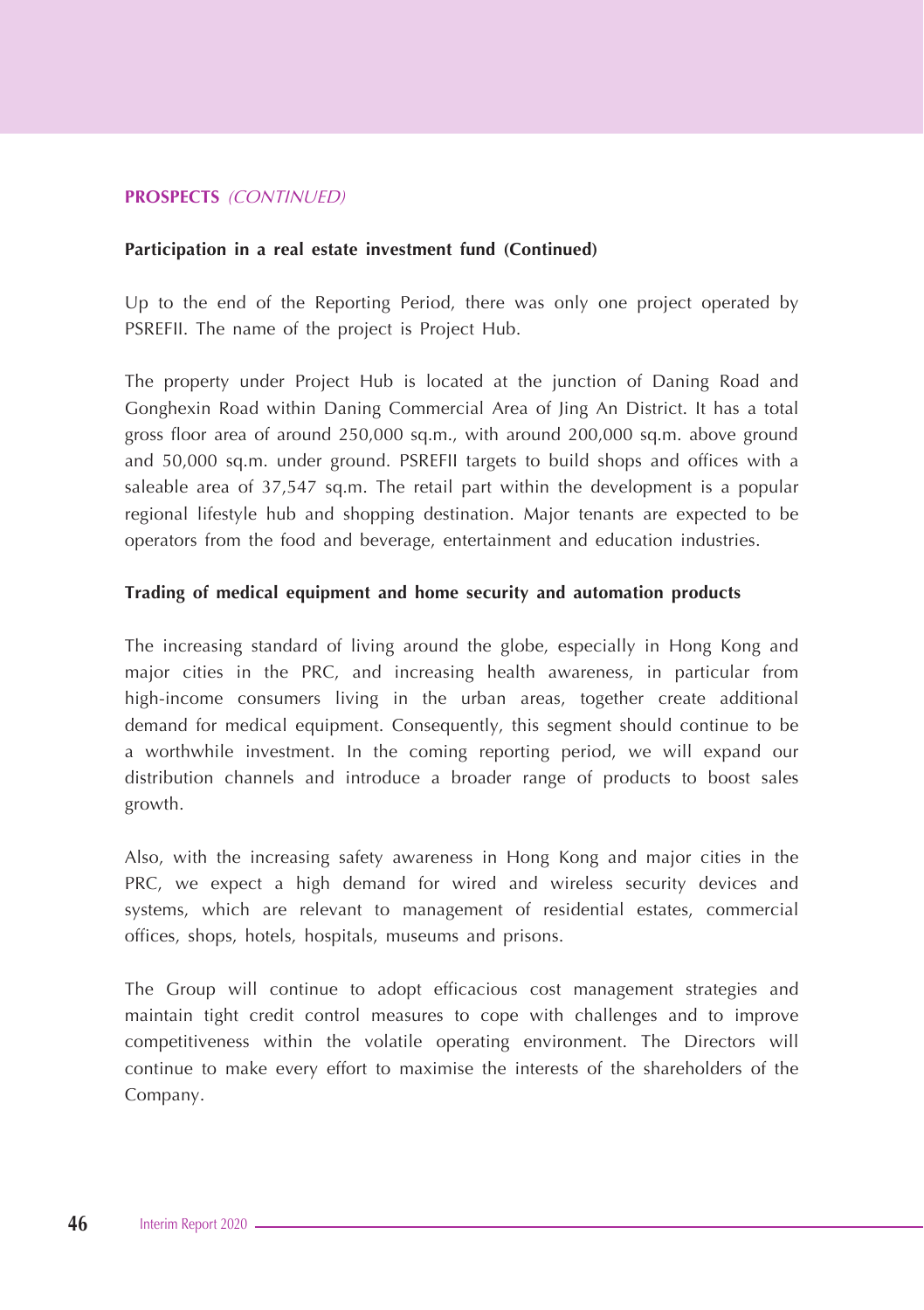#### **Hotel operation**

As mentioned in the paragraph headed "Prospects — Property development and investment", the construction works of the hotel in Kaifeng, the PRC was completed in the prior year. The Group has entered into an agreement with 六州酒店管理(上 海)有限公司 to operate the hotel under the name of "**Holiday Inn Express Kaifeng City Center**" ("**Holiday Inn Express Kaifeng**"). Holiday Inn Express is one of the world's famous selected service hotel brands. Holiday Inn Express Kaifeng was opened in January 2020. Due to the COVID-19 Outbreak, Holiday Inn Express Kaifeng was closed in February 2020 and has resumed its business since March 2020. The Group will monitor the developments of the COVID-19 Outbreak situation closely, assess and react actively to its impacts on the operation of Holiday Inn Express Kaifeng.

Holiday Inn Express Kaifeng is located in the city centre of Kaifeng with a total gross floor area of approximately 14,000 sq.m.. It consists of 243 guest rooms, including 100 king-bed standard rooms, 106 single-bed standard rooms, 18 kingbed superior rooms, 18 single-bed superior rooms and 1 suite. There are also 3 meeting rooms with a total gross floor area of approximately 460 sq.m..

## **SIGNIFICANT INVESTMENT HELD, MATERIAL ACQUISITION AND DISPOSAL OF SUBSIDIARIES**

During the six months ended 30 September 2020, there has been no other significant investment held, material acquisition and disposal of subsidiaries and affiliated companies by the Group.

#### **FUTURE PLANS FOR MATERIAL INVESTMENT OR CAPITAL ASSETS**

Save as disclosed in this interim report, the Group did not have other plans for material investment or capital assets as at 30 September 2020.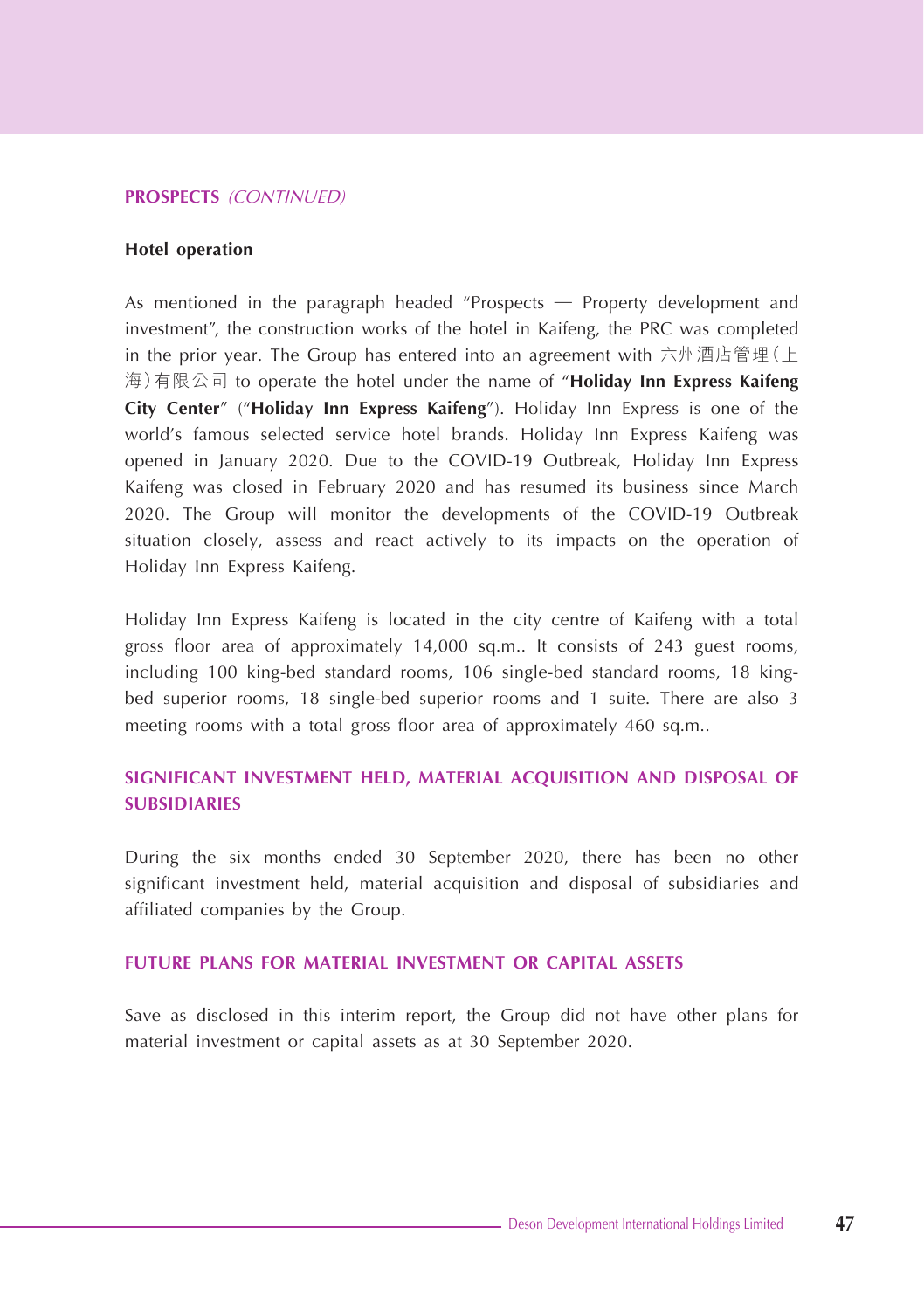#### **HUMAN RESOURCES**

As at 30 September 2020, the Group had 183 employees, 126 of whom were based in the PRC. The total employee benefits expenses including directors' emoluments for the Reporting Period increased to approximately HK\$17 million from approximately HK\$13 million in the same period last year. The increase was mainly due to i) the commencement of the operation of Holiday Inn Express Kaifeng in January 2020; and ii) the commencement of trading of wellness and pandemic prevention products during the period and more part-time promoters were recruited for the promotion.

The remuneration policy and package of the Group's employees are reviewed and approved by the Directors. Apart from pension funds, in order to attract and retain capable and motivated workforce, the Group offers discretionary bonuses and share options to staff based on their individual performance and the achievements in relation to the Group's targets.

#### **SHARE OPTION SCHEME**

On 13 August 2012, the share option scheme of the Company adopted on 14 August 2002 ceased to operate and a new share option scheme (the "**Scheme**") was adopted on 15 August 2012 to comply with the requirements of Chapter 17 of the Listing Rules regarding share option schemes of a company. There was no outstanding share option under the old scheme upon its cessation.

The Company operates the Scheme for the purpose of providing incentives and rewards to eligible participants who contribute to the success of the Group's operations. Eligible participants of the Scheme include the Company's directors (including independent non-executive directors), the Company's shareholders and other employees of the Group. The Scheme became effective on 15 August 2012 and, unless otherwise cancelled or amended, will remain in force for 10 years from that date.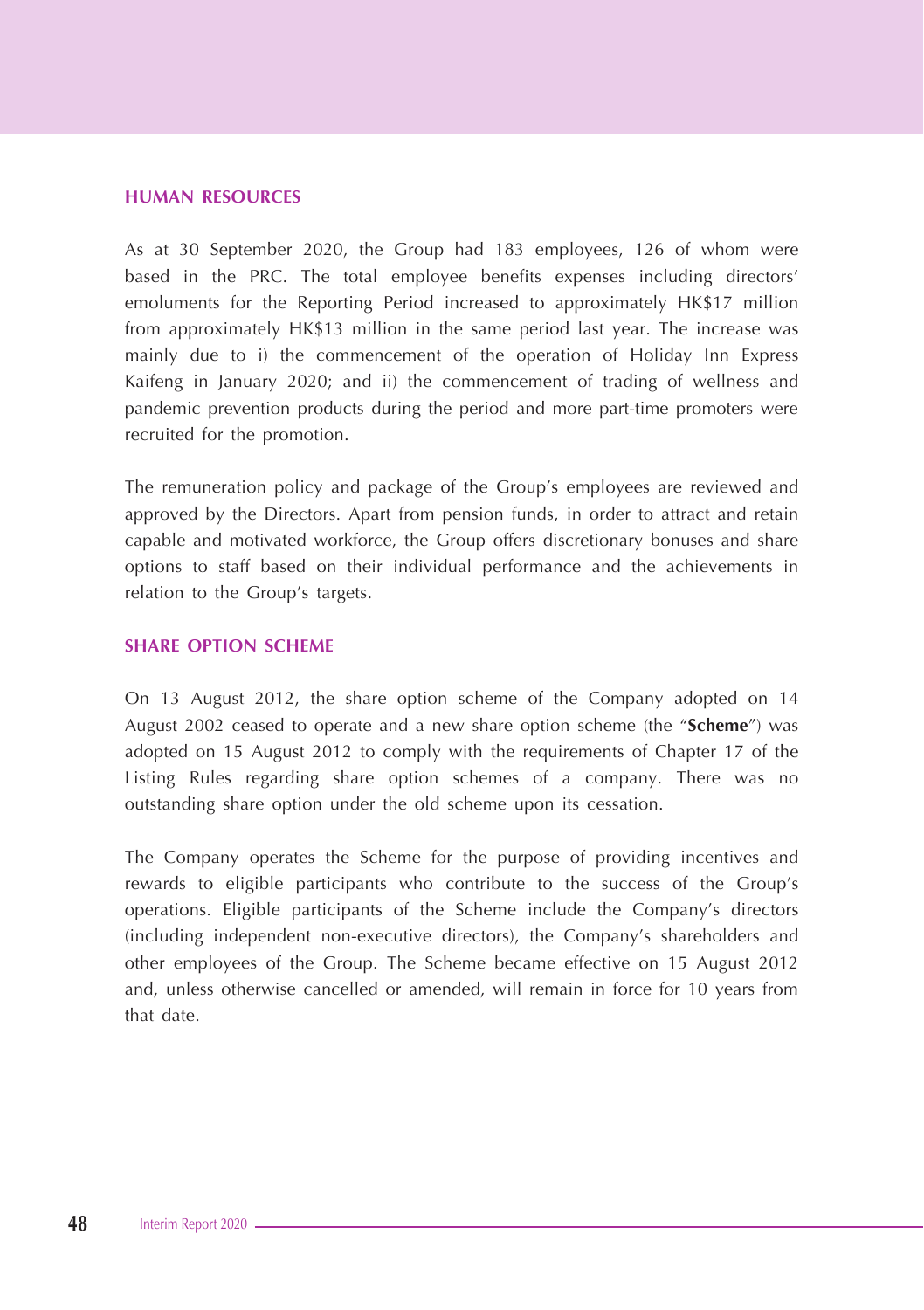#### **SHARE OPTION SCHEME** (CONTINUED)

The maximum number of unexercised share options currently permitted to be granted under the Scheme is an amount equivalent, upon their exercise, to 10% of the shares of the Group at the adoption date of the Scheme. The maximum number of shares issuable under share options to each eligible participant in the Scheme within any 12-month period is limited to 1% of the shares of the Company in issue at any time. Any further grant of share options in excess of this limit is subject to shareholders' approval in a general meeting.

Share options granted to a director, chief executive or substantial shareholder of the Company, or to any of their associates, are subject to approval in advance by the independent non-executive directors. In addition, any share options granted to a substantial shareholder or an independent non-executive director of the Company, or to any of their associates, in excess of 0.1% of the shares of the Company in issue at any time or with an aggregate value (based on the price of the Company's shares at the date of grant) in excess of HK\$5 million, within any 12-month period, are subject to shareholders' approval in advance in a general meeting.

The offer of a grant of share options may be accepted within 30 days from the date of offer, upon payment of a nominal consideration of HK\$1 in total by the grantee. An option may be exercised under the Scheme at any time during a period not exceeding 10 years after the date when the option is granted and will expire on the last date of such period.

The exercise price of the share options is determinable by the directors, but may not be less than the highest of (i) the Stock Exchange closing price of the Company's shares on the date of offer of the share options; (ii) the average Stock Exchange closing price of the Company's shares for the five trading days immediately preceding the date of offer; and (iii) the nominal value of an ordinary share.

Share options do not confer rights on the holders to dividends or to vote at shareholders' meetings.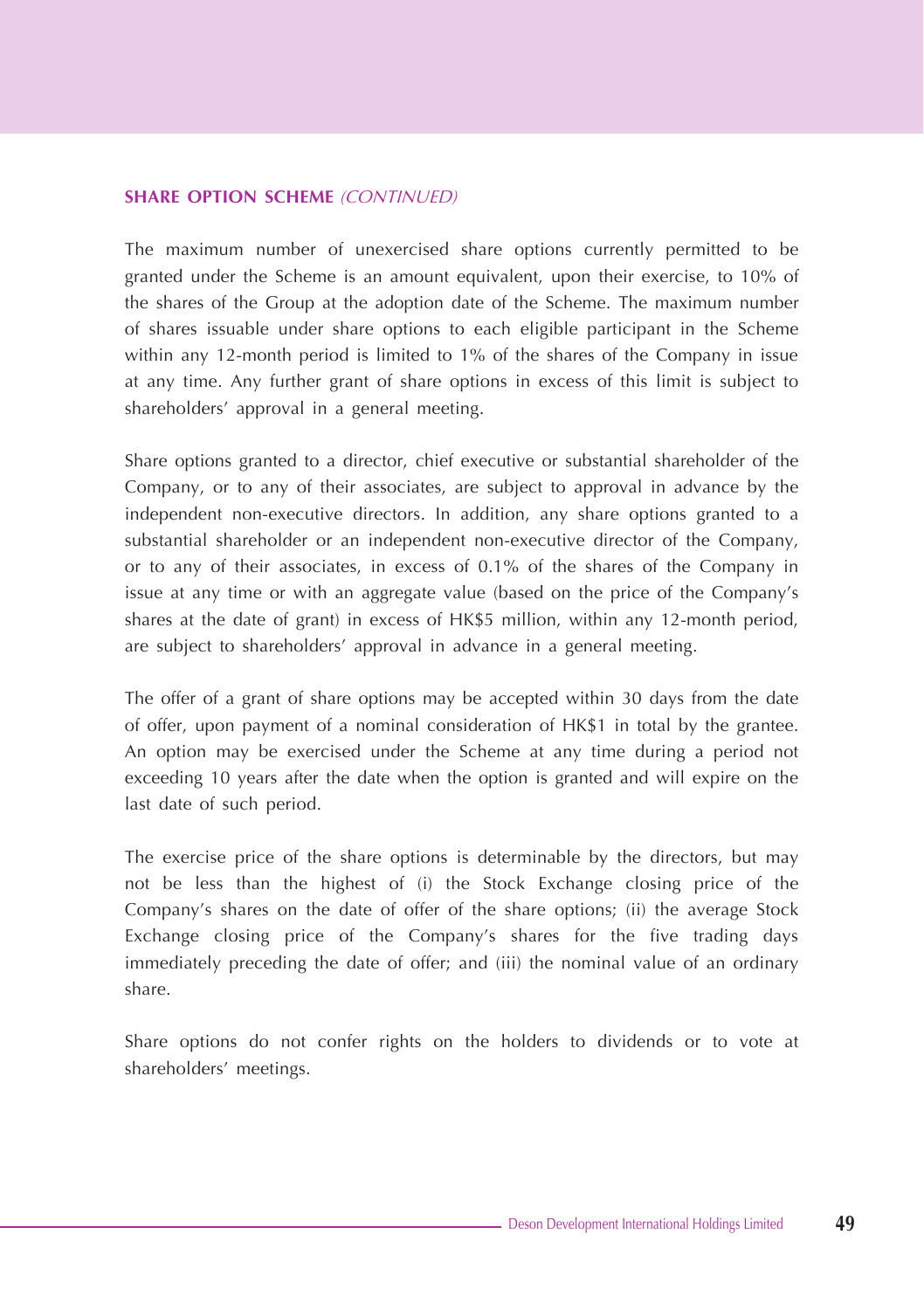#### **SHARE OPTION SCHEME** (CONTINUED)

At the end of the Reporting Period, the Company had no share options outstanding under the Scheme.

## **DIRECTORS' INTERESTS AND SHORT POSITIONS IN SHARES, AND UNDERLYING SHARES**

At 30 September 2020, the interests and short positions of the Directors in the share capital and share option of the Company or its associated corporations (within the meaning of Part XV of the Securities and Futures Ordinance (the "**SFO**")), as recorded in the register required to be kept by the Company pursuant to Section 352 of the SFO, or as otherwise notified to the Company and the Stock Exchange of Hong Kong Limited (the "**Stock Exchange**") pursuant to Divisions 7 and 8 of Part XV of the SFO (including the interests and short positions which he would be deemed or taken to have under Section 344 and 345 of the SFO) or pursuant to the Model Code for Securities Transactions by Directors of Listed Issuers, were as follows:

#### **Long positions in the ordinary shares of the Company:**

|                                 |                                          | Number of shares held,<br>capacity and nature of interest |              |                                                           |
|---------------------------------|------------------------------------------|-----------------------------------------------------------|--------------|-----------------------------------------------------------|
| Name of Directors               | <b>Directly</b><br>beneficially<br>owned | <b>Through</b><br>controlled<br>corporation               | <b>Total</b> | Percentage of<br>the Company's<br>issued share<br>capital |
| Mr. Tjia Boen Sien ("Mr. Tjia") |                                          |                                                           |              |                                                           |
| (Note 1)                        | 82,416,600                               | 349,935,000                                               | 432,351,600  | 44.21                                                     |
| Mr. Wang Jing Ning              | 26,429,400                               |                                                           | 26,429,400   | 2.70                                                      |
| Mr. Tjia Wai Yip, William       | 2,400,000                                |                                                           | 2,400,000    | 0.25                                                      |
| Dr. Raymond Ho, Chung Tai       | 727,500                                  |                                                           | 727,500      | 0.07                                                      |
| Ir Siu Man Po                   | 920.000                                  |                                                           | 920,000      | 0.09                                                      |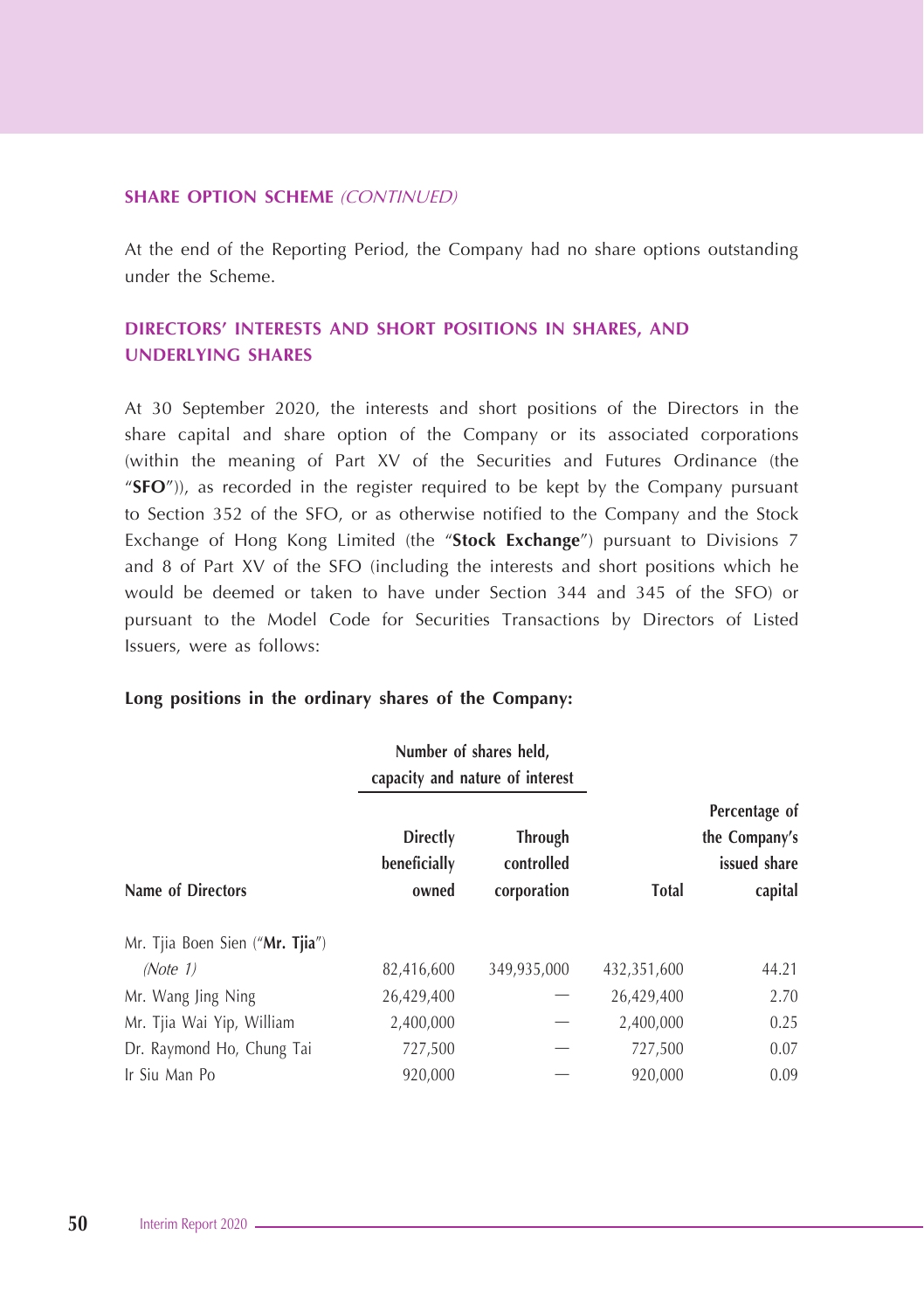## **DIRECTORS' INTERESTS AND SHORT POSITIONS IN SHARES, AND UNDERLYING SHARES** (CONTINUED)

#### **Long positions in the ordinary shares of the Company: (Continued)**

Note:

1. Sparta Assets Limited ("**Sparta Assets**"), a company incorporated in the BVI and wholly-owned by Mr. Tjia, is beneficially interested in 349,935,000 ordinary shares of the Company.

#### **Long positions in ordinary shares of Sparta Assets:**

|                  |              | Number of shares held, capacity and nature of interest |               |               |
|------------------|--------------|--------------------------------------------------------|---------------|---------------|
|                  |              |                                                        | Percentage of |               |
|                  | Directly     | <b>Through</b>                                         |               | the Sparta    |
|                  | beneficially | controlled                                             | Assets issued |               |
| Name of Director | owned        | corporation                                            | Total         | share capital |
| Mr. Tjia*        | 1,000        |                                                        | 1,000         | 100.00        |

Sparta Assets, a company incorporated in the BVI and wholly-owned by Mr. Tjia, is beneficially interested in 349,935,000 ordinary shares of the Company.

The interests of the Directors in the share options of the Company are separately disclosed in the section headed "**Share Option Scheme**".

Save as disclosed above and in the section headed "**Share Option Scheme**", none of the Directors had registered an interest or short position in the shares, underlying shares or debentures of the Company or any of its associated corporations that was required to be recorded pursuant to Section 352 of the SFO, or as otherwise notified to the Company and the Stock Exchange pursuant to the Model Code for Securities Transactions by Directors of Listed Issuers.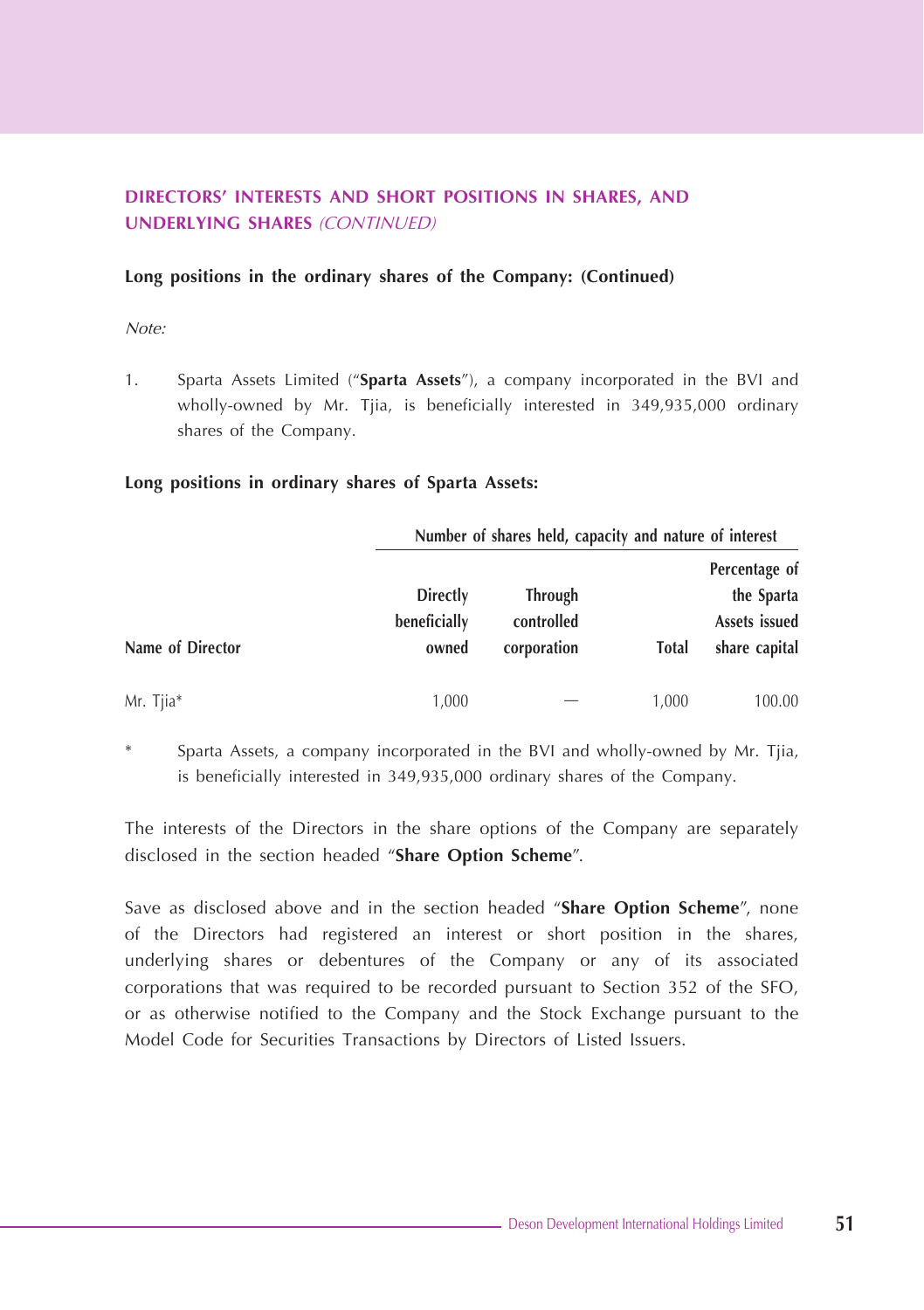## **DISCLOSURE OF DIRECTORS' INFORMATION UNDER RULE 13.51B(1) OF THE LISTING RULES**

The following is the change in the information of the Directors since the annual report of the Company dated 26 June 2020, which is required to be disclosed pursuant to the Rule 13.51B(1) of the Listing Rules:

#### **Dr. Ho Chung Tai, Raymond**

Appointed as an independent non-executive director of Superland Group Holdings Limited (stock code: 368), a company with its shares listed on the main board of the Stock Exchange, on 16 July 2020.

Reference is made to the announcement of the Company dated 25 August 2020 in relation to the (i) resignation of executive Director; and (ii) re-designation of Director.

#### **Mr. Lu Quanzhang**

Mr. Lu Quanzhang resigned as an executive Director of the Company and the Chairman of the Board with effect from 25 August 2020.

#### **Mr. Tjia Boen Sien**

Mr. Tjia has been re-designated from an executive Director of the Company, the Managing Director of the Company and the Deputy Chairman of the Board to an executive Director of the Company, the Managing Director of the Company and Chairman of the Board with effect from 25 August 2020.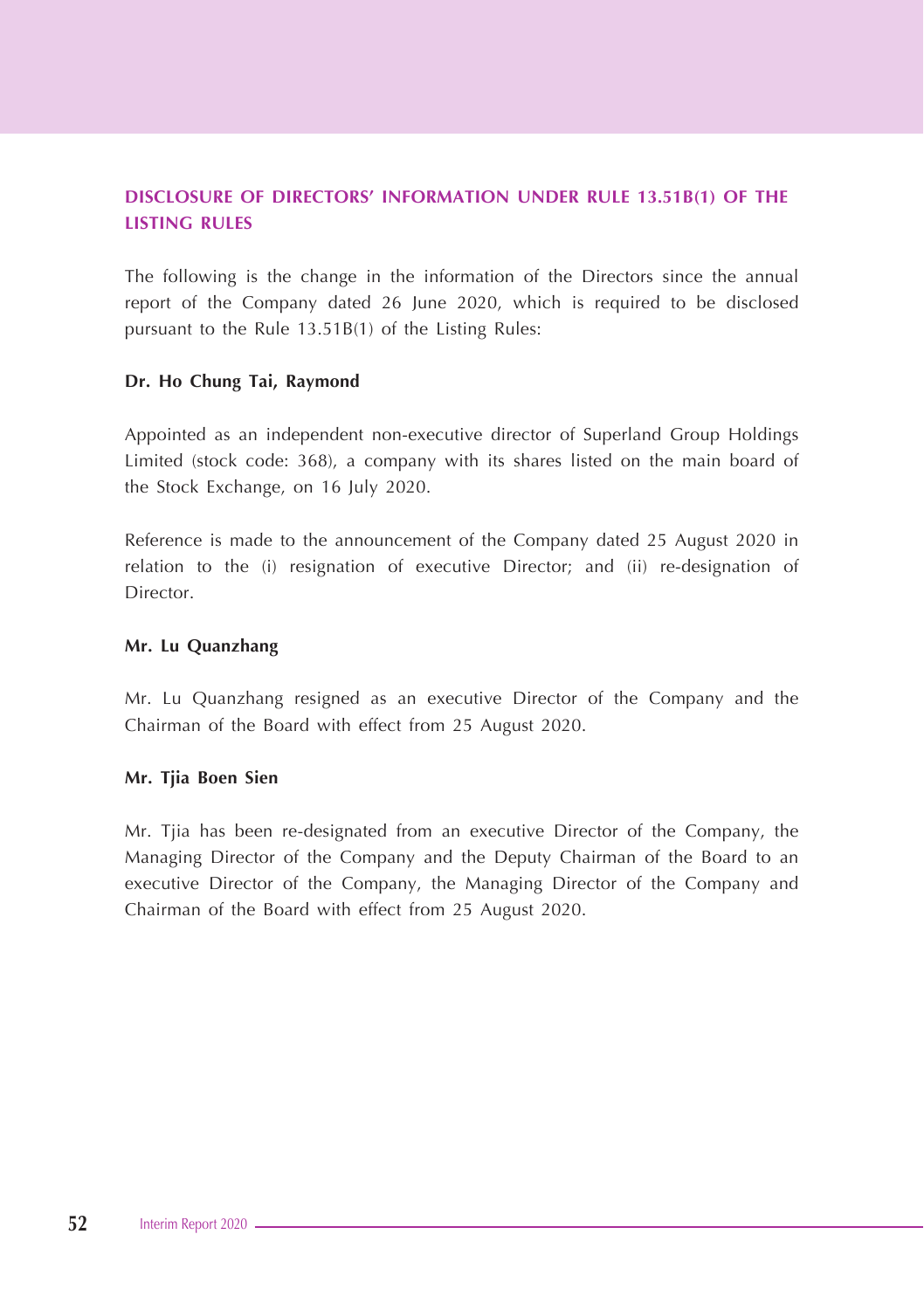#### **DIRECTORS' RIGHTS TO ACQUIRE SHARES OR DEBENTURES**

Save as disclosed under the heading "**Directors' interests and short positions in shares, and underlying shares**" above and in the share option scheme disclosures in section headed "**Share option scheme**", at no time during the six months ended 30 September 2020 were rights to acquire benefits by means of the acquisition of shares in or debentures of the Company granted to any Director or their respective spouse or minor children, or were any such rights exercised by them; or was the Company or any of its subsidiaries a party to any arrangement to enable the Directors to acquire such rights in any other body corporate.

## **SUBSTANTIAL SHAREHOLDERS' AND OTHER PERSON'S INTERESTS AND SHORT POSITIONS IN SHARES AND UNDERLYING SHARES**

At 30 September 2020, so far as known to the Directors of the Company, the following interests of 5% or more of the issued share capital and share options of the Company were recorded in the register of interests required to be kept by the Company pursuant to Section 336 of the SFO:

#### **Long positions:**

| Name                        | Capacity and nature of interest     | Number of<br>ordinary/<br>underlying<br>ordinary<br>shares held | Percentage of<br>the Company's<br>issued share<br>capital |
|-----------------------------|-------------------------------------|-----------------------------------------------------------------|-----------------------------------------------------------|
| Sparta Assets (Note 1)      | Beneficial Owner                    | 349,935,000                                                     | 35.79                                                     |
| Mr. Tjia                    | Interests of controlled corporation | 349,935,000                                                     | 35.79                                                     |
|                             | Directly beneficially own           | 82,416,600                                                      | 8.42                                                      |
| Granda Overseas Holding Co. | Beneficial Owner                    | 173,698,740                                                     | 17.76                                                     |
| Ltd. ("Granda") (Note 2)    |                                     |                                                                 |                                                           |
| Mr. Chen Huofa              | Interests of controlled corporation | 173,698,740                                                     | 17.76                                                     |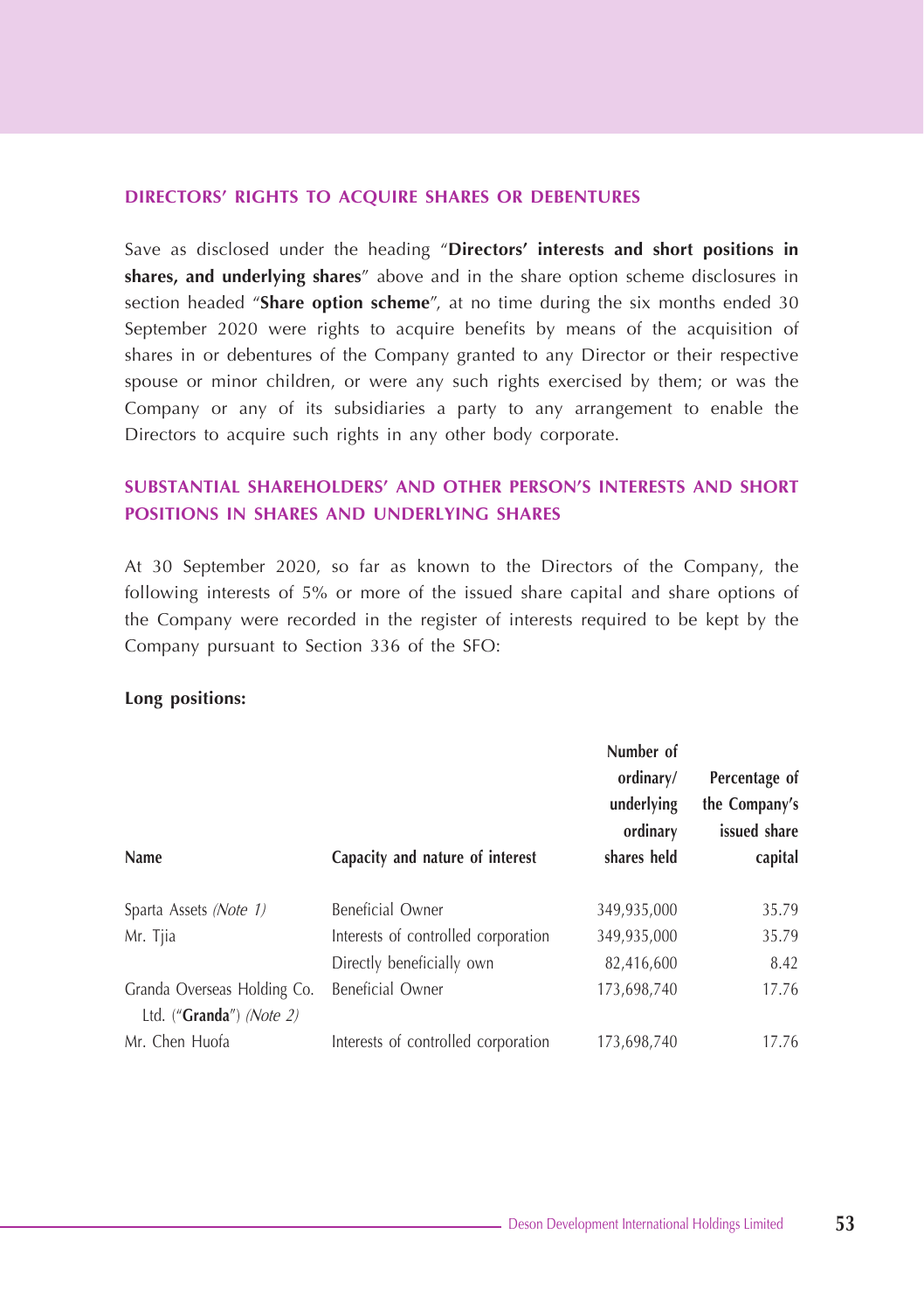## **SUBSTANTIAL SHAREHOLDERS' AND OTHER PERSON'S INTERESTS AND SHORT POSITIONS IN SHARES AND UNDERLYING SHARES** (CONTINUED)

#### **Long positions: (Continued)**

Notes:

- 1. Sparta Assets, a company incorporated in the BVI and wholly-owned by Mr. Tjia, is beneficially interested in 349,935,000 ordinary shares of the Company.
- 2. Granda, a company incorporated in the BVI and wholly-owned by Mr. Chen Huofa, is beneficially interested in 173,698,740 ordinary shares of the Company.

Save as disclosed above, no person, other than the Directors of the Company, whose interests are set out in the section "**Directors' interests and short positions in shares, and underlying shares**" above, as at 30 September 2020, had registered an interest or short position in the shares of the Company that was required to be recorded pursuant to Section 336 of the SFO.

#### **INTERIM DIVIDEND**

The Board does not recommend the payment of any interim dividend for the six months ended 30 September 2020 (six months ended 30 September 2019: Nil).

#### **PURCHASE, REDEMPTION OR SALE OF LISTED SECURITIES**

Neither the Company, nor any of its subsidiaries purchased, redeemed or sold any of the Company's listed securities during the Reporting Period.

#### **SUFFICIENCY OF PUBLIC FLOAT**

The Company has maintained a sufficient public float throughout the six months ended 30 September 2020.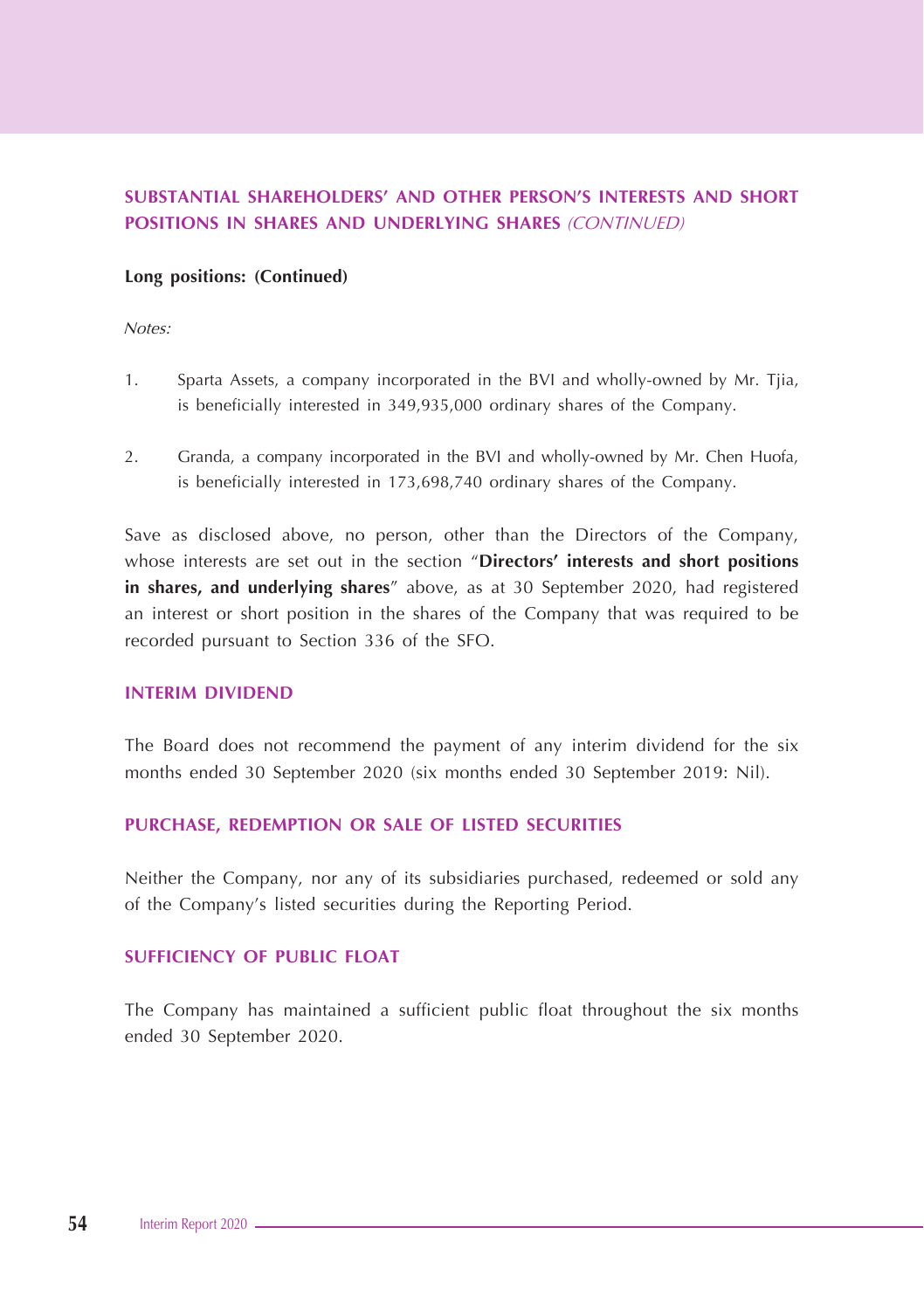#### **CAPITAL STRUCTURE**

Details of the changes of the capital structure of the Company during the six months ended 30 September 2020 are set out in the note 14 to the condensed financial statements.

#### **CORPORATE GOVERNANCE**

In the Corporate Governance Report which was published in our annual report for the year ended 31 March 2020, the Company's corporate governance practices are based on the principles and the code provisions ("**Code Provisions**") as set out in the Code on Corporate Governance Practices ("**CG Code**") contained in Appendix 14 of the Listing Rules. The Directors consider that the Company has complied with most of the Code Provisions throughout the six months ended 30 September 2020, save for the deviation from the Code Provisions A.2.1 and A.4.1, details of which are explained below. The Company regularly reviews its corporate governance practices to ensure that these continue to meet the requirements of the CG Code.

#### **Summary of deviations of the CG Code:**

#### **Code Provision A.2.1**

Code Provision A.2.1 stipulates that the roles of chairman and chief executive should be separate and should not be performed by the same individual. The division of responsibilities between the chairman and chief executive should be clearly established and set out in writing.

The roles of the chairman and the chief executive officer of the Company are served by Mr. Tjia with effect from 25 August 2020 after the resignation of the former chairman, Mr. Lu Quanzhang. Such roles have not been segregated as required under Code Provision A.2.1. However, the Company considers that the combination of the roles of the chairman and the chief executive officer will involve a realignment of power and authority under the existing corporate structure and facilitate the ordinary business activities of the Company.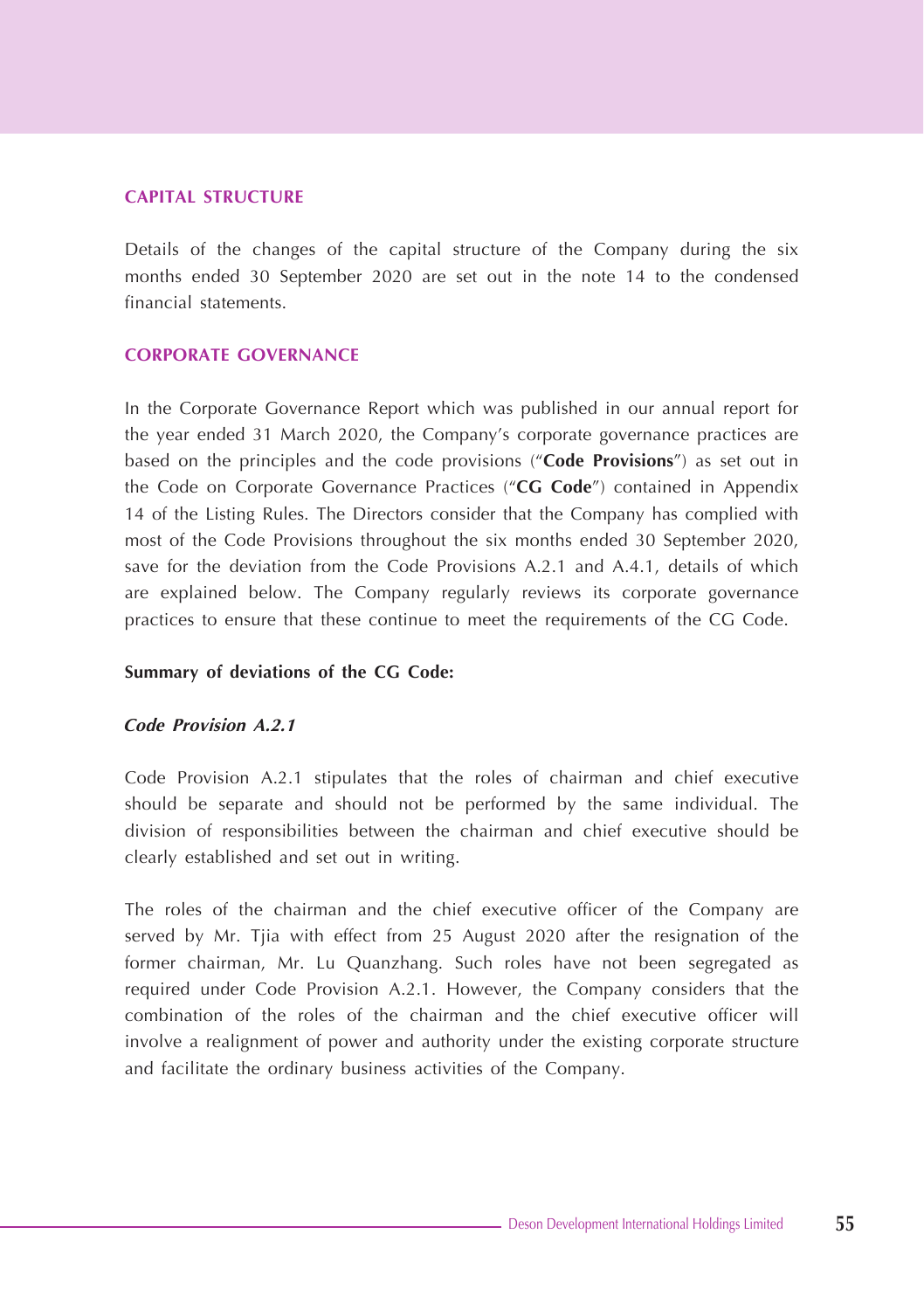#### **CORPORATE GOVERNANCE** (CONTINUED)

#### **Summary of deviations of the CG Code: (Continued)**

## **Code Provision A.4.1**

Code Provision A.4.1 stipulates that non-executive directors should be appointed for a specific term, subject to re-election.

The independent non-executive Directors have not been appointed for a specific term. However, all independent non-executive Directors are subject to retirement and rotation once every three years in accordance with the Company's Bye-Laws. As such, the Board considers that sufficient measures have been taken to ensure that the Company's corporate governance practices are comparable with those in the CG Code.

## **MODEL CODE FOR SECURITIES TRANSACTIONS**

The Company has adopted the Model Code for Securities Transactions by Directors of Listed Issuers (the "**Model Code**") as set out in Appendix 10 to the Listing Rules.

Specific enquiry has been made of all the Directors and the Directors have confirmed that they have complied with the Model Code throughout the six months ended 30 September 2020.

The Company has adopted the same Model Code for securities transactions by employees who are likely to be in possession of unpublished price-sensitive information of the Company.

No incident of non-compliance of the Model Code by the relevant employees was noted by the Company.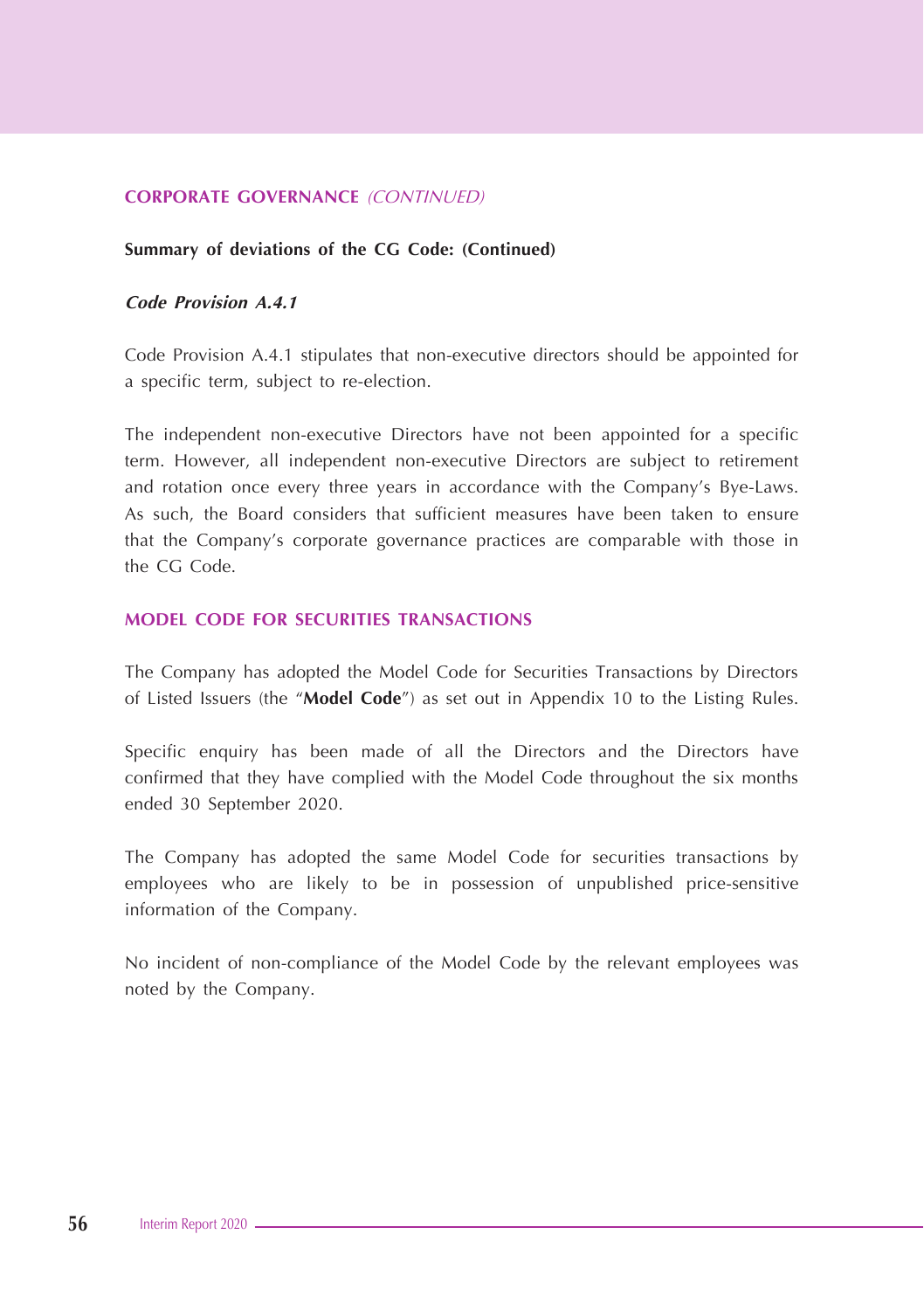#### **AUDIT COMMITTEE**

The Company has an audit committee which was established in accordance with the requirements of the CG Code for the purpose of reviewing and providing supervision over the Group's internal controls, risk management and financial reporting matters including the review of the interim results for the six months ended 30 September 2020, and adequacy of resources and qualifications of the Company's accounting staff. The audit committee comprises three independent non-executive Directors, namely Dr. Ho Chung Tai, Raymond, Ir Siu Man Po and Mr. Siu Kam Chau. Mr. Siu Kam Chau is the Chairman of the committee.

The interim results of the Group for the six months ended 30 September 2020 have not been reviewed or audited by the Company's independent auditor. The Audit Committee held a meeting on 23 November 2020. The Audit Committee has considered and reviewed this interim report and interim financial statements of the Group and given their opinion and recommendation to the Board. The Audit Committee considers that this interim report and interim financial statements of the Group have complied with the applicable accounting standards and the Company has made appropriate disclosure thereof.

#### **NOMINATION COMMITTEE**

The Company has a nomination committee which was established in accordance with the requirements of the CG Code for the purpose of reviewing the Board composition and identifying and nominating candidates for appointment to the Board such that it has the relevant appropriate blend of skills, knowledge and experience. The nomination committee currently comprises two executive Directors, namely Mr. Tjia and Mr. Wang Jing Ning, and three independent non-executive Directors, namely Dr. Ho Chung Tai, Raymond, Ir Siu Man Po and Mr. Siu Kam Chau. Ir Siu Man Po is the Chairman of the committee.